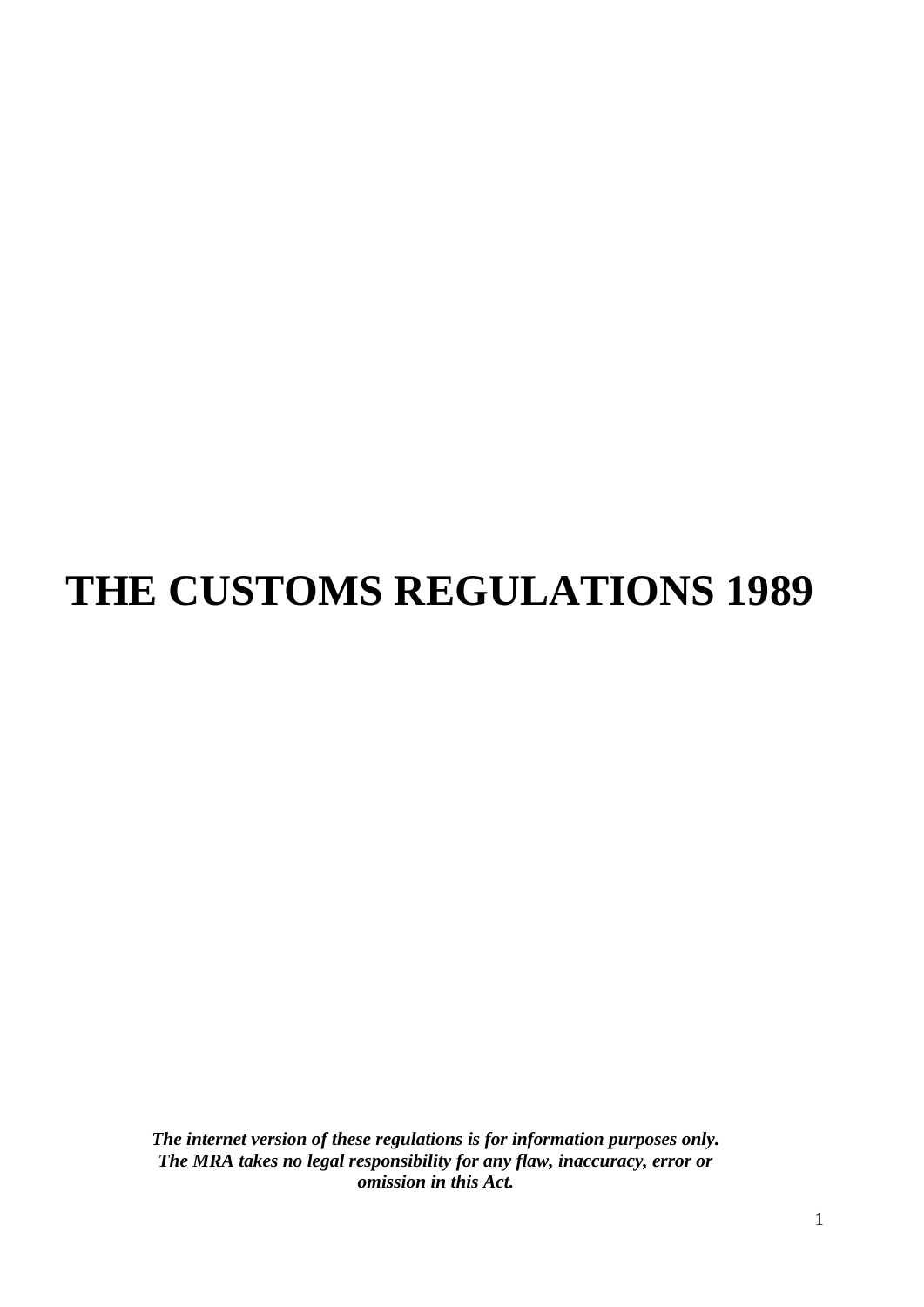# The Customs Regulations 1989

(GN 46 of 1989).

Regulations made by the Minister under Section 163 of the Customs Act 1988

### <span id="page-1-0"></span>**Contents**

| 1.               |                                                                     |  |
|------------------|---------------------------------------------------------------------|--|
| 2.               |                                                                     |  |
| 3.               |                                                                     |  |
|                  |                                                                     |  |
| 3A.              |                                                                     |  |
| 3B.              |                                                                     |  |
| $\overline{4}$ . |                                                                     |  |
| 5.               |                                                                     |  |
| 6.               |                                                                     |  |
| 7.               |                                                                     |  |
| 8.               |                                                                     |  |
| 8A.              |                                                                     |  |
| 8B.              |                                                                     |  |
| 9.               |                                                                     |  |
| 10.              |                                                                     |  |
| 10A.             |                                                                     |  |
| 10B.             |                                                                     |  |
| 10C.             |                                                                     |  |
| 10D.             |                                                                     |  |
| 10E.             |                                                                     |  |
| 10F.             | Determination of value of used machinery, equipment and second-hand |  |
|                  |                                                                     |  |
| 10G.             |                                                                     |  |
|                  |                                                                     |  |
|                  |                                                                     |  |
| 13.              |                                                                     |  |
| 14.              |                                                                     |  |
| 14A              |                                                                     |  |
| 14B.             |                                                                     |  |
| 15.              |                                                                     |  |
| 16.              |                                                                     |  |
| 17.              |                                                                     |  |
| 17A.             | Goods defective, obsolete or not according to specifications 15     |  |
| 18.              |                                                                     |  |
| 19.              |                                                                     |  |
| 20.              |                                                                     |  |
| 20A.             |                                                                     |  |
| 21.              |                                                                     |  |
| 22.              |                                                                     |  |
| 23.              |                                                                     |  |
|                  |                                                                     |  |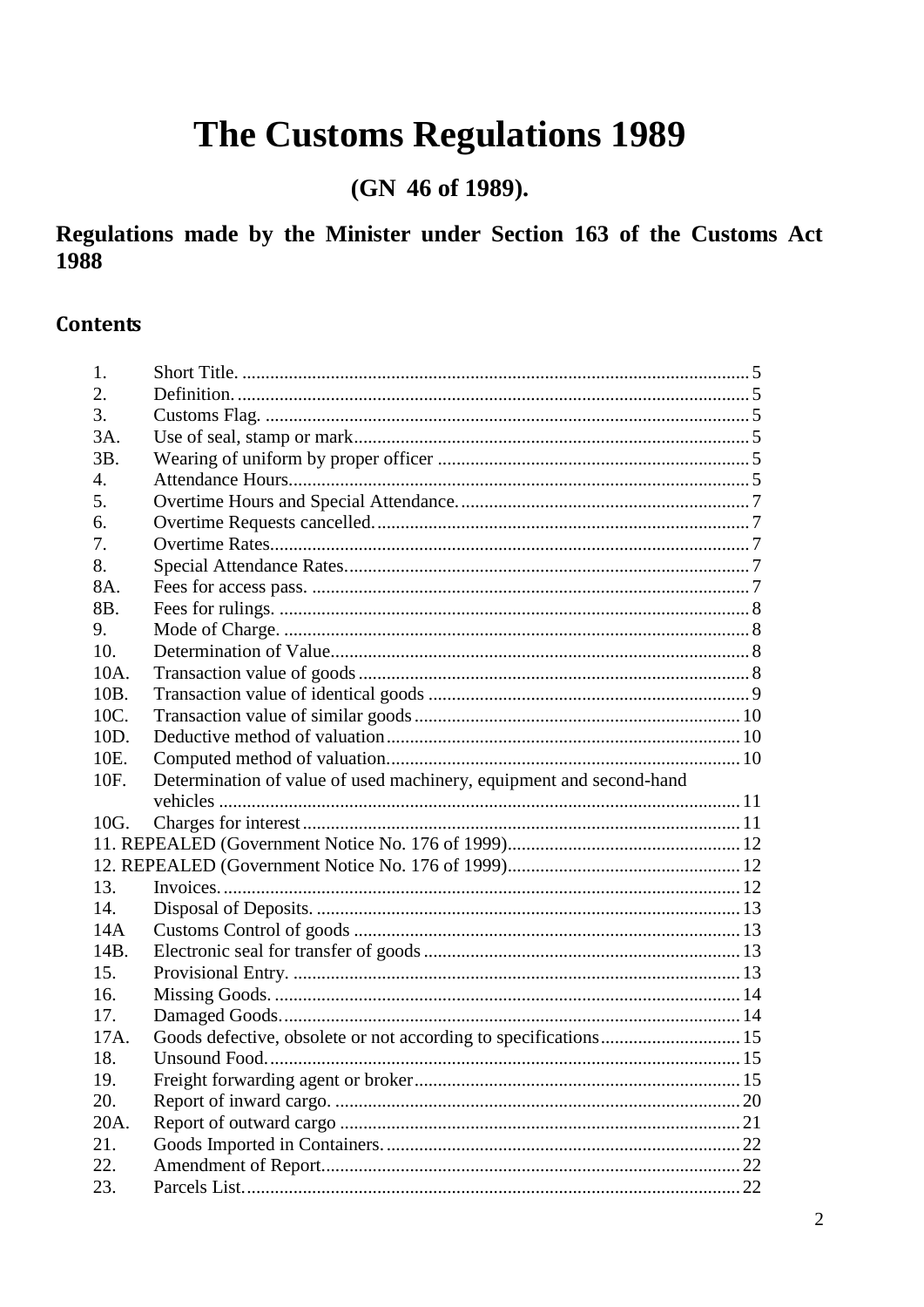| 24.  |                                                                      |  |
|------|----------------------------------------------------------------------|--|
| 25.  |                                                                      |  |
| 26.  |                                                                      |  |
| 27.  |                                                                      |  |
| 28.  |                                                                      |  |
| 29.  | Importation on behalf of Persons Claiming Exemption or concession 24 |  |
| 30.  |                                                                      |  |
| 31.  |                                                                      |  |
| 32.  |                                                                      |  |
| 33.  |                                                                      |  |
| 34.  |                                                                      |  |
| 35.  |                                                                      |  |
| 35A. |                                                                      |  |
| 35B. |                                                                      |  |
| 36.  |                                                                      |  |
| 37.  |                                                                      |  |
| 38.  |                                                                      |  |
| 39.  |                                                                      |  |
| 40.  |                                                                      |  |
| 41.  |                                                                      |  |
| 42.  |                                                                      |  |
| 43.  |                                                                      |  |
| 44.  |                                                                      |  |
| 45.  |                                                                      |  |
| 45A. |                                                                      |  |
| 46.  |                                                                      |  |
| 47.  |                                                                      |  |
|      |                                                                      |  |
| 48.  |                                                                      |  |
| 49.  |                                                                      |  |
| 50.  |                                                                      |  |
| 51.  |                                                                      |  |
| 52.  |                                                                      |  |
| 53.  |                                                                      |  |
| 54.  |                                                                      |  |
| 55.  |                                                                      |  |
| 56.  |                                                                      |  |
| 57.  |                                                                      |  |
| 58.  |                                                                      |  |
| 58A  |                                                                      |  |
| 59.  |                                                                      |  |
| 60.  |                                                                      |  |
| 61.  |                                                                      |  |
| 61A. |                                                                      |  |
| 62.  |                                                                      |  |
| 63.  |                                                                      |  |
| 64.  |                                                                      |  |
| 65.  |                                                                      |  |
| 66.  |                                                                      |  |
| 67.  |                                                                      |  |
| 68.  |                                                                      |  |
| 69.  |                                                                      |  |
| 70.  |                                                                      |  |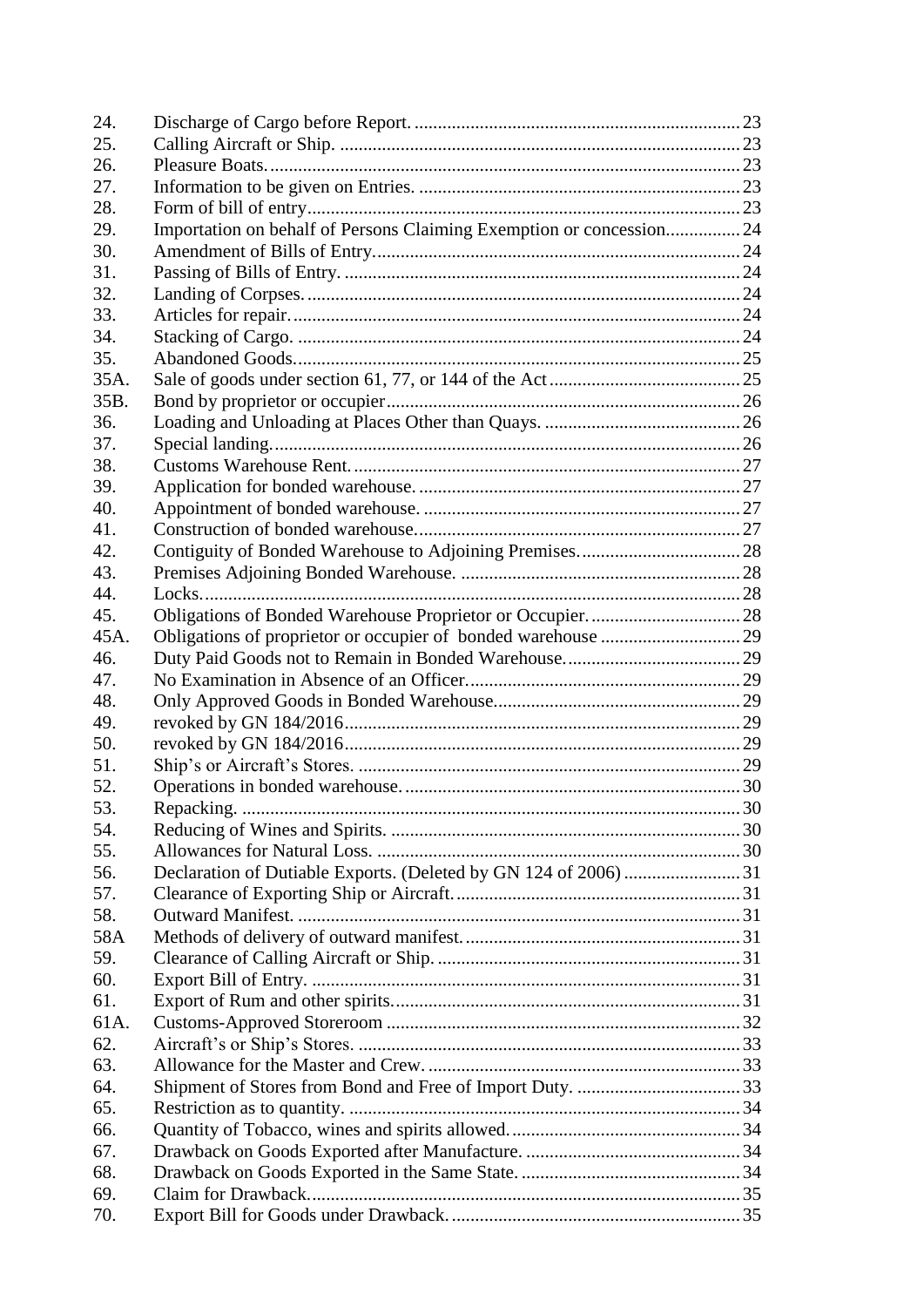| 71.  |                                                                        |  |
|------|------------------------------------------------------------------------|--|
| 72.  |                                                                        |  |
| 73.  |                                                                        |  |
| 74.  |                                                                        |  |
| 74A. | Import from and export to Agalega, Rodrigues or St Brandon36           |  |
| 75.  |                                                                        |  |
| 76.  |                                                                        |  |
| 77.  |                                                                        |  |
| 78.  |                                                                        |  |
| 79.  | Obligation of passengers, masters and crew of aircraft or ship.  36    |  |
| 80.  |                                                                        |  |
| 81.  |                                                                        |  |
| 82.  |                                                                        |  |
| 83.  |                                                                        |  |
| 84.  |                                                                        |  |
| 85.  |                                                                        |  |
| 86.  |                                                                        |  |
| 87.  |                                                                        |  |
| 88.  |                                                                        |  |
| 89.  |                                                                        |  |
| 90.  | Deferred Duty and Tax Scheme, Voucher Scheme and Promotion of Tax-Free |  |
|      |                                                                        |  |
| 90A. |                                                                        |  |
| 91.  |                                                                        |  |
| 92   |                                                                        |  |
| 93.  |                                                                        |  |
| 93A. |                                                                        |  |
| 94.  |                                                                        |  |
| 95.  |                                                                        |  |
|      |                                                                        |  |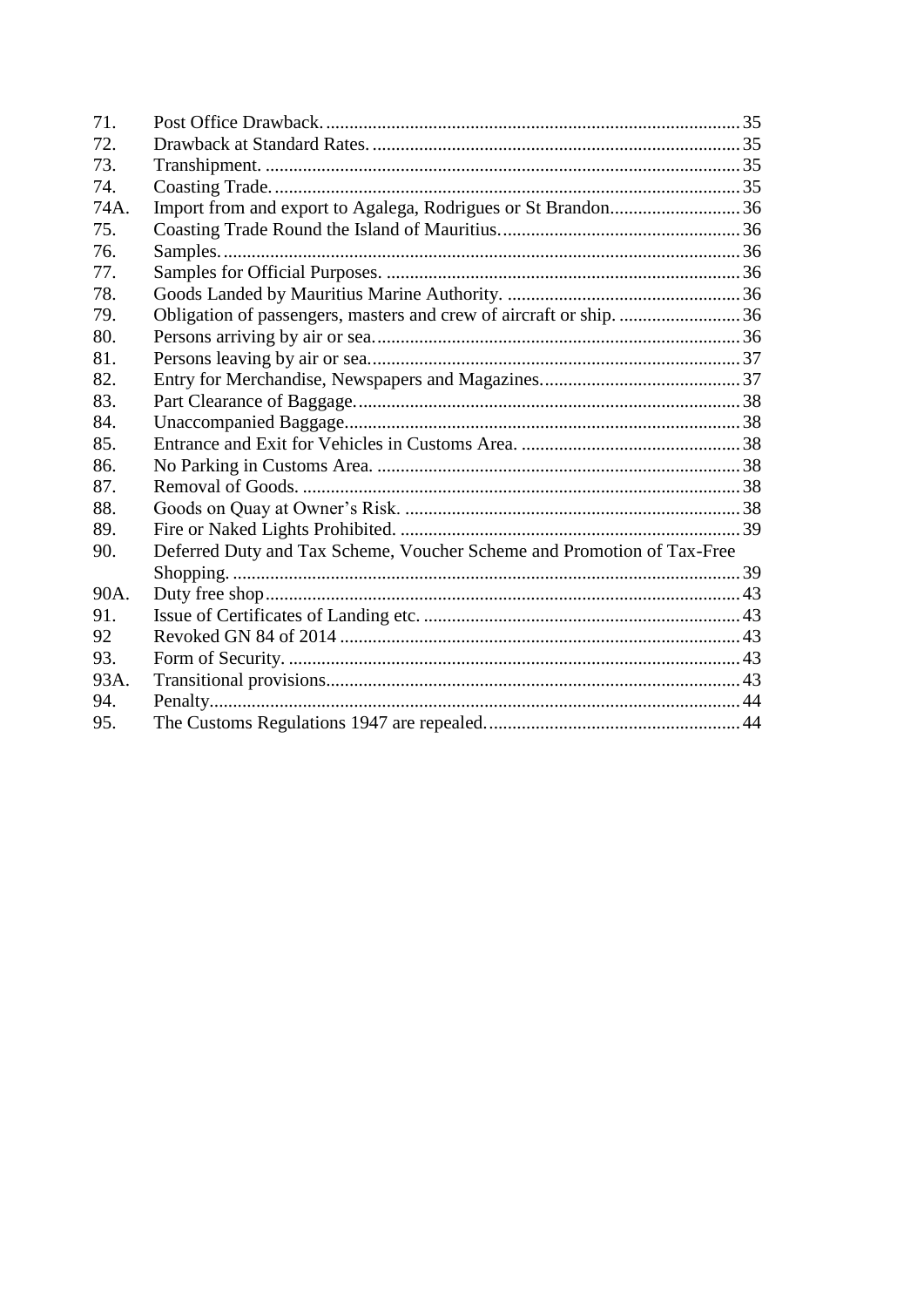#### <span id="page-4-0"></span>**CUSTOMS REGULATIONS 1988**

#### **1. Short Title.**

These Regulations may be cited as the Customs Regulations 1989.

#### <span id="page-4-1"></span>**2. Definition.**

In these regulations-

"Act" means the Customs Act 1988:

#### <sup>1</sup> "Agreement" –

- (a) means the World Trade Organisation (WTO) Agreement; and
- (b) includes the General Agreement on Tariffs and Trade 1994.

"airport" means the airport specified in the Third Schedule;

#### <sup>2</sup> "goods of the same class or kind" –

- (a) means goods which fall within a group or range of goods produced by a particular industry or industry sector; and
- (b) includes identical or similar goods.

<sup>3</sup>"house manifest" means a list of information treated as a cargo manifest for the house waybills associated with the freight forwarder's consolidation;

<sup>4"</sup>**port**" has the same meaning as in the Ports Act;

"taxable goods" has the same meaning as in the Value Added Tax Act 1998<sup>5</sup>

<sup>6</sup> **TradeNet**" has the same meaning as in the Customs (Use of Computer) Regulations 1997.

#### <span id="page-4-2"></span>**3. Customs Flag.**

The Customs flag shall consist of a square blue flag with the words "MAURITIUS Customs" printed in white in bold characters.

#### <span id="page-4-3"></span> $73A.$ **3A. Use of seal, stamp or mark**

The Director-General may determine any identifiable seal, stamp or mark for use by Customs in the performance of its duties.

#### <span id="page-4-4"></span> $83R$ . **3B. Wearing of uniform by proper officer**

Every proper officer shall, pursuant to section 4A of the Act, wear a uniform as set out in the Tenth Schedule.

#### <span id="page-4-5"></span>**4. Attendance Hours.**

Subject to regulation 5, the services of customs officers shall be available to the public-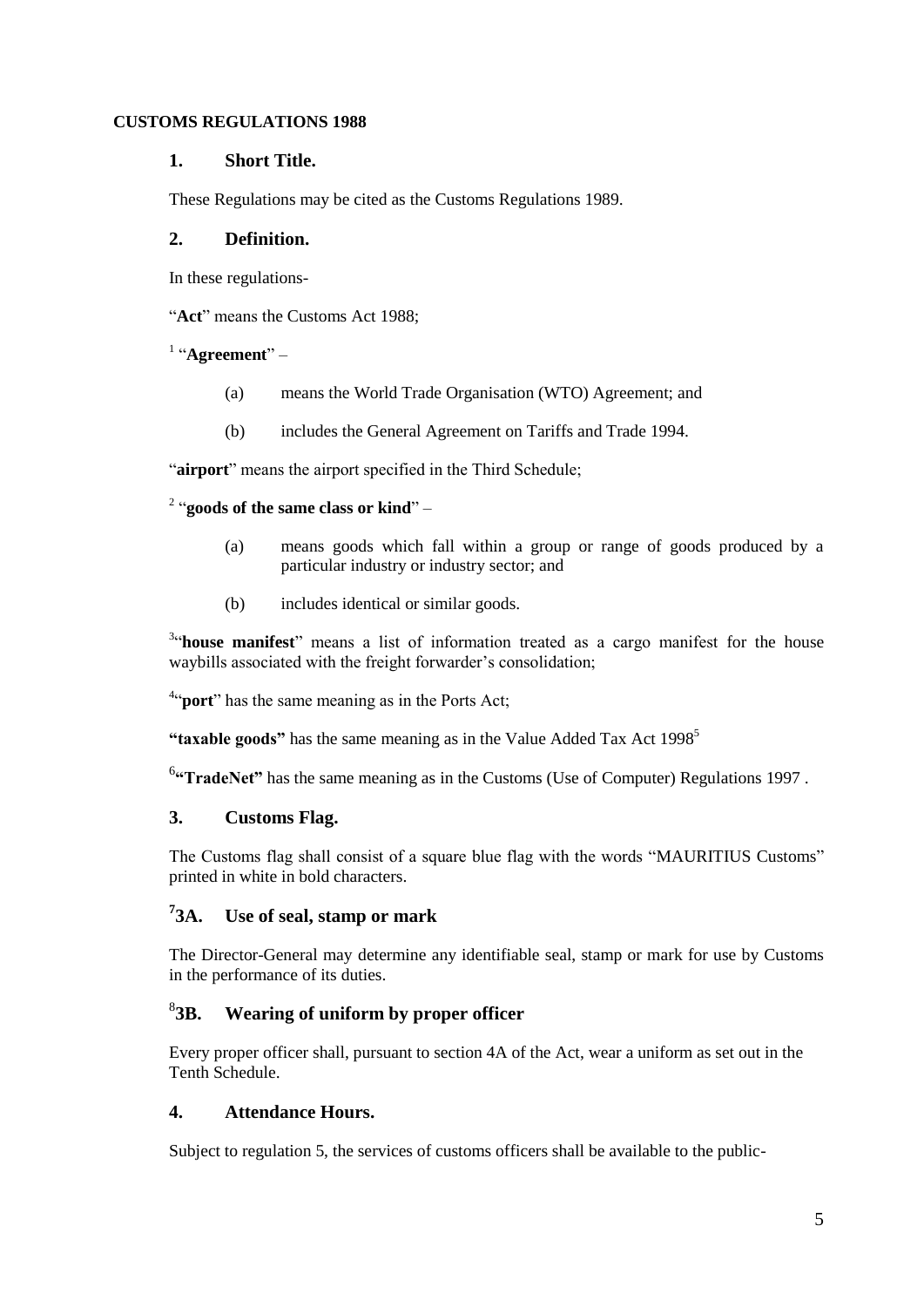- (a) subject to paragraph (b), at any time of the day and night at an airport for the clearance of passengers and the loading and unloading of cargo;
- (b) at other places, including an airport, on any day other than a public holiday 9 and during the hours specified hereunder, unless otherwise authorised by the Director-General:-

|              |                                                                                                                                                                                     | <b>Mondays to Fridays</b>                                                                            | Saturdays                                                                    |
|--------------|-------------------------------------------------------------------------------------------------------------------------------------------------------------------------------------|------------------------------------------------------------------------------------------------------|------------------------------------------------------------------------------|
| $^{10}$ (i)  | for receipt of revenue                                                                                                                                                              | from 09.00 hours to<br>$15.00$ hours <sup>11</sup>                                                   | from $09.00$ hours to $11.00$<br>hours                                       |
| (ii)         | loading<br>for<br>and<br>unloading of cargo by<br><b>Mauritius</b><br>Marine<br>the<br>Authority.                                                                                   | from $07.00$ hours to $10.00$<br>hours and 11.00 hours to<br>15.00 hours <sup>12</sup>               | from $07.00$ hours to $10.00$<br>hours and 11.00 hours to<br>13.00 hours     |
| (iii)        | for receipt and delivery<br>by the Mauritius Marine<br>Authority of goods under<br>their custody.                                                                                   | from $07.00$ hours to $10.00$<br>hours and 11.00 hours to<br>15.00 hours                             | from $07.00$ hours to $10.00$<br>hours and 11.00 hours to<br>13.00 hours     |
| (iv)         | examination<br>for<br>and<br>clearance of goods other<br><b>Bonded</b><br>than<br>in<br>Warehouse or Customs<br>warehouse or premises of<br>$^{13}$ freight<br>forwarding<br>agents | from $07.00$ hours to $10.00$<br>hours and 11.00 hours to<br>15.00 hours.                            | from $07.00$ hours to $10.00$<br>hours and 11.00 hours to<br>13.00 hours.    |
| (v)          | examination<br>for<br>and<br>Bonded Warehouse and<br>Customs warehouse or<br>of $^{14}$ freight<br>premises<br>forwarding agents                                                    | from $09.00$ hours to $12.00$<br>clearance of goods in hours and 12.30 hours to<br>15.30 hours       | from $09.00$ hours to $12.00$<br>hours                                       |
| (vi)         | For receipt into<br>and<br>delivery from a Bonded<br>Warehouse or Customs<br>warehouse                                                                                              | from $09.00$ hours to $12.00$<br>hours and 12.30 hours to<br>15.30 hours                             | from $09.00$ hours to $12.00$<br>hours.                                      |
| (vii)        | the<br>premises<br>of<br>at<br>$15$ freight<br>forwarding<br>agents                                                                                                                 | For receipt and delivery $16$ from 08.00 hours to 10.00<br>hours and 11.00 hours to<br>$16.00$ hours | from $1708.00$ hours to 10.00<br>hours and 11.00 hours to<br>13.00 hours.    |
| (viii)       | For entry and clearance<br>of vessels                                                                                                                                               | from $09.00$ hours to $12.00$<br>hours and 12.30 hours to<br>15.30 hours                             | from $09.00$ hours to $12.00$                                                |
| $^{18}$ (ix) | For X-ray scanning and<br>examination of goods at<br>port and airport                                                                                                               | 07.00<br>From<br>hours<br>to<br>10.00 hours<br>and<br>11.00<br>hours to 15.00 hours                  | 07.00<br>From<br>hours<br>to<br>10.00 hours and 11.00 hours<br>to13.00 hours |
| (x)          | For any other attendance<br>at Customs Office                                                                                                                                       | from $09.00$ hours to $12.00$<br>hours and 12.30 hours to<br>15.30 hours                             | from 09.00 hours to 12.00                                                    |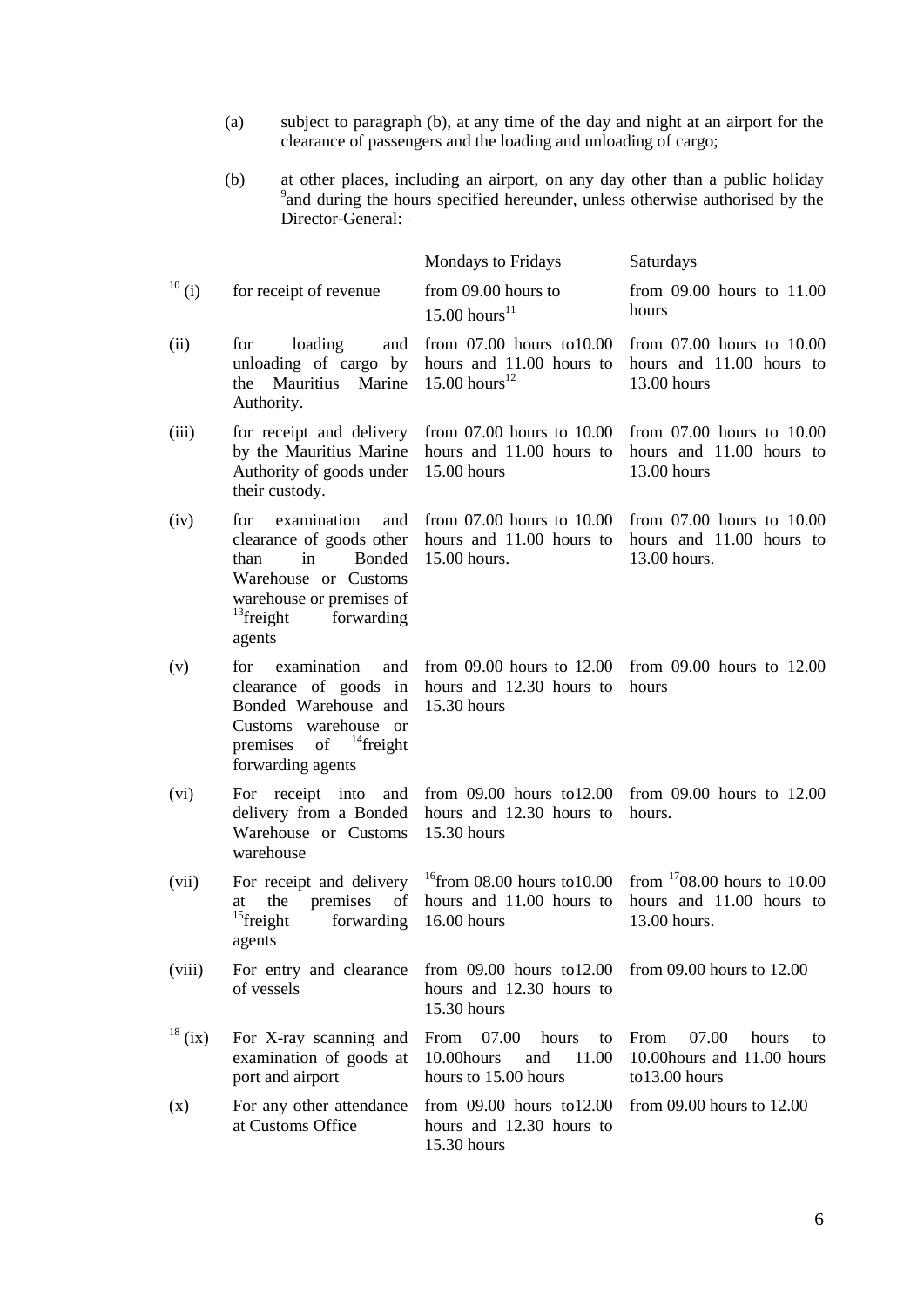Mondays to Fridays Saturdays

(xi) For duties other than from 08.00 hours to10.00 those mentioned under  $^{19}$ items (i) to (x) hours and 11.00 hours to 15.30 hours  $08.00$  hours to 10.00hours and 11.00 hours to12.00 hours

#### <span id="page-6-0"></span>**5. Overtime Hours and Special Attendance.**

- (1) The Comptroller may, at the request of any person and on the payment of the fees provided for in regulation 7 or 8, as the case may be, allow customs officers to perform any duty outside the days and hours mentioned in regulation 4 or any special service within those hours.
- (2) Any person who requires the attendance of an officer at any time outside the hours specified in regulation 4, or requires any special service within those hours, shall make an application to the Comptroller on Form No. 1 of the  $^{20}$ First Schedule to these regulations and make a deposit in such amount as may be determined by the Comptroller to cover all charges and expenses.
- (3) The Comptroller shall determine what is to be deemed special attendance.
- (4) Every application under paragraph (1) shall be made on any weekday before 15.00 hours and on Saturday before noon and specify the period during which the attendance is required.

#### <span id="page-6-1"></span>**6. Overtime Requests cancelled.**

Where an application to work after hours has been made and is subsequently cancelled, the charge shall be made up to the time of the receipt of the notice of cancellation if received before midnight; otherwise the charge will be made up to 07.00 hours.

#### <span id="page-6-2"></span>**7. Overtime Rates.**

- <sup>21</sup> (1) The fees payable for the services of each officer under regulation 5 shall be at the rate specified in the Seventh Schedule.
- (2) Overtime fees for work performed on any Sunday or public holiday shall be payable in respect of all work performed between twelve o'clock at night on the preceding day and twelve o'clock at night on the Sunday or public holiday, as the case may be, at a minimum rate equivalent to, the charge for four hours.

#### <span id="page-6-3"></span>**8. Special Attendance Rates.**

Any special attendance given at the request of the public during the working hours prescribed by regulation 4 shall be paid for  $^{22}$  each officer at the rate specified in the Seventh Schedule.

#### <span id="page-6-4"></span>**<sup>23</sup>8A. Fees for access pass.**

The fees for the issue, annual renewal and replacement of an access pass to an agent, broker, importer, exporter, customs clerk or any other person who transacts business relating to the entry of goods shall be paid at rate specified in the Eighth Schedule.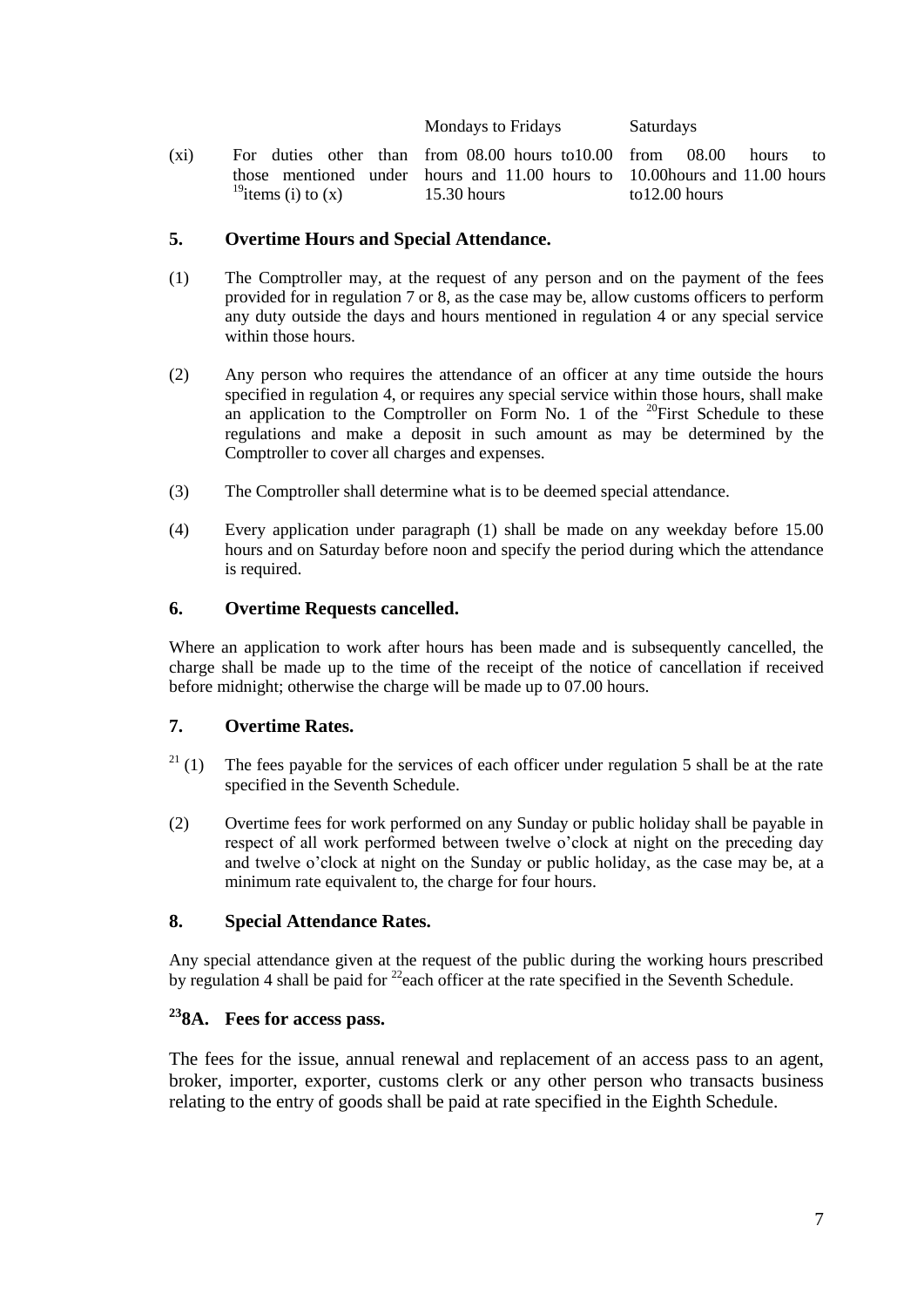### <span id="page-7-0"></span>**<sup>24</sup>8B. Fees for rulings.**

The fees for a ruling on the classification or origin of goods shall be at the rate specified in the Ninth Schedule.

#### <span id="page-7-1"></span>**9. Mode of Charge.**

- (1) Charges prescribed in regulations 7 and 8 shall be paid into the Consolidated Fund.
- (2) The unit of time for the purpose of calculating overtime shall be one hour, and any portion of one hour, shall count as a complete unit.

### <span id="page-7-2"></span>**<sup>25</sup>10. Determination of Value.**

- (1) Where a question of interpretation arises in relation to the application of the provisions of section 18 of the Act and any regulations made under the Act, it shall be lawful for the matter to be interpreted in accordance with the Agreement and any relevant publications of the World Trade Organisation relating to it.
- (2) the Agreement and the publications referred to in paragraph (1) shall be available from the Comptroller for consultation.

#### <span id="page-7-3"></span>**<sup>26</sup>10A. Transaction value of goods**

- (1) For the purposes of section 18A of the Act, the price actually paid or payable for the goods shall, subject to paragraph (2), be adjusted–
	- (a) by adding thereto amounts, to the extent that each such amount is not already included in the price paid or payable for the goods being valued, in respect of –
		- (i) commissions (except buying commissions), brokerage, packing  $costs^{27}$ , insurance and charges incurred by the importer;
		- (ii) the value of any goods or services supplied by the importer free of charge or at reduced costs for the use in connection with the production and sale for the export of the goods being valued;
		- (iii) royalties and licence fees relating to patents, trademarks and copyrights;
		- (iv) cost of transport to the place of importation, loading and unloading and handling and other charges associated with such transport; and
		- (v) the charges for airfreight and air parcels post at such rates as may be fixed from time to time by the Comptroller;
	- (b) by deducting therefrom, amounts to the extent that each such amount is distinguished from the price actually paid or payable for the goods being valued and equal to the costs, charges or expenses in respect of the construction, erection, assembly, maintenance or technical assistance undertaken after importation of imported goods such as industrial plant, machinery or equipment.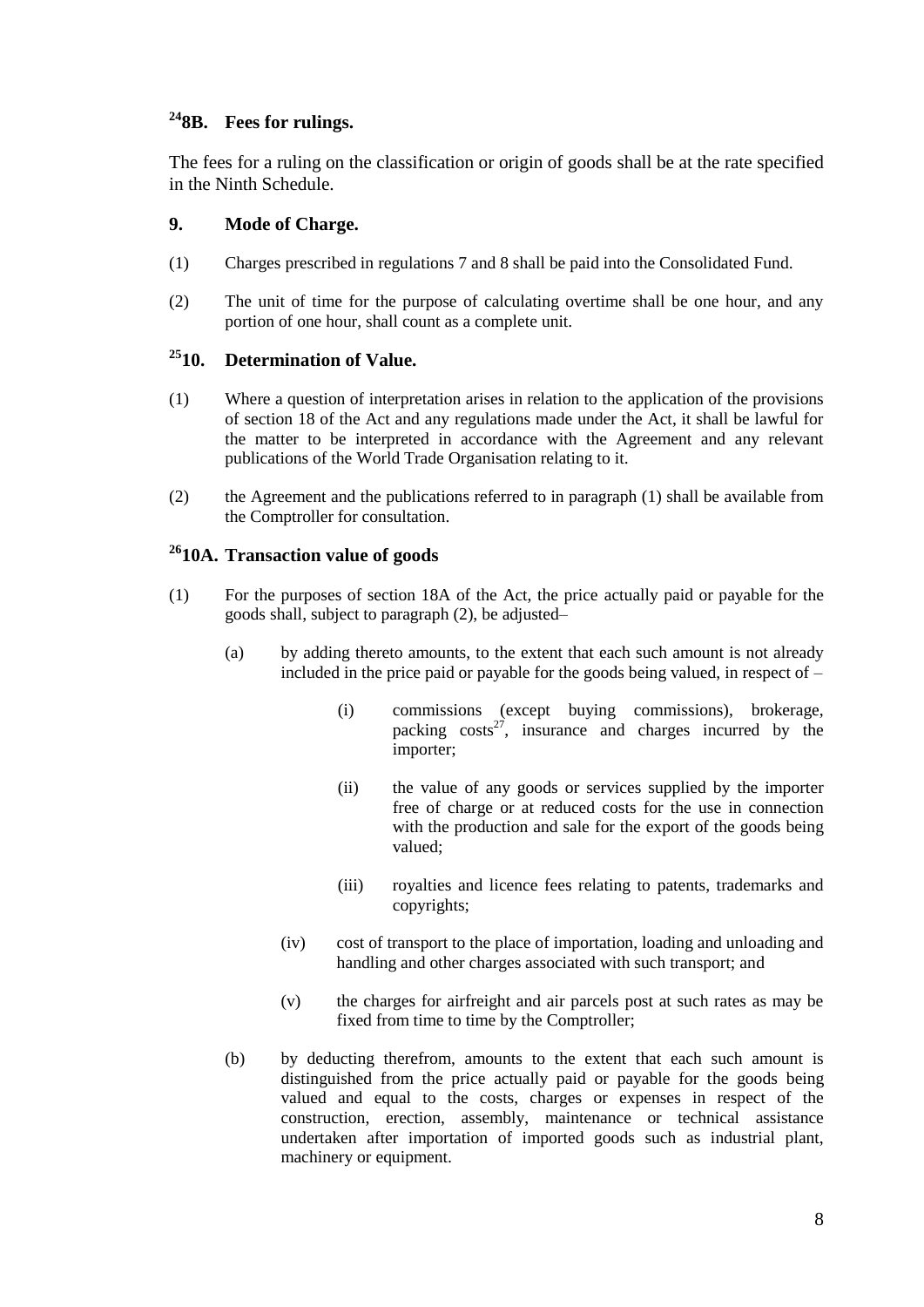- (2) The Comptroller may accept that the value of the goods be the transaction value provided that –
	- (a) the transaction is at arm's length and as if it were a transaction between persons who are not related;
	- (b) the price actually paid or payable is not subject to some other condition or consideration which would affect the value of the goods.
- (3) For the purposes of the paragraph (2), 2 or more persons shall be deemed to be related if, whether directly or indirectly, any of them has any interest in the business or property of the other, or together they have a common interest in any business or property, or some third person has an interest in the business or property of any of them, or if they are members of the same family.
- (4) Where there is no sufficient information to determine any of the amounts required to be added under paragraph (1) to the price actually paid or payable for the goods being valued, the value of the imported goods shall not be determined under section 18A of the Act.

#### <span id="page-8-0"></span>**10B. Transaction value of identical goods**

- (1) For the purposes of section 18B of the act, the value of imported goods shall be the transaction value of identical goods sold for export at or about the same type as the goods being valued at the same commercial level and in substantially the same quantities as those goods.
- (2) Where the conditions specified in paragraph (1) are not satisfied, the value of imported goods shall be the transaction value of identical goods for export at or about the same time as the goods being valued –
	- (a) at the same commercial level as those goods but in quantities different from the quantities of those goods; or
	- (b) at a different commercial level as those goods, but-
		- (i) in substantially the same quantities as those goods; or
		- (ii) in different quantities as those goods.
- (3) Where the value of imported goods is determined in accordance with paragraph (2), the transaction value of identical or similar goods sold under any of the conditions described in that paragraph, shall be adjusted to take account of differences attributable to commercial level and or quantity.
- (4) Where, in relation to the imported goods being valued, there is more than one transaction value of identical goods that satisfies all the requirements set out in paragraph (1) or (2), the value of those goods shall be determined on the basis of the lowest of such transaction value.
- (5) Where there is no sufficient information to determine any of the amounts required to be adjusted under paragraph (3), the value of the goods being valued shall not be determined under section 18B of the Act.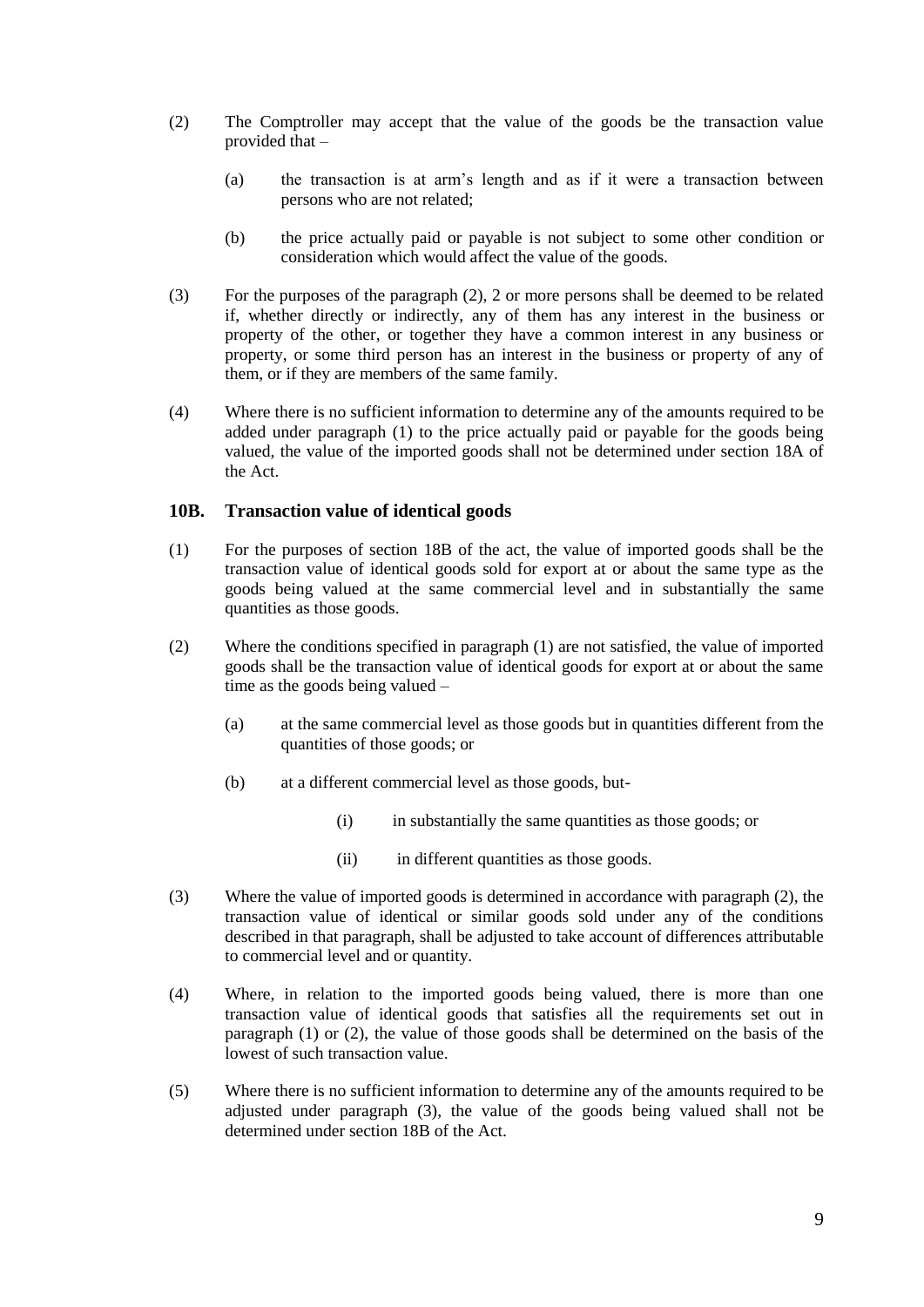#### <span id="page-9-0"></span>**10C. Transaction value of similar goods**

For the purposes of section 18C of the Act, the provisions of regulation 10B shall apply in all respects to similar goods being valued as they apply to identical goods.

#### <span id="page-9-1"></span>**10D. Deductive method of valuation**

- (1) For the purposes of section 18D of the act, the value of the goods being valued shall, subject to the other provisions of this regulation, be based on the unit price at which the imported goods or identical or similar goods are so sold at the first trade level after importation thereof, in the greatest aggregate quantity, to any person at or about the time of importation of the goods being valued, provided that the transaction in respect of the goods so sold is at arm's length.
- (2) For the purposes of paragraph (1), the price per unit in respect of any goods valued shall be adjusted by deducting therefrom –
	- (a) either the commission usually paid or agreed to be paid or the additions usually made for profit and general expenses in connection with sales in Mauritius of imported goods of the same class or kind;
	- (b) the costs, charges and expenses incurred in respect of inland transportation and insurance;
	- (c) any duty, excise duty or any other taxes payable in Mauritius.
- (3) Where neither the imported goods nor identical nor similar imported goods are sold at or about the time of importation of the goods being valued, the value of the goods shall be based on the unit price at which imported goods or identical or similar imported goods are sold in Mauritius in the condition as imported at the earliest date after the importation of the goods being valued but before the expiration of 90 days after such importation.
- (4) Where the goods being valued are sold in Mauritius, not in the condition as imported, the value of the goods shall be based, at the request of the importer, on the price per unit at which they are sold after processing, due allowance being for the value added by such processing.
- (5) Where there is no sufficient information to determine any of the amounts required to be adjusted under this section, the value of the goods being valued shall not be determined under section 18D of the Act.

#### <span id="page-9-2"></span>**10E. Computed method of valuation.**

- (1) For the purposes of section 18D of the Act, the value of the goods being valued shall be the sum of –
	- (a) the cost or value of materials and fabrication or other processing employed in producing the goods;
	- (b) the cost and charges for packing;
	- (c) the cost of transport to the place of importation, loading and unloading and handling and other charges associated with such transport;
	- (d) the cost of insurance; and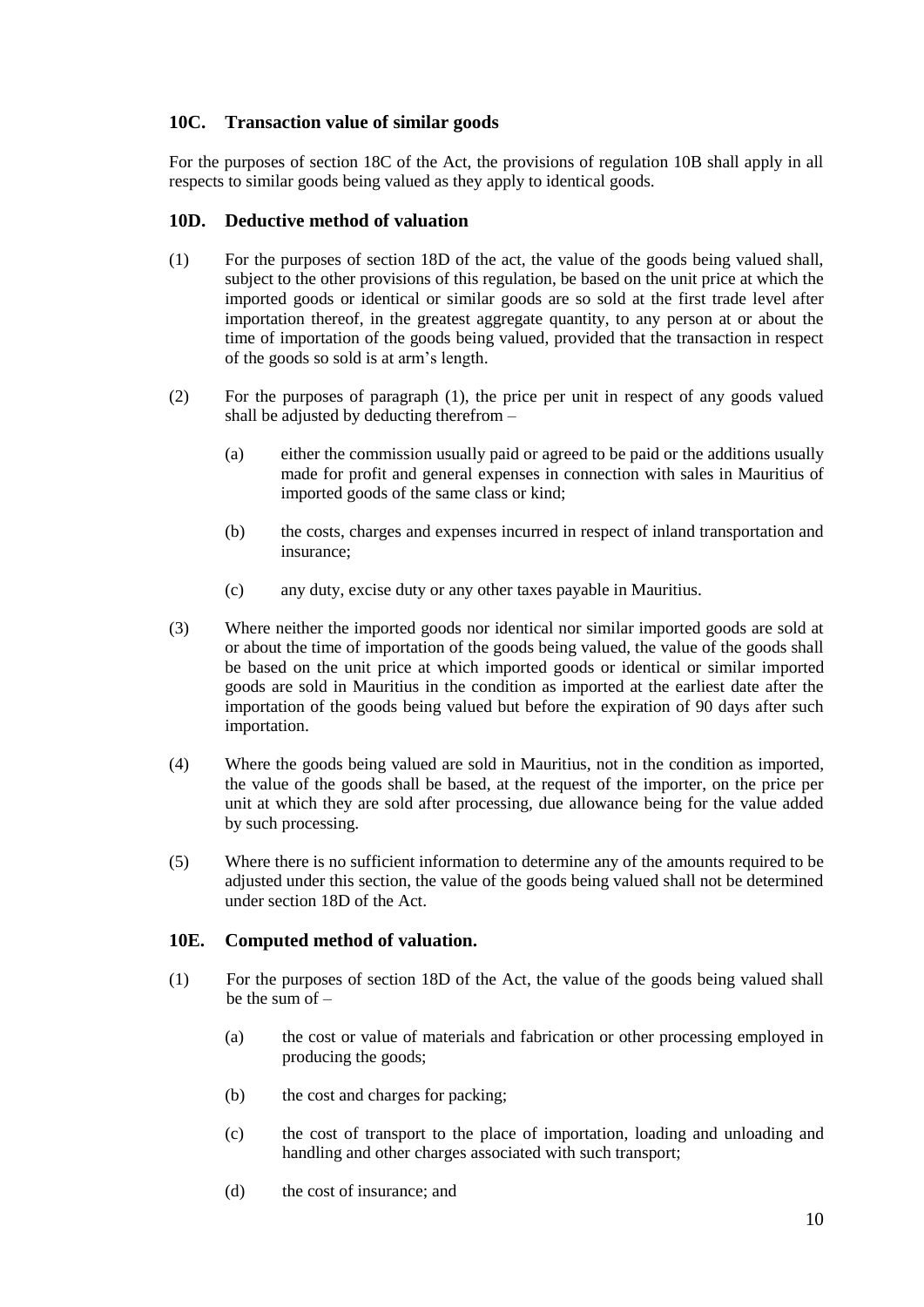- (e) an amount for profit and general expenses equal to that usually reflected in sales of goods of the same class or kind as the goods being valued which are made by producers in the country of exportation for export to Mauritius;
- (2) Where there is no sufficient information to determine any of the amounts required to be added under this regulation, the value of imported goods shall not be determined under section 18E of the Act.

#### <span id="page-10-0"></span>**2810F. Determination of value of used machinery, equipment and 29second-hand vehicles**

In the application of section 18F of the Act, the determination of the value of–

- (a) used machinery and equipment shall be based on the FOB value of such goods when new, reduced by not more than 15 per cent for each year of use, subject to a maximum total reduction of 60 per cent;
- (b)  $30\frac{31}{1}$  used aircraft or used ship shall be based on the FOB value of the vehicle  $32\frac{1}{1}$ ,aircraft or ship when new, reduced by –
	- (i) 9 per cent for the first month of use; and
	- (ii) one per cent for each subsequent month of use, up toa maximum of 56 per cent.
- $33$ <sup>33</sup>(c) second hand motor vehicle shall be based on the FOB value of vehicle when new, reduced by –
	- (i) 9 per cent for the first month of use; and
	- (ii) one per cent for each subsequent month of use,

up to a maximum of 50 per cent.

#### <span id="page-10-1"></span>**10G. Charges for interest**

For the purposes of section 18 of the Act, charges for interest under a financial arrangement entered into by the importer and relating to the purchase of the goods being valued shall not be regarded as part of the value, provided that –

- (a) the charges are distinguished from the price actually paid or payable for the goods;
- (b) the financing arrangement was made in writing;
- (c) the importer can demonstrate that such goods are actually sold at the price declared as the price actually paid or payable; and
- (d) the rate of interest claimed does not exceed the level for such transactions prevailing in the country where, and at the time when, the finance was provided.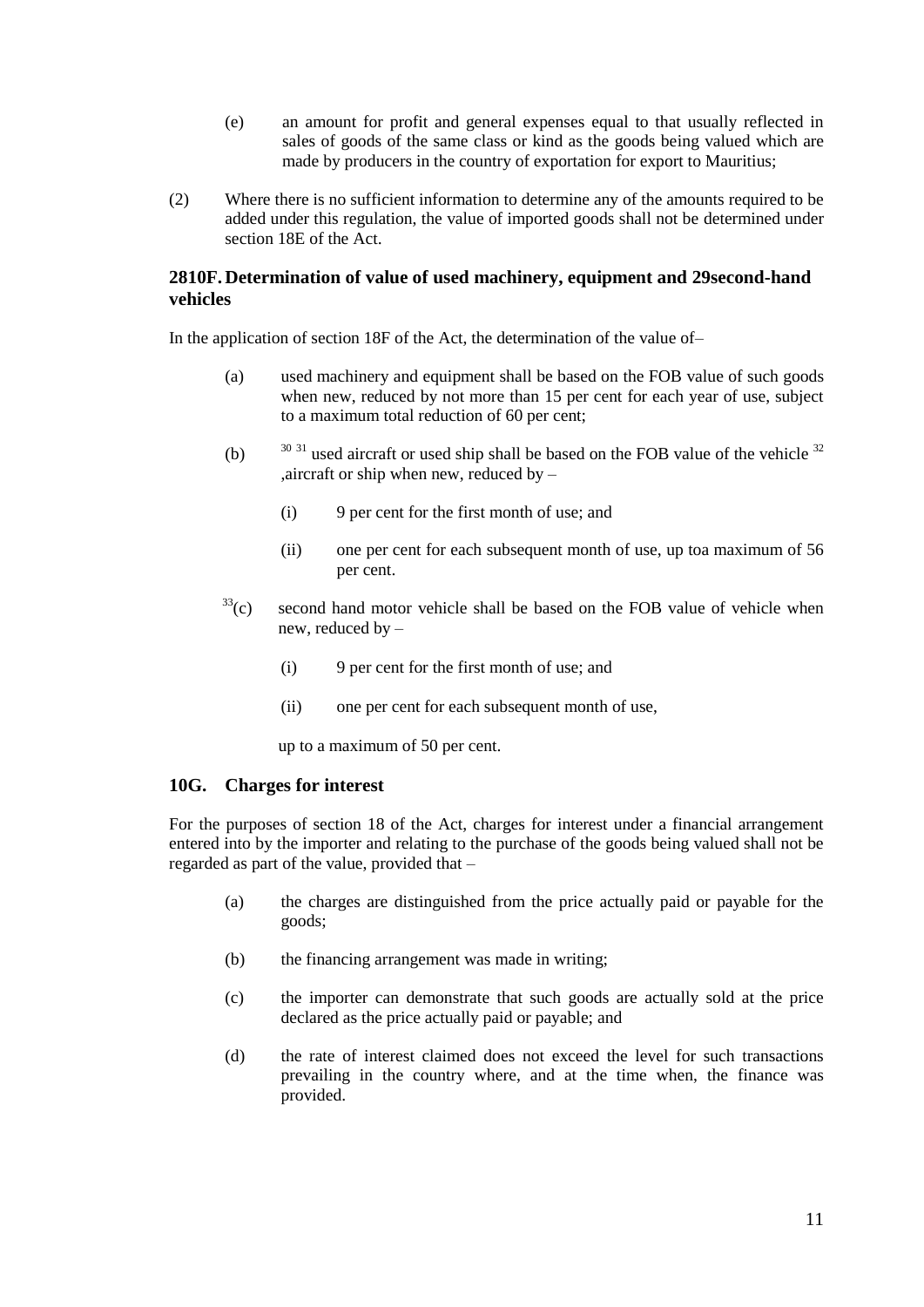### <span id="page-11-0"></span>**<sup>34</sup>11. REPEALED (Government Notice No. 176 of 1999)**

## <span id="page-11-1"></span>**<sup>35</sup> <sup>36</sup> <sup>37</sup> <sup>38</sup> <sup>39</sup>12. REPEALED (Government Notice No. 176 of 1999)**

#### <span id="page-11-2"></span>**13. Invoices.**

- $40(1)$  Subject to paragraph (3), any invoice submitted by an importer shall specify-
	- (a) the name and business address of the exporter
	- (b) the date of issue of invoice;
	- (c) the name and address of the importer;
	- (d) the quantity and description of the goods including the make, model, dimension, capacity, volume, pairs, pieces, sets or such other relevant specifications;
	- (e) the f.o.b. value of the goods;
	- (f) the cost of packing and packages;
	- (g) all inland transport charges;
	- (h) dock and shipping charges and all other expenses incidental to placing the goods on board a ship or aircraft;
	- (i) the total cost including the expenses incurred for freight and insurance;
	- (j) any buying and selling commission payable to any person anywhere,

and shall contain a statement signed by the exporter certifying that the particulars given in the invoice are correct and that no different invoice in respect of the same goods has been or will be issued.

- (2) Subject to paragraph (3), invoices for goods entered under preferential tariff rates shall comply with –
	- (a) paragraph (1) ; and
	- (b) the Customs Tariff Regulations.
- (3) Notwithstanding paragraph (1) or (2), the Comptroller may accept any invoice on such conditions as he thinks fit.
- (4) The Comptroller may accept invoices and documents relating to an entry which have been received through a telefacsimile apparatus or other electronic means on such conditions as he thinks fit.
- (5) Whenever invoices or related documents produced by an importer are considered as unsatisfactory by the Comptroller, the Comptroller may require the importer to make a deposit of such sum as he may require for the production of the necessary invoice or document.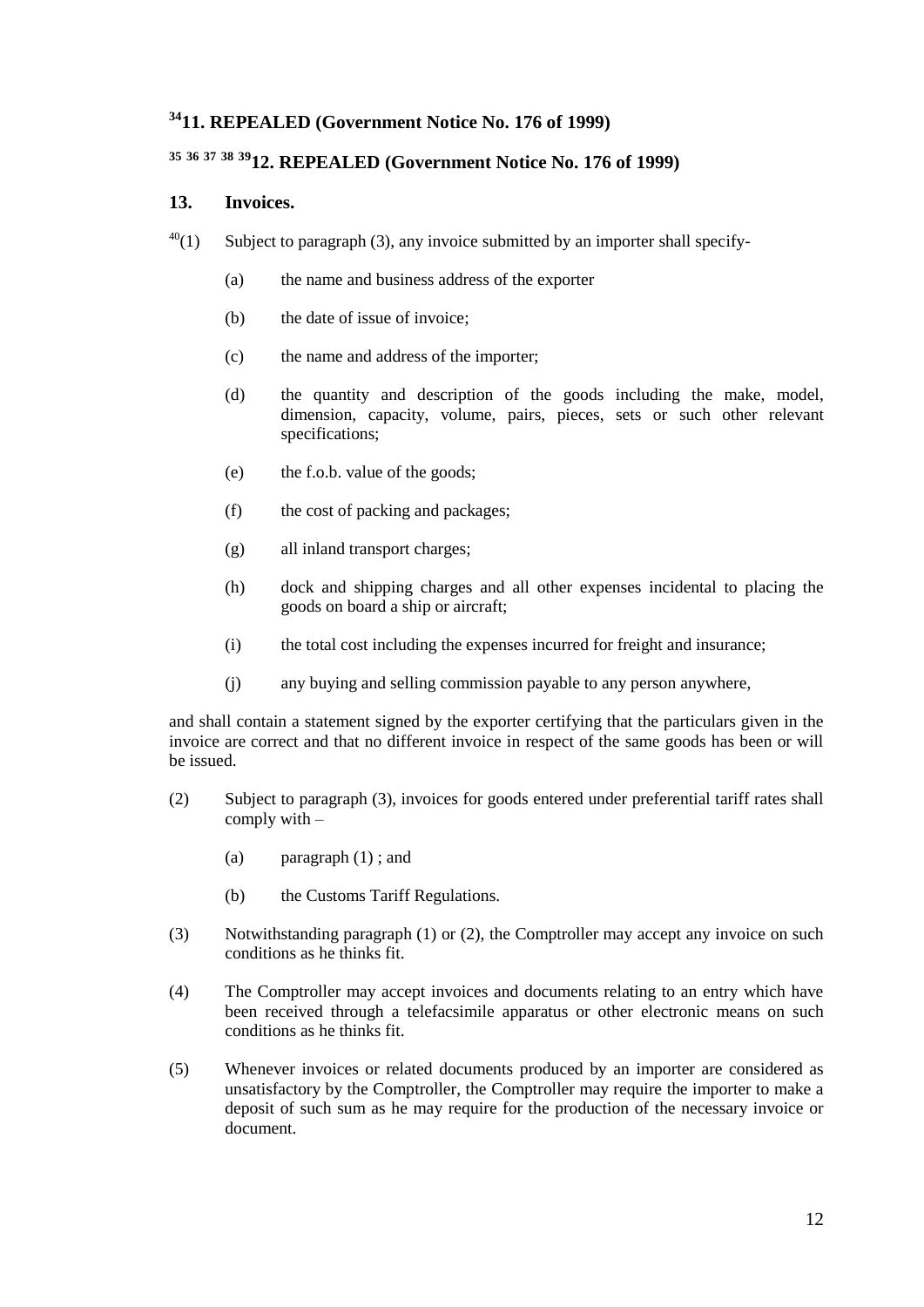- (6) Upon production of the necessary invoice or documents by the importer, the deposit shall be refunded to the importer after such adjustment as shall be necessary for the computation and payment of duty.
- (7) Where the importer is unable to produce the necessary invoice or documents the deposit shall be paid into the Consolidated Fund.

#### <span id="page-12-0"></span>**14. Disposal of Deposits.**

Any deposit made in respect of goods admitted under section 21 of the Act shall, if unclaimed within six months after the expiry of the period of temporary admission, be transferred to the Consolidated Fund.

#### <span id="page-12-1"></span>**<sup>41</sup>14A Customs Control of goods**

- (1) No goods referred to in Section  $25^{42}$  of the Act shall be transferred whilst under the control of the Comptroller from one place to another unless they are transferred –
	- (a) in containers duly sealed by Customs and under such conditions as may be determined by the Director- General;
	- (b) in bonded vehicles under Customs lock or seal and under such conditions as may be determined by the Comptroller; or
	- (c) duly accompanied or escorted by a proper officer, unless otherwise directed by the Comptroller.
- (2) For the purposes of subsection  $(1)$ , "bonded vehicle" means goods vehicle licensed as such by the National Transport Authority and approved by the Comptroller.

### <span id="page-12-2"></span><sup>43</sup>**14B. Electronic seal for transfer of goods**

- (1) Notwithstanding regulation 14A(1), goods may be transferred under electronic seal affixed by the Director-General on such terms and conditions as the Director-General may determine.
- <span id="page-12-3"></span>(2) The Director-General shall, for the purpose of paragraph (1), levy a fee specified in the Eleventh Schedule.

#### **15. Provisional Entry.**

- (1) For the purpose of section 37 of the Act, the importer shall produce such documentary evidence including bank drafts, copies of orders, copies of confirmation of order, catalogues, price lists and other documents as may be in his possession in support of such provisional bill of entry and the amount of estimated duty together with such sum as may be required as deposit under section 39 of the Act.
- (2) Subject to paragraph (3), on the passing of a complete perfect entry  $44$ (Form No. 10) in accordance with section 38 of the Act –
	- (a) any sum paid by the importer in excess of the correct amount of duty together with the amount paid as deposit shall be refunded to the importer,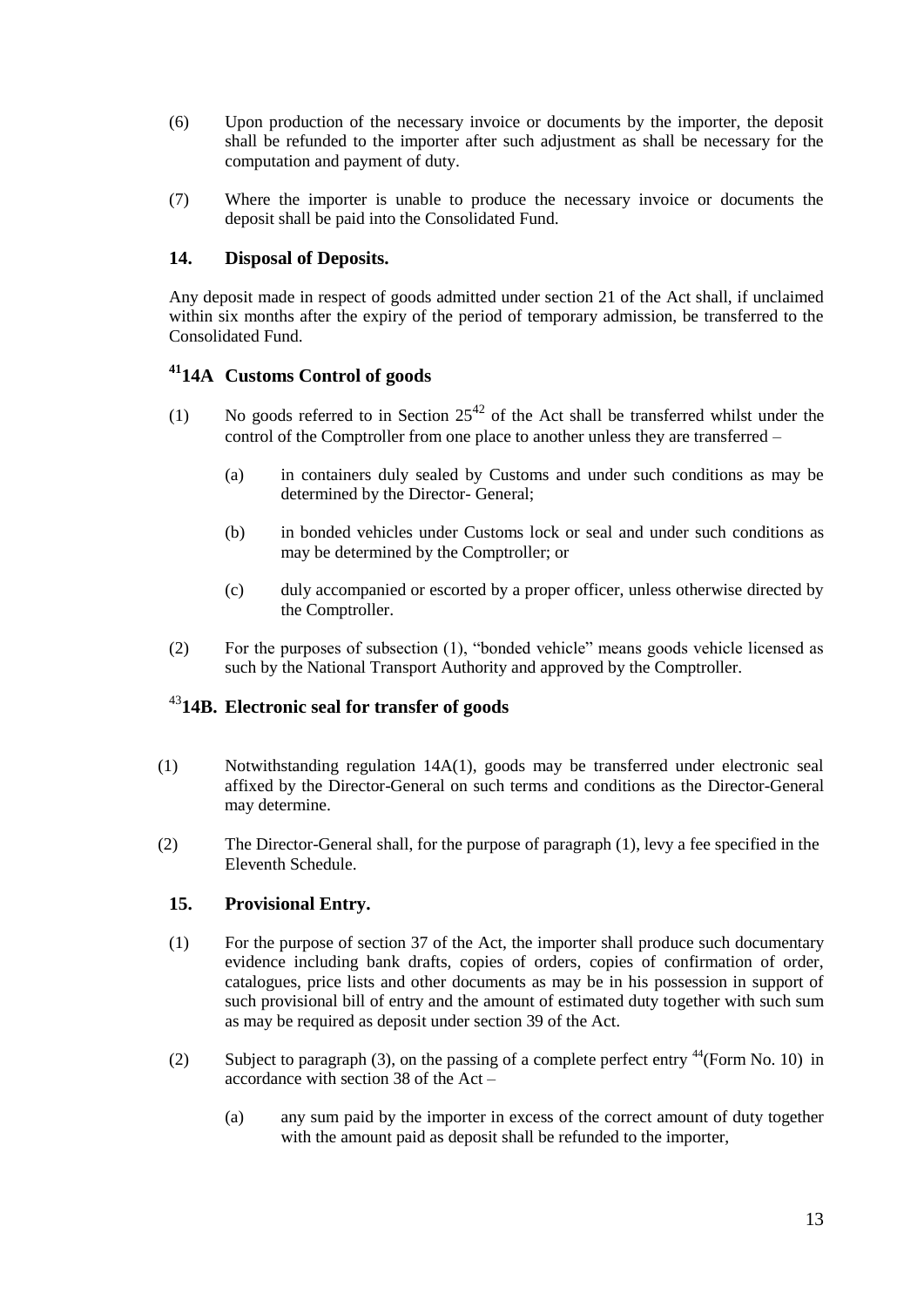- (b) the importer shall pay to the Comptroller the amount by which the correct amount of duty exceeds the estimated duty paid and any amount paid as deposit shall be refunded to the importer
- (3) Whenever the importer shall be unable to produce any documentary evidence or to make any complete perfect entry<sup>45</sup> within the delay authorised under section 38 of the Act, the deposit made under paragraph (1) shall be paid into the Consolidated Fund.

#### <span id="page-13-0"></span>**16. Missing Goods.**

- (1) The importer of any dutiable goods shown on the manifest of an importing aircraft or ship shall be liable for the  $46$  duty, excise duty and taxes on those goods unless he produces evidence to satisfy the Comptroller –
	- (a) in the case of complete packages shortlanded –

(i) that the goods were shortshipped or were landed in error at another port; or

- (ii) that the aircraft's or ship's agent have admitted the claim for the value of the complete package and that the duty, excise duty and taxes is not included in the amount of the claim.
- (b) in the case of shortages in the contents of packages landed, other than the normal vacuities in sound casks of wines and spirits –
	- (i) that the goods deficient were short packed; or

(ii) that a qualified receipt was given by the aircraft's or ship's agents at the port of shipment and also by any person through whose hands the packages passed in Mauritius, and gives the terms of the receipt; or

(iii) that the aircraft's or ship's agents have admitted the claim for the value of the goods deficient, and that the duty, excise duty and taxes is not included in the amount of the claim.

- (2) In any case falling under paragraph (1) no refund of  $47$  duty or excise duty shall be allowed until the import manifest has been amended by the master or agent of the aircraft or ship.
- (3) No refund of  $48$  duty or excise duty shall be allowed unless the shortage in a package has been verified by an officer prior to the removal of the package from Customs control and no claim for refund of duty or excise duty shall be considered where the amount is less than 200 rupees on any one consignment.
- (4) Where an importer claims the refund of  $49$  duty or excise duty on a short landed package and the package cannot be satisfactorily identified, the package involving the least amount of duty or excise duty amongst those imported by the importer shall be assumed to be the one short landed.

#### <span id="page-13-1"></span>**17. Damaged Goods.**

(1) Where, on the examination of goods liable to *ad valorem* <sup>50</sup>duty or excise duty, the importer states in writing that such goods are, in consequence of damage sustained before the landing, of less value than the value declared in such entry, the Comptroller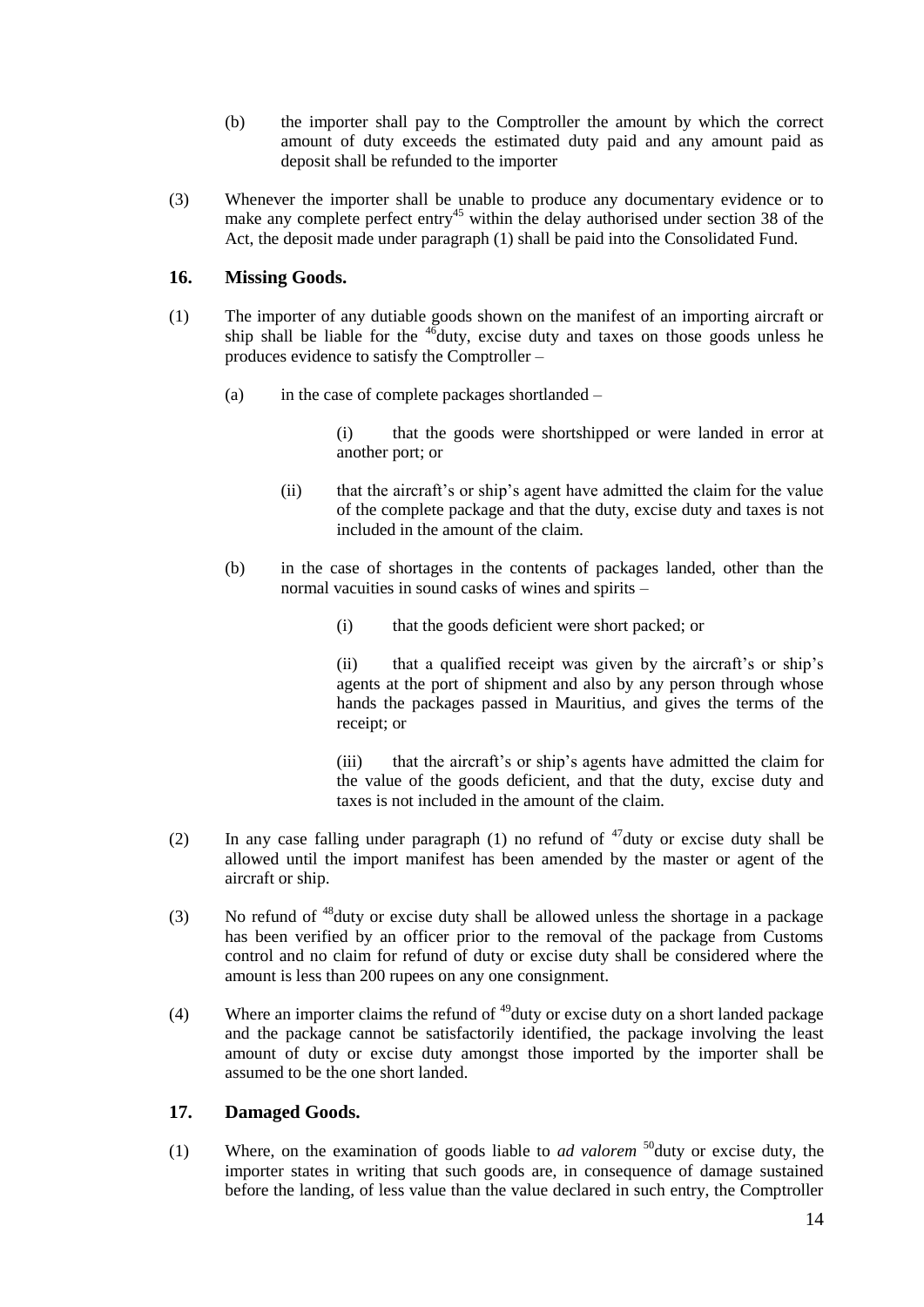may make a proportional abatement of the duty or excise duty originally chargeable thereon. For any goods totally damaged or ordered to be destroyed as being unfit for consumption, the whole duty or excise duty may be waived or refunded.

(2) No duty or excise duty shall be waived or refunded where there is sufficient evidence that the goods were damaged wilfully or by neglect or were allowed to become unfit for consumption after landing from the importing aircraft or ship.

#### <span id="page-14-0"></span>**<sup>51</sup>17A. Goods defective, obsolete or not according to specifications**

For the purposes of section 23 (1A) of the Act, no refund shall be made unless—

- (a) the importer notifies the Director-General in writing within 5 working days of the date of the clearance of the goods specifying whether the goods are defective, obsolete or not according to specifications;
- (b) the seller agrees to the return of the goods; and
- (c) the goods are returned to the seller within 6 months of the date of notification under sub-paragraph (a)

#### <span id="page-14-1"></span>**18. Unsound Food.**

- (1) Any officer may refuse to allow the removal of any food items under Customs control on the ground that they are unfit for consumption pending inspection by an officer of the Ministry of Health who may order the destruction or the seizure of the goods.
- (2) The importer of any potable spirits shall produce a written warranty or a certificate of analysis from a competent person resident in the country of exportation to the effect that such spirits comply with the requirements of section 4A of the Food and Drugs Act failing which the Comptroller may detain and deal with such spirits in accordance with section 14 of the said Act.

Provided that the Comptroller may exempt any spirits of well known propriety brands from the provisions of this regulation.

(3) In this regulation "spirits" means any of the following alcoholic beverages, namely: whisky, matured whisky, brandy, matured brandy, cognac, matured cognac, rum, matured rum, gin and vodka.

52 53 54 55 56 57 58 59 60

## <span id="page-14-2"></span><sup>61</sup>**19. Freight forwarding agent or broker**

(1) No freight forwarding agent shall remove a consolidated cargo, whether imported by air or sea, from its landing place without the authorisation of the Director-General through the TradeNet.

- (2) (a) Unless otherwise directed by the Director-General, a freight forwarding agent, who intends to remove a consolidated cargo, whether imported by air or sea from its landing place to his premises, shall submit an application through the TradeNet for authorisation of the Director-General under paragraph (1).
	- (b) An application for authorisation under subparagraph (a) shall be submitted in the Single Goods Declaration Form No. 36, as set out in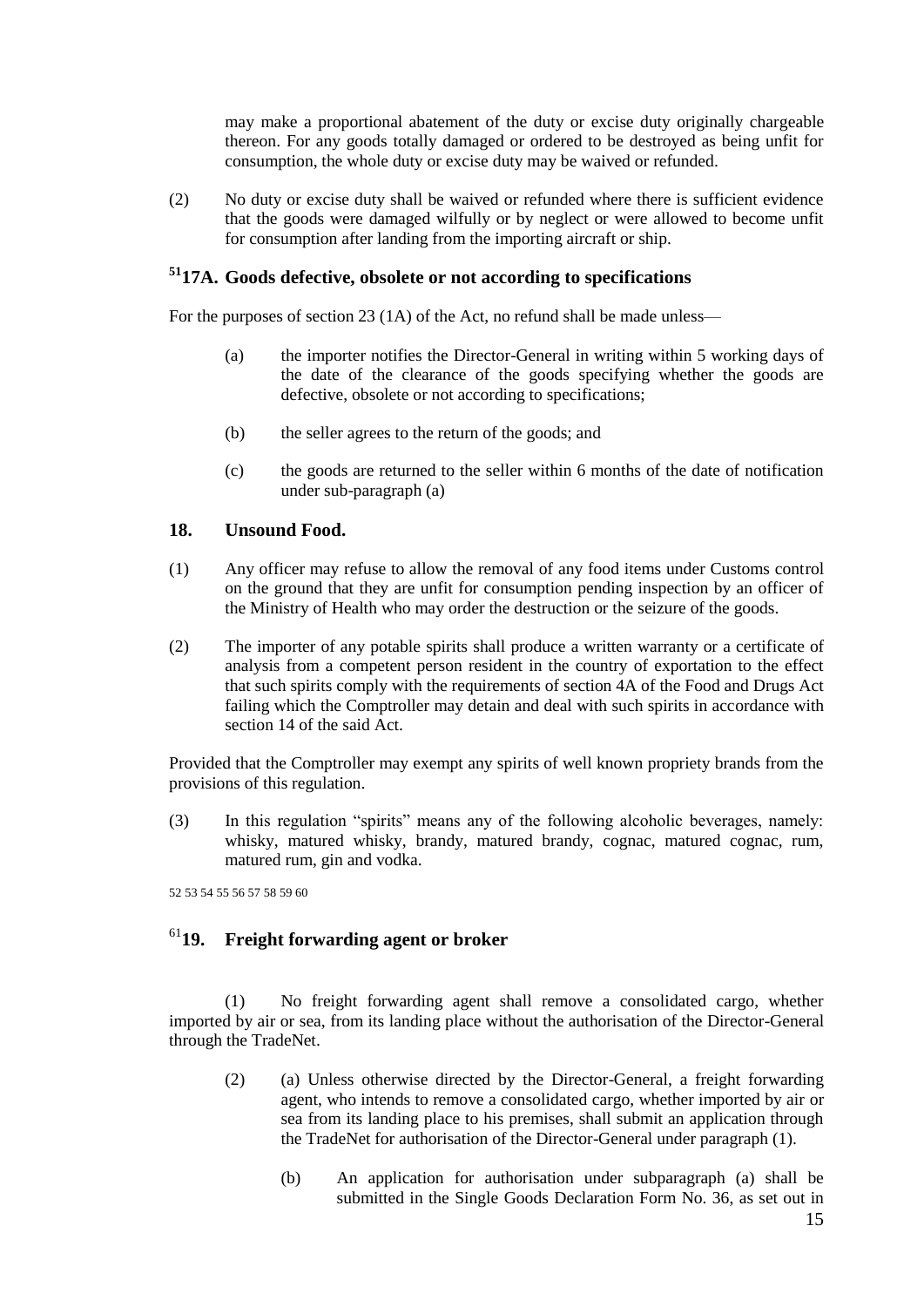the First Schedule, under the appropriate customs procedure or in such manner as the Director-General may determine.

- (c) A freight forwarding agent to whom the container is consigned shall submit the full and complete house manifest –
	- (i) prior to the application referred to in subparagraph (a); and
	- $^{62}$ (ii) (A) within 24 hours for the period from 15 May 2019 to 14 May 2020;
		- (B) within 12 hours as from 15 May 2020,

from the submission of an inward manifest under section  $49(1)(a)$ , (b) or (1A) of the Act, as the case may be.

- (3) Goods contained in any consolidated cargo, whether imported by air or sea, transferred to the premises of a freight forwarding agent shall be removed within 2 months from the date the container is landed.
- (4) The Director-General may require any freight forwarding agent to transfer to such place as may be indicated by the freight forwarding agent, any goods not removed within 2 months as specified in paragraph (3).
- (5) Any goods transferred under paragraph (4) shall be dealt with in accordance with section 61 of the Act.
- (6) Paragraphs (1) to (5) shall also apply to consolidated cargo exported by air or sea with such modifications, adaptations and exceptions as may be necessary.
- (7) Every freight forwarding agent shall
	- (a) have his own warehousing facilities or be authorised by the Director-General to unstuff the goods in an approved warehouse;
	- (b) submit the house manifest for goods consigned to him as agent;
	- (c) hire the services of or employ a customs broker  $^{63}$  for the purpose of making bills of entry on his behalf;
	- (d) process, pursuant to subparagraph (c), all bills of entry from his system;
	- (e) give an invoice for any sum which is receivable by him in respect of any fee and disbursement on which shall be clearly indicated the reason for which the sum is receivable and the amount receivable in respect of each item;
	- (f) keep, pursuant to section 43A of the Act, such records for a period of not less than 5 years after the completion of the transaction to which it relates and such records shall be made available on demand by the Director-General;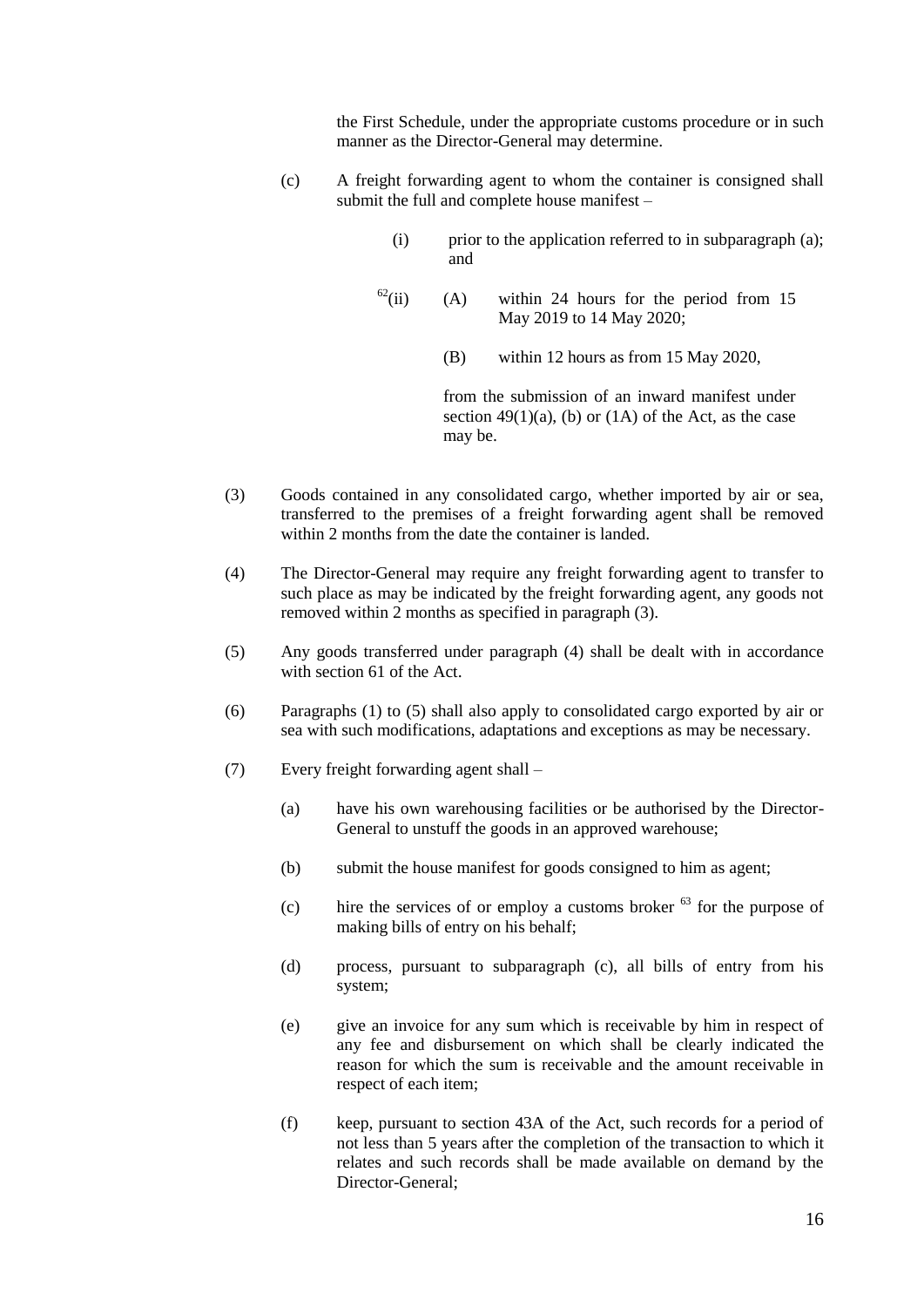- (g) submit to the Director-General, electronically or in such other manner as the Director-General may determine, not later than the fifteenth day of each month, a return –
	- (i) in a form approved by the Director-General showing in respect of each bill of entry its number which has been duly approved and submitted by the designated broker  $<sup>64</sup>$ on his behalf during</sup> the preceding month; and
	- (ii) as specified in under section 57B of the Act;
- (h) provide, free of charge, such accommodation and other reasonable facilities the Director-General considers necessary for the convenience and exclusive use of officers in attendance on his premises;
- (i) provide transport facilities for the transport of officers from the Customs House to his premises and back;
- (j) equip the warehouse with Closed Circuit Television, weighing facilities and any other tools or equipment to the satisfaction of the Director-General in order to ensure the safety and security of the goods warehoused therein;
- (k) provide to the Director-General online access to the Closed Circuit Television and weighing data on such terms and conditions as the Director-General may determine;
- (l) be allowed to clear goods on behalf of an importer or exporter provided that he complies with paragraph  $(9)(b)(i)$ , (iv) to (xii) and (xiv).
- (8) Notwithstanding paragraph (7)(c), a freight forwarding agent, who has been authorised to act as such prior to March 2006, shall be allowed  $65/66/67$  to operate without hiring the services of or employing a customs broker <sup>68</sup> for the purpose of making bills of entry on his behalf.
- (9) Every broker
	- (a) may make bills of entry on behalf of any freight forwarding agent;
	- (b)  $shall -$ 
		- (i) comply with the Customs (Use of Computer) Regulations 1997;
		- (ii) make bills of entry on behalf of any registered importer or exporter;
		- (iii) comply with paragraphs  $(7)(e)$  and  $(f)$ ;
		- (iv) obtain a written authorisation from the economic operator for making bills of entry for each consignment in a form approved by the Director General;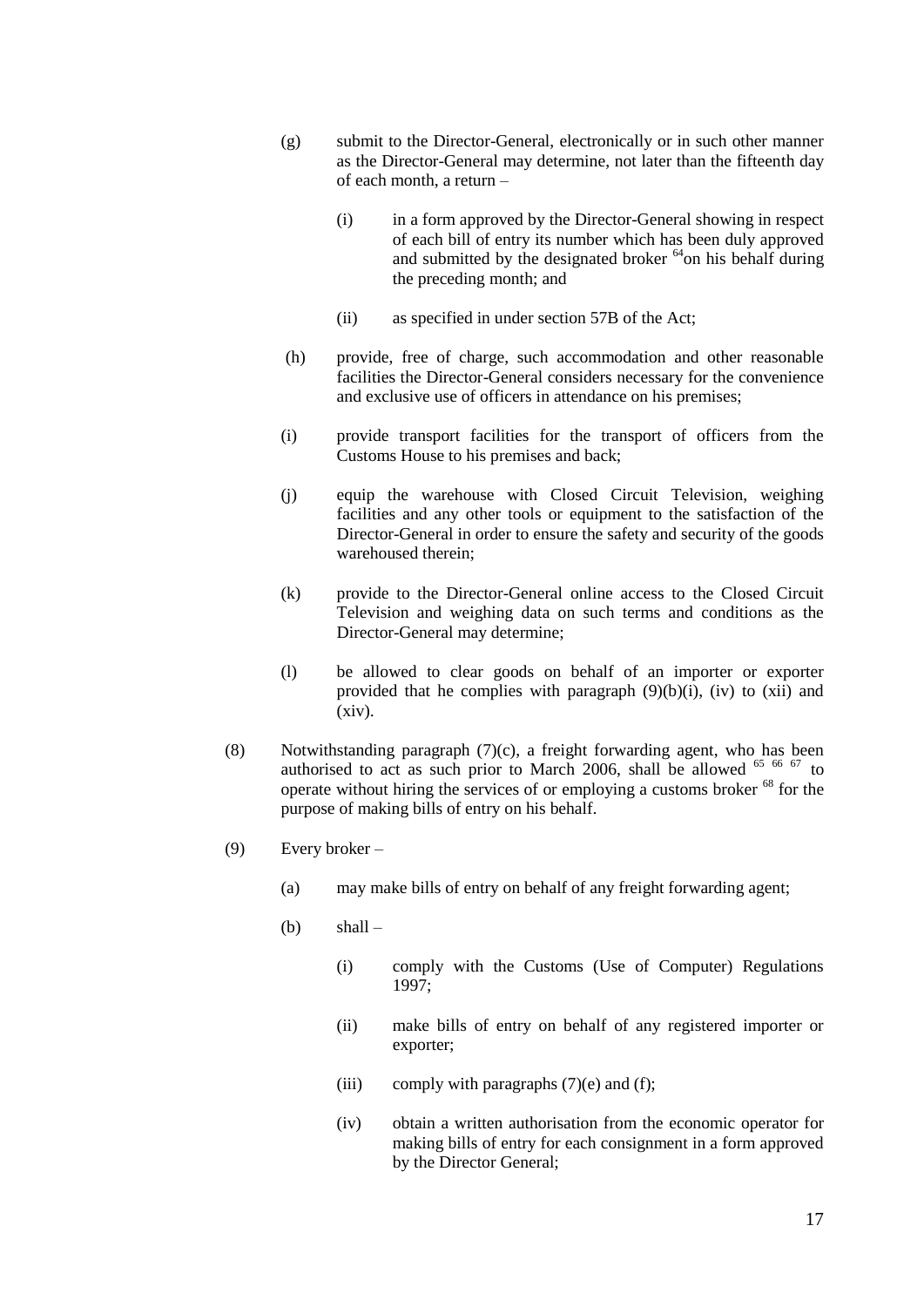- (v) undertake customer due diligence and verify the correctness of the information provided;
- (vi) keep the documents, as specified in section 43A of the Act, which shall be made available to the Director-General on demand;
- (vii) advise his clients to comply with the provisions of the Customs laws and, in case of non-compliance of an economic operator, he shall forthwith bring the matter to the notice of the Director-General;
- (viii) exercise due diligence in ascertaining the correctness of any information which he imparts to an economic operator with respect to clearance of goods;
- (ix) bring to the attention of an economic operator any notice or communication made by the Director-General in relation to clearance of goods;
- (x) remit forthwith to the Authority any duty, excise duty and taxes received for payment from an economic operator;
- (xi) not attempt to influence the conduct of any officer in any matter related to Customs laws by the use of threat, false accusation, duress or the offer of any special inducement or promise of advantage or by bestowing of any gift or favour or other thing of value;
- (xii) discharge his duties with utmost speed and efficiency and without any delay;
- (xiii) submit to the Director-General, electronically or in such other manner as the Director-General may determine, in accordance to subparagraphs (a) and (b)(ii), not later than the fifteenth day of each month, a return, showing all bills of entry numbers –
	- (A) approved and submitted by him on behalf of a freight forwarding agent;
	- (B) submitted on behalf of any importer or exporter,

during the preceding month;

- (xiv) verify the antecedent, qualification, identity, declared address by using reliable, independent, authentic documents, data or information for any customs clerk whom he intends to employ;
- $(xv)$  process, subject to paragraph  $(7)(d)$ , bills of entry for his clients on his system;
- (xvi) follow, for not less than 20 hours every year, such Continuous Professional Development Programme as the Director-General may determine.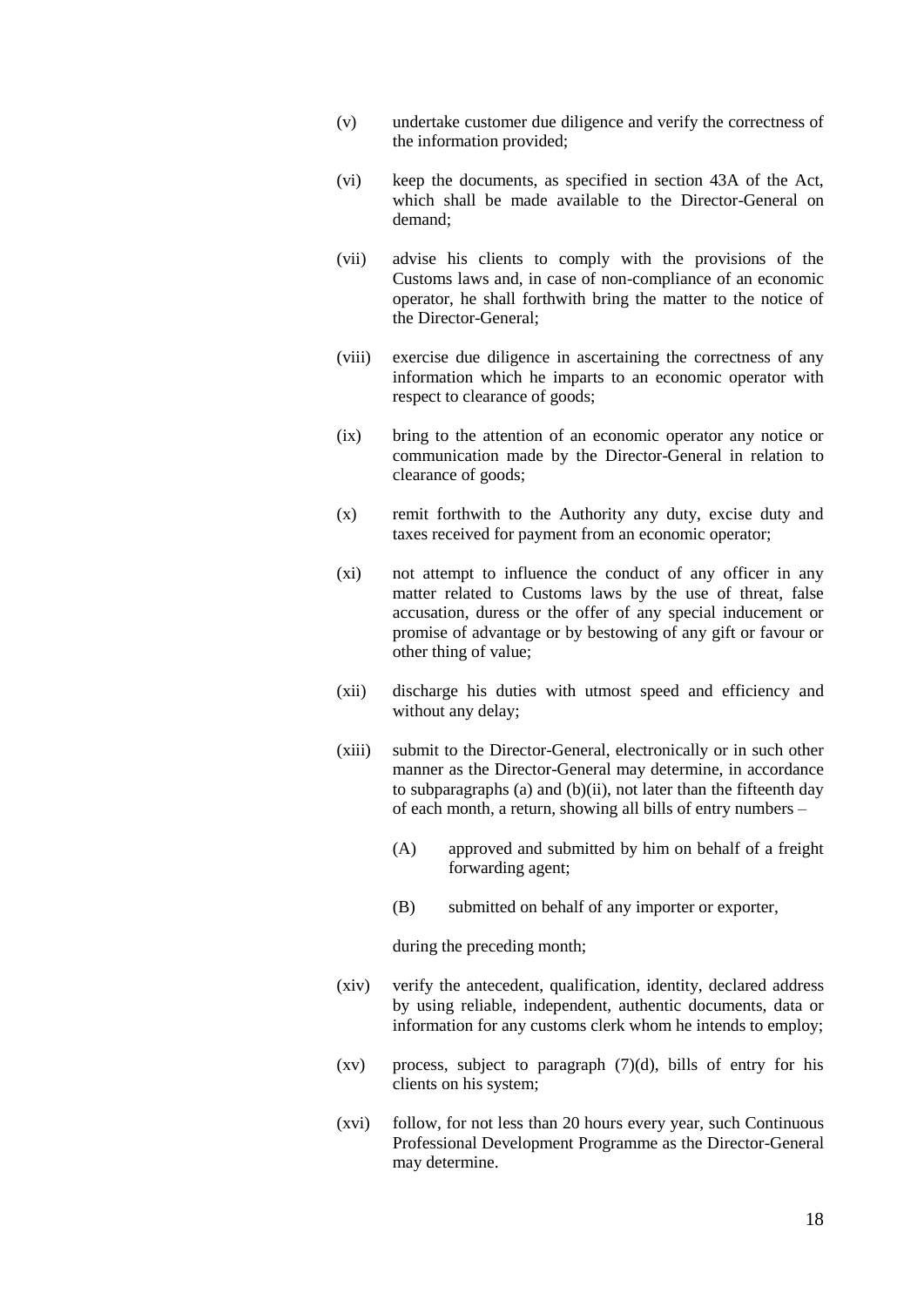- <sup>69</sup>(10) *(Repealed)*
- (11) (a) No person shall, pursuant to section 119 of the Act and subject to subparagraph (c), be appointed to act as broker  $\frac{70}{10}$  by the Director-General unless the person –
	- $71$ (i) is 18 years of age or above;
	- (ii) (A) has a School Certificate or General School Certificate with credit in at least three subjects, including English Language and Mathematics or Principles of Accounts, and at least 5 years' working experience as a customs clerk in the office of a customs broker, freight forwarding agent, importer or exporter;
		- (B) has at least 10 years' working experience either as a customs clerk or in any other capacity relating to the entry or clearance of goods in the office of a customs broker, freight forwarding agent, importer or exporter; or
		- (C) has any other equivalent qualification acceptable to the Director-General;
	- (iii) submits a certificate of character issued by the Director of Public Prosecution; and
	- (iv) is declared successful in the written and oral examination conducted by the Authority.
	- (b) Where a person has not succeeded in the oral examination referred to under paragraph (a)(ii), he shall be allowed to take part in 2 subsequent oral examinations within 2 years from the date of the first oral examination and no further extension shall be granted.
	- <sup>72</sup>(c) *(Repealed)*
- (12) *(Repealed)*
- (13) (a) The Director-General shall, on a yearly basis or such other period as he may determine, rank freight forwarding agents and brokers on the basis of their compliance with Customs requirements and service delivery to promote compliance in relation to customs laws.
	- (b) There shall be set up, for the purpose of subparagraph (a), a Committee which shall consist of –
		- (i) the Director-General or his representative who shall be the Chairperson;
		- (ii) 3 representatives of the Authority;
		- (iii) a representative of the Economic Development Board;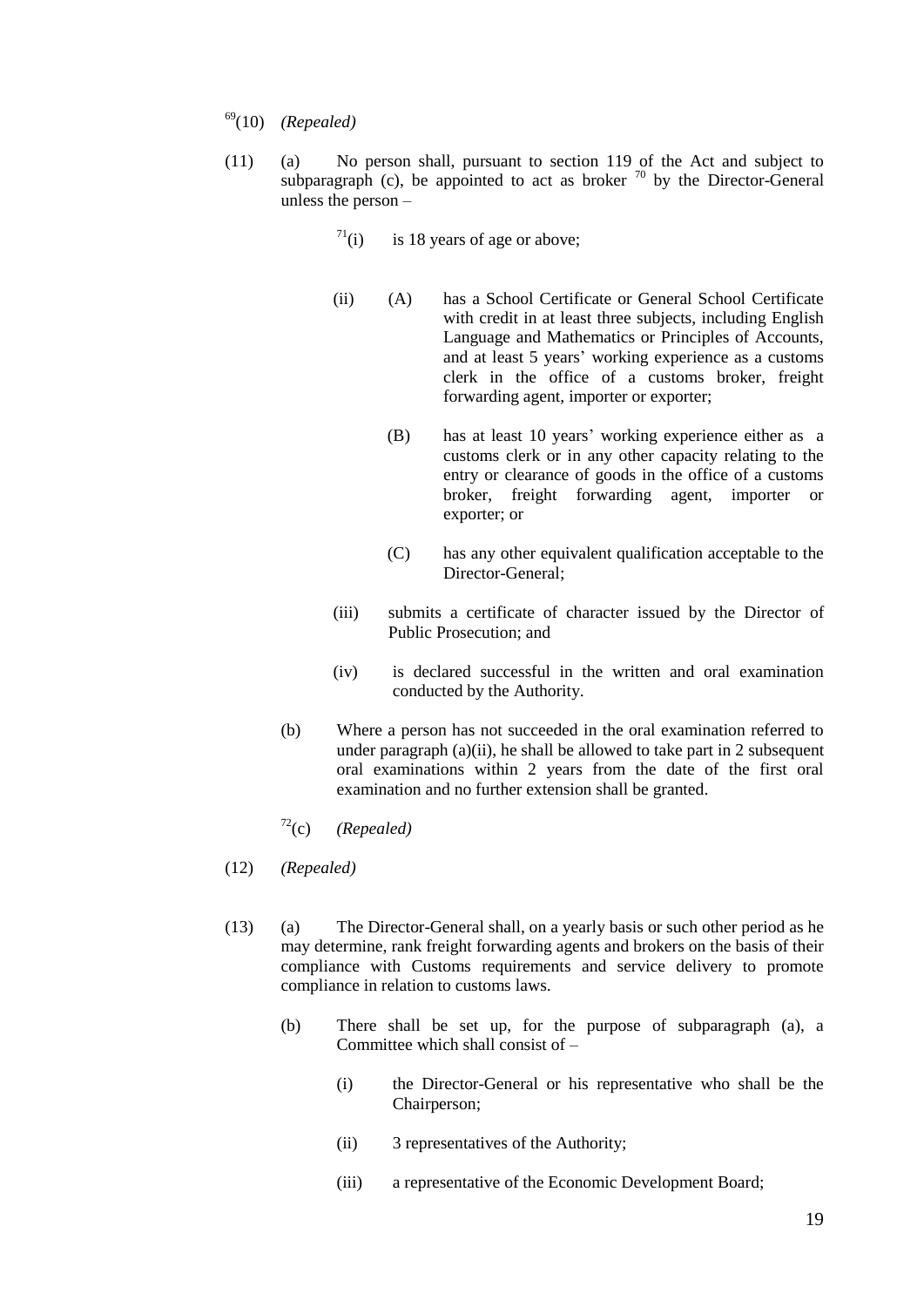- (iv) a representative of Business Mauritius; and
- (v) a representative of Mauritius Chamber of Commerce and Industry.
- (c) The Director-General shall designate an officer to act as Secretary to the Committee.
- (d) The functions of the Committee shall be to  $-$ 
	- (i) determine the criteria for the ranking of freight forwarding agents and brokers referred to in subparagraph (a); and
	- (ii) validate the result of the ranking.
- (e) The Director-General shall
	- (i) after validation by the Committee referred to in subparagraph (b), publish the ranking referred to in subparagraph (a);
	- (ii) make a copy of the ranking available for information, at such place of the office of MRA Customs as he may determine.
- (14) (a) Any person duly registered at Customs may make his own bill of entry for goods imported or exported on his account in accordance with customs laws.
	- (b) Notwithstanding subparagraph (a), the director of a company or his authorised employee may make a bill of entry only in relation to goods imported or exported by the company.

#### <span id="page-19-0"></span>**20. <sup>73</sup>Report of inward cargo.**

- $74(1)$  The Director-General shall, for the purposes of section 49 of the Act, require the submission of a report or manifest on Form No. 2A or IMO FAL Forms 1, 2 and 7 set out in Forms Nos. 38, 39 and 44 respectively, of the First Schedule.
- (2) The master or agent of any ship or aircraft arriving in Mauritius shall produce, at the time of submitting his report or manifest, the certificate of registration of his ship or aircraft and the clearance certificate from his last port or airport of call.
- (3) Where the ship or aircraft is laden, the report or manifest submitted under paragraph (1) shall clearly specify –
	- (a) all the goods, including arms, ammunition and allied products in the ship or aircraft;
	- (b) the goods intended to be landed in Mauritius;
	- (c) the goods intended for transhipment;
	- (d) the goods to be kept on board for discharge at another port; and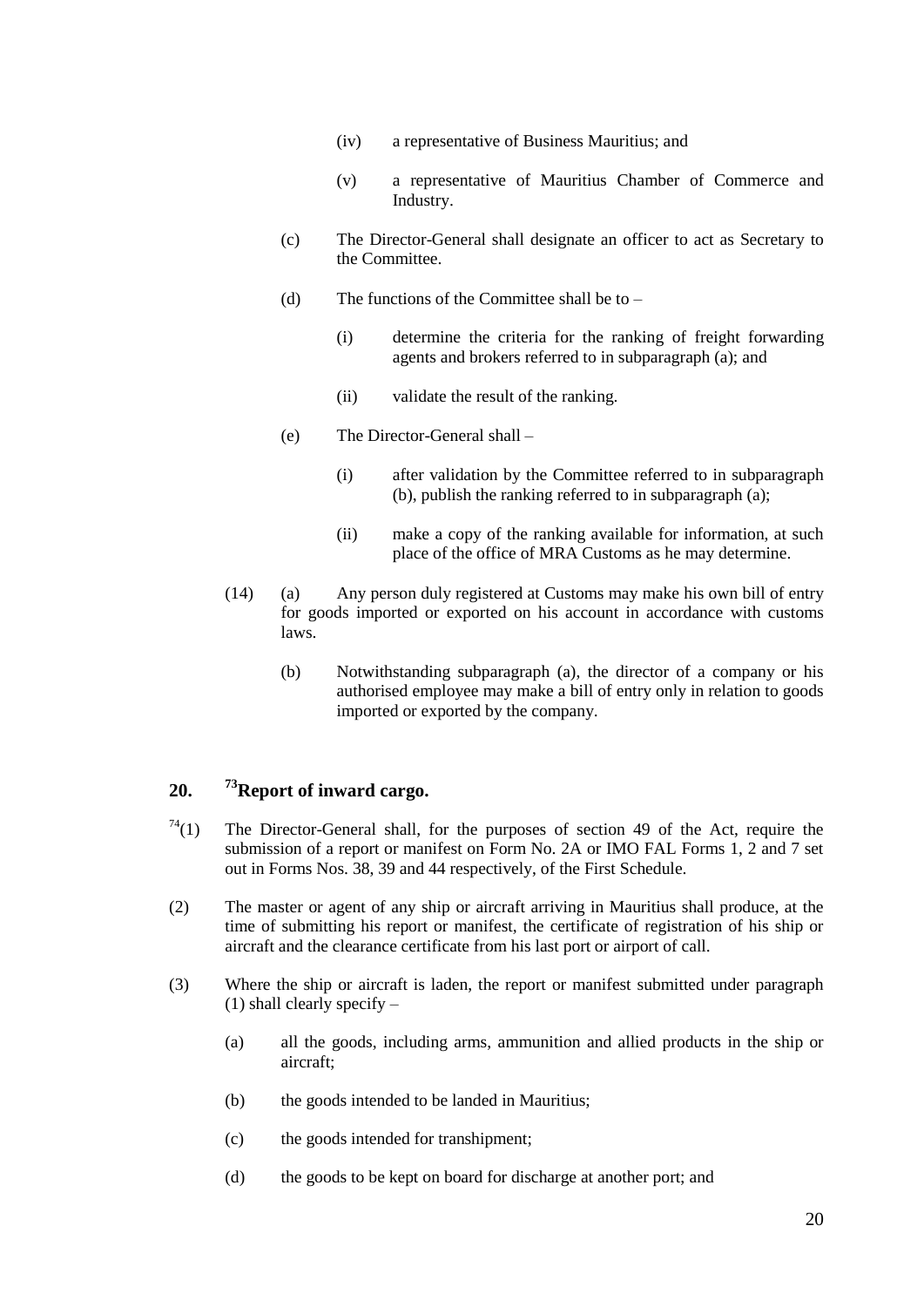- (e) the bill of lading number or airway bill number shown against each item on the report or manifest.
- $75(4)$  Every report or manifest submitted under paragraph (1) shall show, on the recto only, the particulars of the cargo to be landed in Mauritius together with the weight, measurement and the freight paid or payable in respect of each consignment.
- (5) Where a ship or aircraft has arms, ammunition, explosives and allied products on board, the master shall make a written declaration to the Comptroller and indicate the place where the goods are kept.

### <span id="page-20-0"></span>**<sup>76</sup>20A. Report of outward cargo**

- (1) The Master, owner or duly authorised agent of every aircraft or ship departing for airports or ports beyond the seas shall report to the Director-General by delivering a full and complete outward manifest,  $\frac{77}{10}$  electronic form through SITA or such other electronic system or manner acceptable to the Director-General, in respect of the aircraft or ship, its cargo and passengers—
	- (a) in the case of an aircraft, not later than 4 hours before departure; or
	- (b) in the case of a ship, not later than 24 hours before departure.
- (2) Where cargo is shipped to Rodrigues, the manifest shall show separately the specified goods as defined in section 116A of the Act.
- $7<sup>8</sup>(3)$  The Director-General may authorise the master, owner, or his agent to amend obvious errors in the report submitted under paragraph (1), upon payment of a fee of  $\frac{79}{300}$ rupees for amendments made in respect of each consignment listed in the report.
- (4) Where any person fails to comply with paragraph (1), he shall be liable to pay to the Director- General a penalty representing 500 rupees in respect of each day of non-compliance, provided that the total penalty payable does not exceed 5,000 rupees.
- $80(5)$  The Director-General shall issue to the master, owner or duly authorised agent of an aircraft or a ship a written notice claiming the amount of penalty referred to in paragraph (4).
- (6) (a) Any person dissatisfied with a notice under paragraph (5) may object to the notice in accordance with section 24A(3) of the Act.

(b) The procedure set out in section 24A(3) and (4) of the Act shall apply to an objection under paragraph (a).

(c) Where the person referred to in paragraph (a) is aggrieved by a determination of his objection, he may lodge written representations with the Clerk of the Assessment Review Committee in accordance with section 19 of the Mauritius Revenue Authority Act.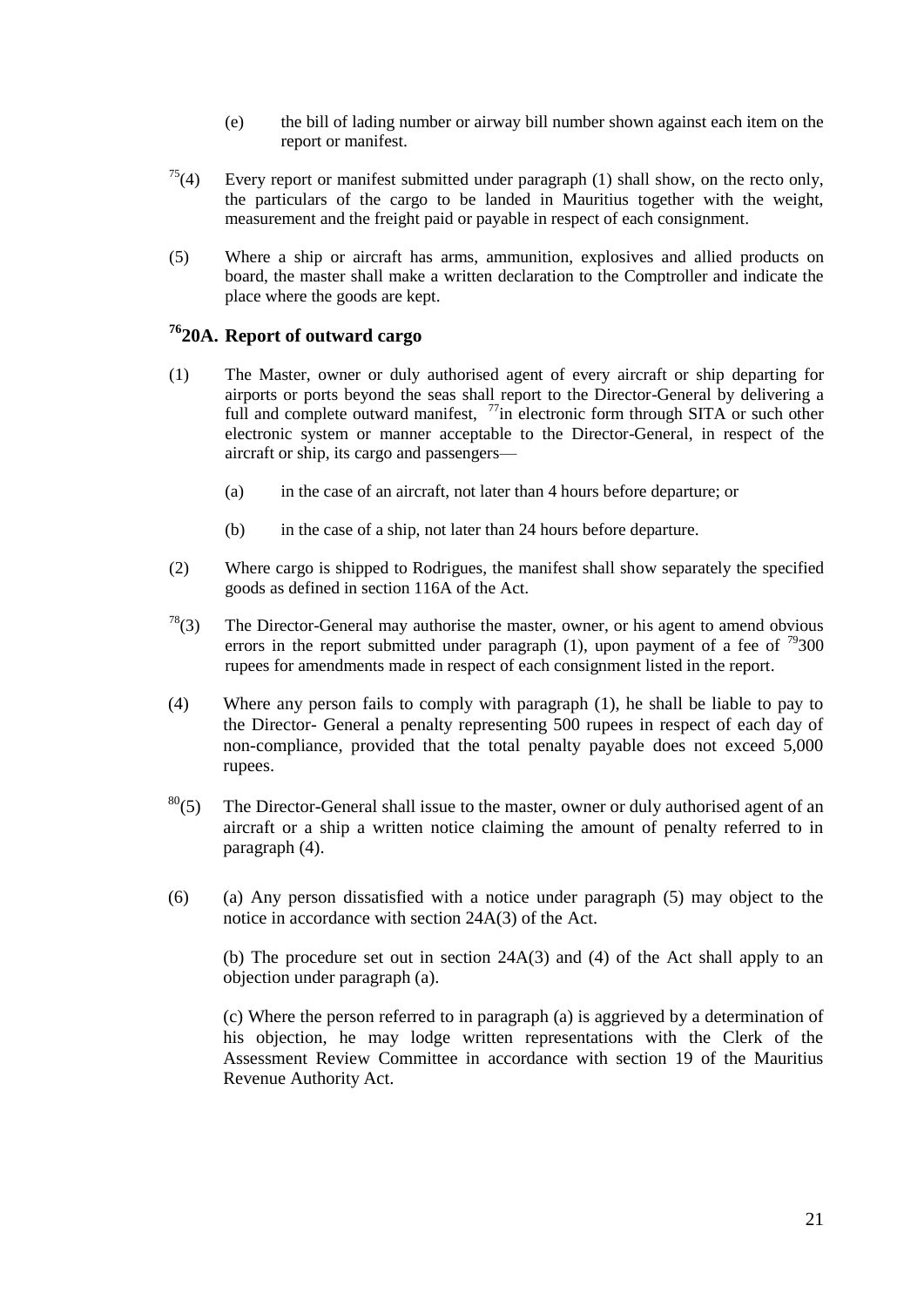#### <span id="page-21-0"></span>**21. Goods Imported in Containers.**

Notwithstanding regulation 20, where the consignee of goods in a container fails to produce a complete and certified list of the goods consigned to him in the container, the Comptroller may refuse to accept any entry for his goods in the container.

81 82

### <span id="page-21-1"></span>**<sup>83</sup> 22. Amendment of Report.**

- (1) The master or agent of an aircraft or a ship shall
	- (a) account for all discrepancies between the particulars of cargo on the manifest and the landing account of the cargo; and
	- (b) make all the necessary amendments to ensure the accuracy of the manifest not later than 5 working days after the time the aircraft has landed or the ship is berthed at the wharf, as the case may be.
- (2) Where the master or agent of an aircraft or a ship fails to comply with paragraph (1)(b), he shall be liable to pay to the Director-General a penalty representing 500 rupees in respect of each day of non-compliance, including Saturdays and public holidays, provided that the total penalty payable does not exceed 5,000 rupees.
- (3) The Director-General shall issue to the master or agent of an aircraft or a ship a written notice, by registered post or electronically, claiming the amount of penalty payable under paragraph (2).
- (4) (a) Any person dissatisfied with a notice under paragraph (3) may object to the notice in accordance with section 24A(3) of the Act.
	- (b) The procedure set out in section 24A(3) and (4) of the Act shall apply to an objection under subparagraph (a).
	- (c) Where the person referred to in subparagraph (a) is aggrieved by a determination of his objection, he may lodge written representations with the Clerk of the Assessment Review Committee in accordance with section 19 of the Mauritius Revenue Authority Act.
- (5) (a) Subject to subparagraph (b), a fee of 300 rupees shall be paid for amendments made in respect of each consignment listed in the report pursuant to paragraph (1).
	- (b) The fee specified in subparagraph (a) shall not apply to any amendment attributable to such just or reasonable cause as the Director-General may determine.

### <span id="page-21-2"></span>**<sup>84</sup>23. Parcels List.**

(1) The master of any ship or aircraft shall submit to the Director-General a declaration showing all small addressed packages not borne on the manifest.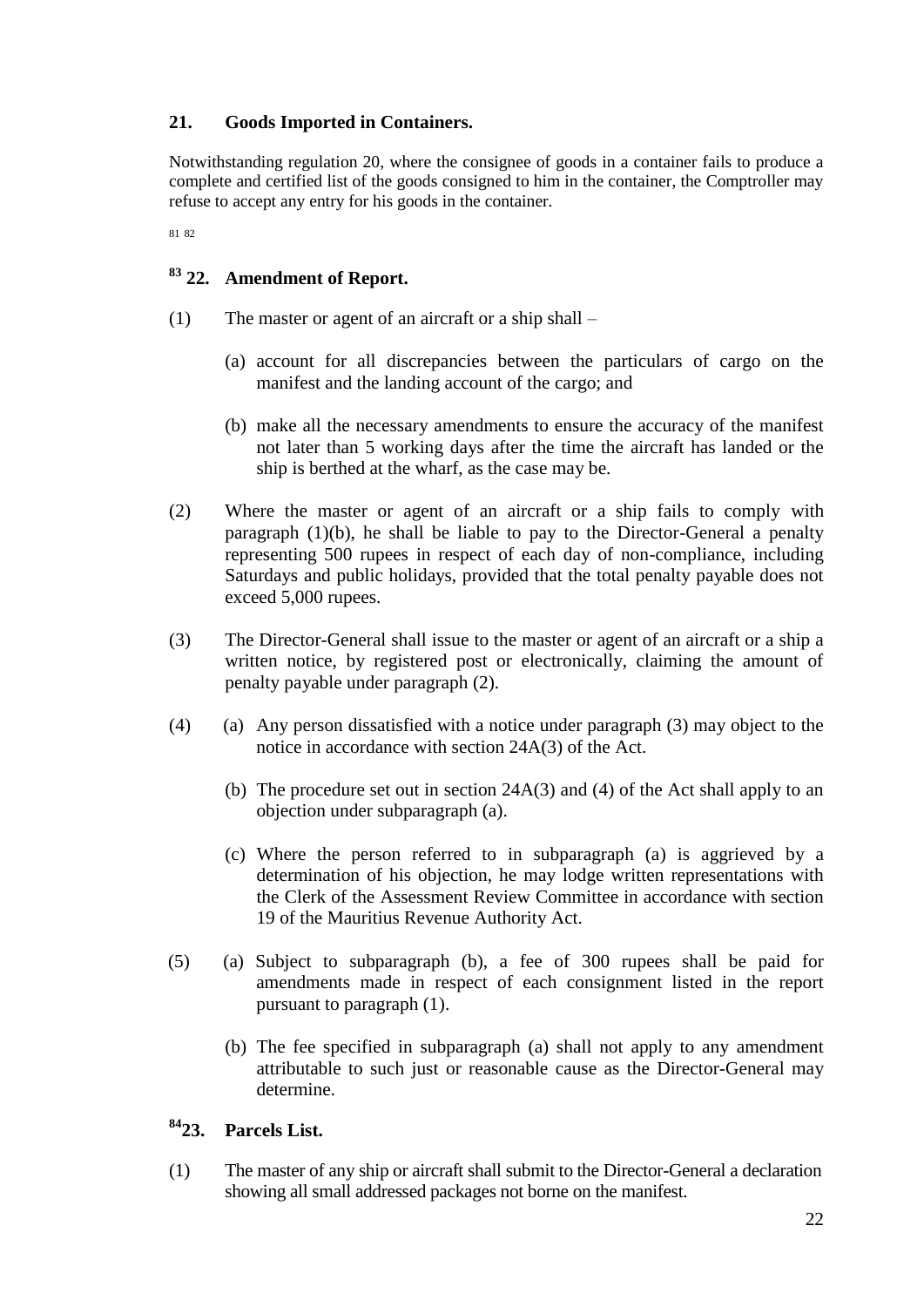(2) The declaration in paragraph (1) shall be in electronic form or in any other manner acceptable to the Director-General.

#### <span id="page-22-0"></span>**24. Discharge of Cargo before Report.**

The Comptroller may, on application made on Form No. 1 of the First Schedule, authorise a ship or aircraft to break bulk before a report or manifest is made, except where the ship or aircraft has on board any arms or ammunition and allied products.

#### <span id="page-22-1"></span>**25. Calling Aircraft or Ship.**

The master of any aircraft or ship calling at a port in Mauritius only for bunker or for the purpose of taking provisions or stores, may be dispensed with the requirement of making a report or manifest under regulation 20 under such conditions as the Comptroller may determine.

#### <span id="page-22-2"></span>**26. Pleasure Boats.**

- (1) For the purpose of section 48 of the Act, the declaration by the owner or master of a pleasure boat shall be made on Form No. 31 of the First Schedule <sup>85</sup> and submitted to the Director-General in electronic form or in any other manner acceptable to the Director-General.
- (2) The owner or master of any pleasure boat staying in Mauritius for  $86$  more than 3 months shall give a security by office cheque or other bank guarantee, in such form as the Comptroller may accept, to cover the duty and taxes payable on such pleasure boat.
- (3) Where a pleasure boat fails to leave Mauritius at the expiry of the authorised period of stay, the bank guarantee shall be realised.
- (4) The owner or master of any pleasure boat who fails to notify the Comptroller of any change in accordance with section 48 (2) of the Act shall commit an offence.

#### <span id="page-22-3"></span>**27. Information to be given on Entries.**

- (1) Any person entering goods shall give full information as to the description, quantity and value of the goods including all particulars which may be required by any enactment or for the purpose of compiling the trade statistics of Mauritius.
- (2) Any person entering goods shall show on  $87$ his bill of entry the commission paid or payable to any person in or outside Mauritius, the name of the beneficiary and the place and mode of payment.

#### <span id="page-22-4"></span>**<sup>88</sup>28. Form of bill of entry**

- (1) Every bill of entry submitted electronically shall be in accordance with the Single Goods Declaration Form No. 36 as specified in the First Schedule.
- $89$  (2) Where a hard copy of a bill of entry is submitted to the Director- General, its recto shall be certified by the TradeNet User making the entry.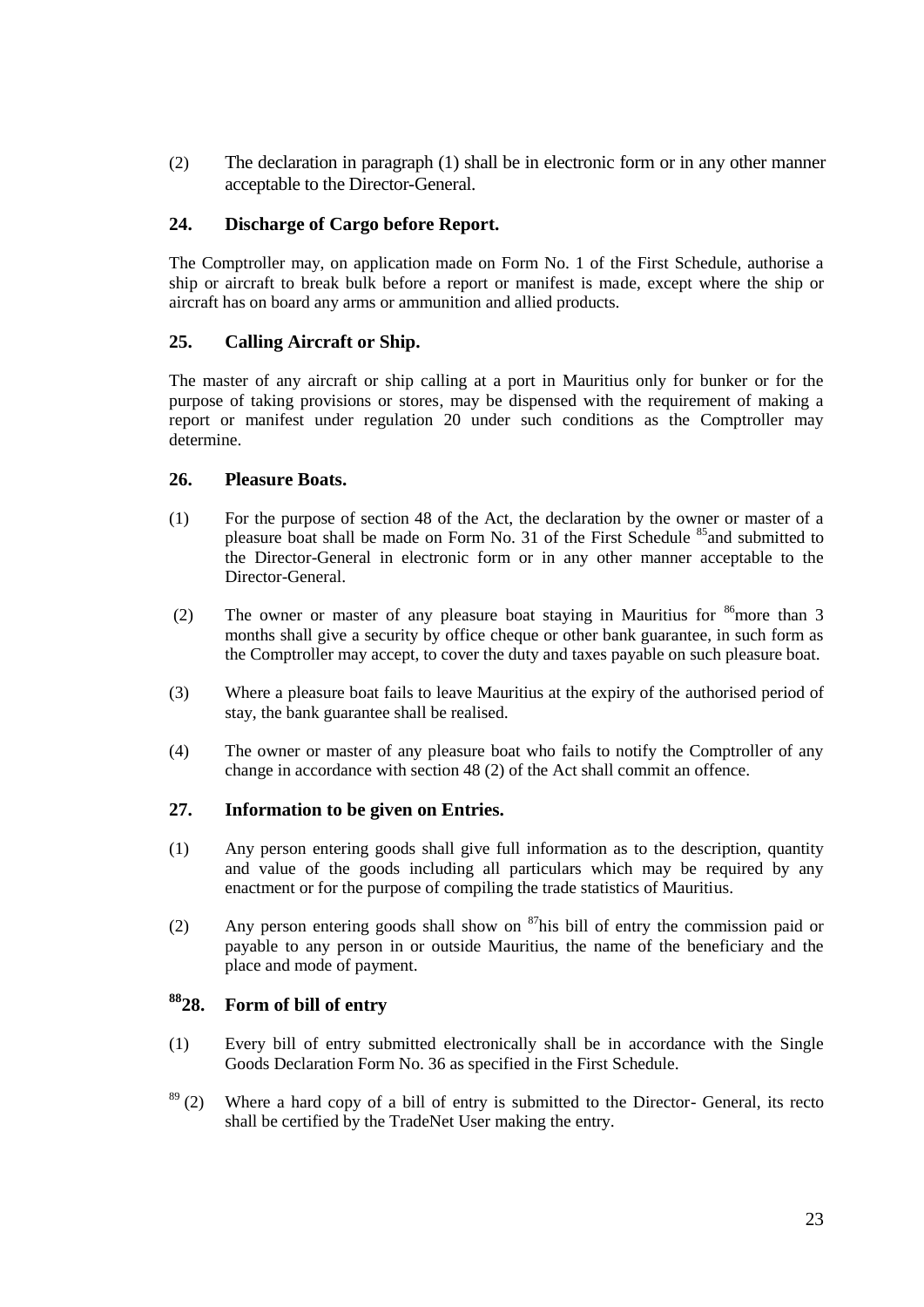#### <span id="page-23-0"></span>**29. Importation on behalf of Persons Claiming Exemption <sup>90</sup>or concession.**

- (1) Where an importer imports any goods on behalf of another person who claims  $91$  exemption or  $92$  concession of duty, excise duty and taxes, he shall–
	- $^{93}$ (a) submit electronically the bill of entry relating to the goods, together with the documents specified in section 16 of the Act and a scanned copy of the duly filled request form for exemption or concession approved by the Director-General;
	- (b) within 15 days after clearance of the goods, submit, electronically or in such manner as the Director-General may determine, a scanned copy of the request form referred to in subparagraph (a) showing that the goods have been received by the person on whose behalf the goods were imported.
- (2) Where the <sup>94</sup> scanned copy referred to in paragraph (1)(b) is not submitted within the time specified in that paragraph, the importer shall be liable to pay forthwith the amount of  $95$  duty, excise duty and taxes payable on the goods together with any penalty or fine which may be imposed.

#### <span id="page-23-1"></span>**30. Amendment of Bills of Entry.**

- (1) Where there occur any error in the particulars specified in a bill of entry, the importer shall make the necessary amendment on  $^{96}$ the Single Goods Declaration  $^{97}$ Form No. 36 as specified in the First Schedule.
- (2) Where, as a result of an amendment made under paragraph (1), the duty has been overpaid or underpaid by an amount of less than  $\frac{98\,99}{250}$  rupees, no refund or claim as the case may be shall be made by the Director-General.

#### <span id="page-23-2"></span>**31. Passing of Bills of Entry.**

The passing of a Bill of entry shall be deemed not to be completed until such entry has been validated at Customs.

#### <span id="page-23-3"></span>**32. Landing of Corpses.**

Packages containing corpses, human remains or the remains of cremated corpses may be landed and removed without entry or examination on production of a permit from the Permanent Secretary of the Ministry of Health.

#### <span id="page-23-4"></span>**33. Articles for repair.**

- (1) Any article being part of an aircraft or ship or the equipment thereof may be landed for repair and ultimate reshipment on application being made to the <sup>100</sup>Director- General on <sup>101</sup>Form No 37 of the First Schedule.
- $102(2)$  On reshipment, the goods shall be produced at the place of shipment to the officer who shall examine the goods and endorse  $^{103}$ Form No.37 accordingly.

#### <span id="page-23-5"></span>**34. Stacking of Cargo.**

(1) Any cargo landed from a ship or aircraft shall be stacked according to their marks and in such manner as will satisfy the Comptroller that a complete check can readily be made of all packages.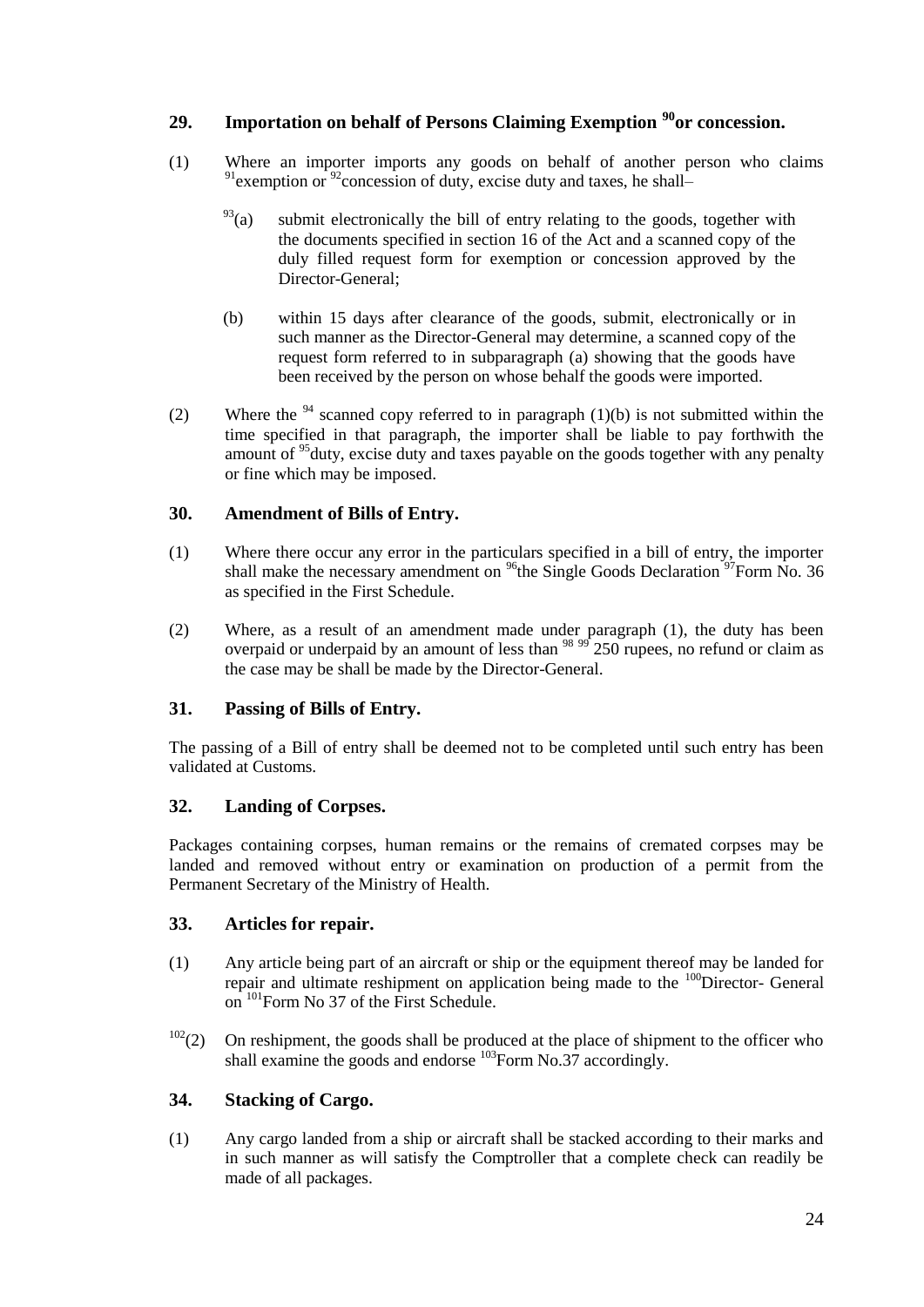(3) Transhipment cargo or cargo marked for another port shall be stacked separate from any cargo for Mauritius.

#### <span id="page-24-0"></span>**35. Abandoned Goods.**

- (1) Where an importer intends to abandon any goods he shall so inform the Comptroller in writing without delay and give full particulars of the goods in question, and the goods shall thereupon be deemed to be abandoned goods.
- (2) Any abandoned goods shall be destroyed or disposed of in the presence of an officer at the expense of the owner of the goods.
- $104(3)$  Deleted by GN 14 of 2006

### <span id="page-24-1"></span>**<sup>105</sup>35A.Sale of goods under section 61, 77, or 144 of the Act**

- (1) Subject to the other paragraphs of this regulation, the Comptroller may, for the purposes of selling any goods under section 61, 77, or 144 of the Act, following public invitation for tenders from companies duly incorporated or registered in Mauritius, award a contract to any such company.
- (2) In evaluating the bids made under paragraph (1), the Comptroller shall have due regard to the bid which presents the best prospects for maximum return from the sale.
- (3) The company to which a contract is awarded under paragraph (1) shall–
	- (a) under Customs control, remove and warehouse the goods to a place designated by the company and approved by the Comptroller; and
	- (b) appoint, pursuant to the Sales by Auction Act, a sworn auctioneer to sell the goods in such quantities or in such lots, and in such manner, as may be approved by the Comptroller.
- (4) In consideration for the service provided by the company to the Director-General under the contract and in conformity with this regulation, the company shall retain from the proceeds of the sale of the goods, such fees, inclusive of an amount representing the auctioneer's commission and other charges or expenses, as constitute the percentage of the proceeds specified in the contract.
- (5) The company shall, at the time of removal of the goods under paragraph (3) (a), jointly with the proper officer, carry out a survey and draw up a detailed list of those goods in 2 originals, duly signed and dated, one original being retained by the proper officer.
- (6) Any place designated by the company under paragraph 3 (a) for warehousing the goods shall be under direct control, supervision and management of the company and, as such, the company shall be responsible and accountable to the Comptroller for any goods warehoused therein.
- (7) The company shall, in respect of the goods warehoused, furnish a security in such amount and in such form or manner and for such period as may be determined by the Comptroller.
- $106(8)$  The lowest selling price at which an item of goods or a lot of goods is put for sale by public auction or public tender shall not be less than –
	- (a) for the first time, 50 per cent of the value of the goods together with any duty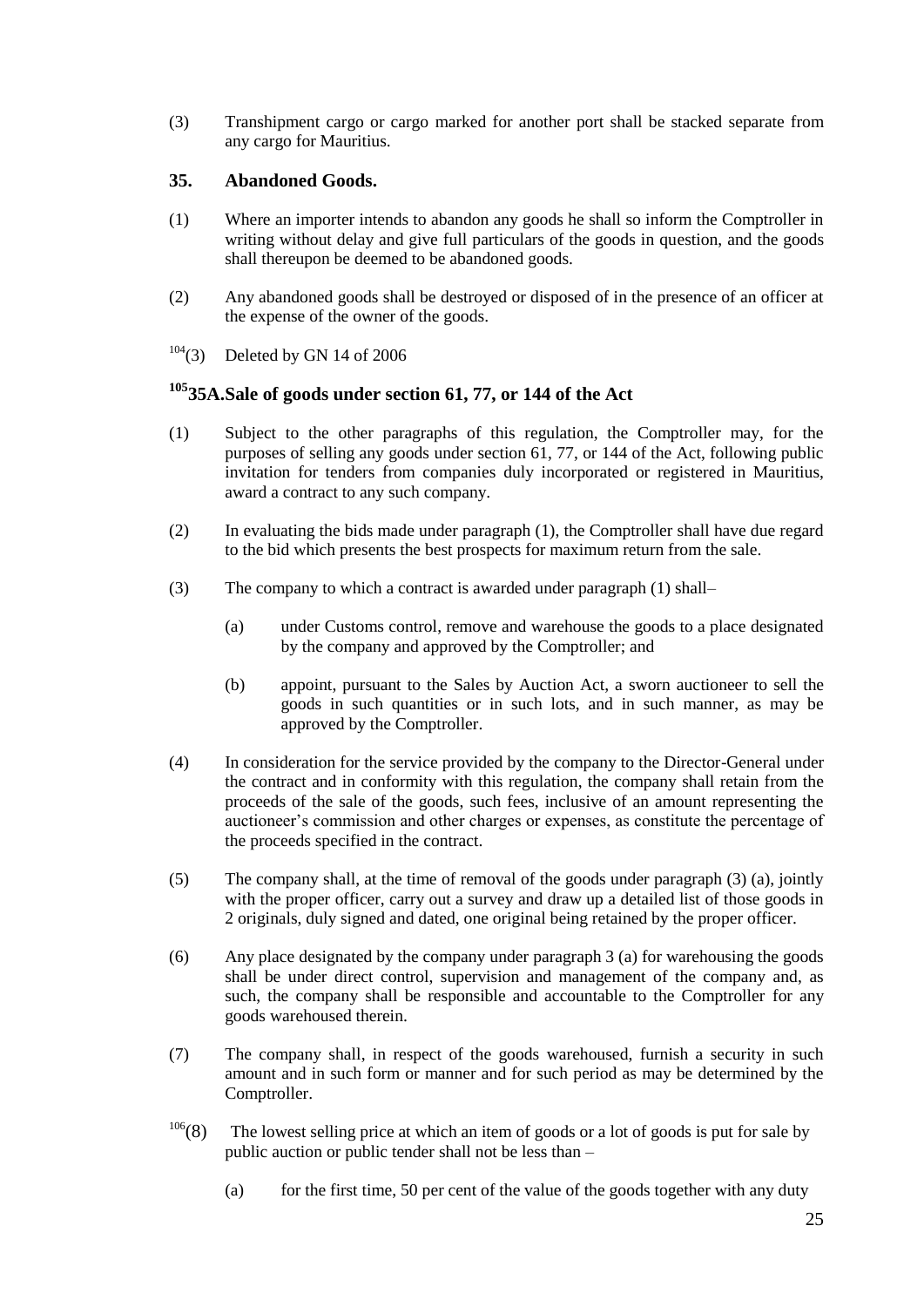and tax leviable on the total value of the goods;

- (b) for the second time, 25 per cent of the value of the goods together with any duty and tax leviable on the total value of the goods; or
- $(c)$  for the third time, 2 per cent of the value of the goods together with any duty and tax leviable on the total value of the goods,

and such administrative charges as the Director-General may determine.

- (9) No goods shall be sold under paragraph (3) (b) for an amount which is less than the lowest selling price referred to under paragraph (8) without the approval of the Comptroller.
- (10) The provisions of regulation 45 (2) relating to warehousing of goods shall apply to the company in the same way as they apply to a proprietor or occupier of a bonded warehouse.
- (11) The Comptroller may, at such reasonable times as may be determined by him, cause a physical stocktaking of the goods warehoused be carried out by the company in the presence of customs officers at the expense of the company.
- (12) The company shall
	- (a) pay the net proceeds of the sale to the Comptroller not later than 7 days after the sale;
	- (b) at the same time, submit to the Comptroller a certified list of the goods sold including the price at which the goods were sold, a summary of the proceeds, the amount of fees retained and the net proceeds payable to the Comptroller.
- $107(13)$  Where the Director-General causes goods to be sold by public tender, he shall set up a tender committee for the purposes of examining bids from the public and deciding on the award of contracts for the sale of goods.

#### <span id="page-25-0"></span>**<sup>108</sup>35B.Bond by proprietor or occupier**

For the purposes of section 70 of the Act, the general security by bond shall be in form set out in Form No.26 of the First Schedule.

#### <span id="page-25-1"></span>**36. Loading and Unloading at Places Other than Quays.**

The Comptroller may allow the loading and unloading of goods at places other than legal quays, on request being made in that behalf in writing and on the applicant undertaking to bear any expenses incurred for the attendance of officers at such places.

#### <span id="page-25-2"></span>**37. Special landing.**

Where any cargo of a ship or aircraft is landed under special circumstances with the permission of the Comptroller into a warehouse other than a bonded warehouse or a Customs Warehouse and in the custody of the agents of the ship or aircraft, the importer of the said cargo shall be liable for any charge in respect thereof.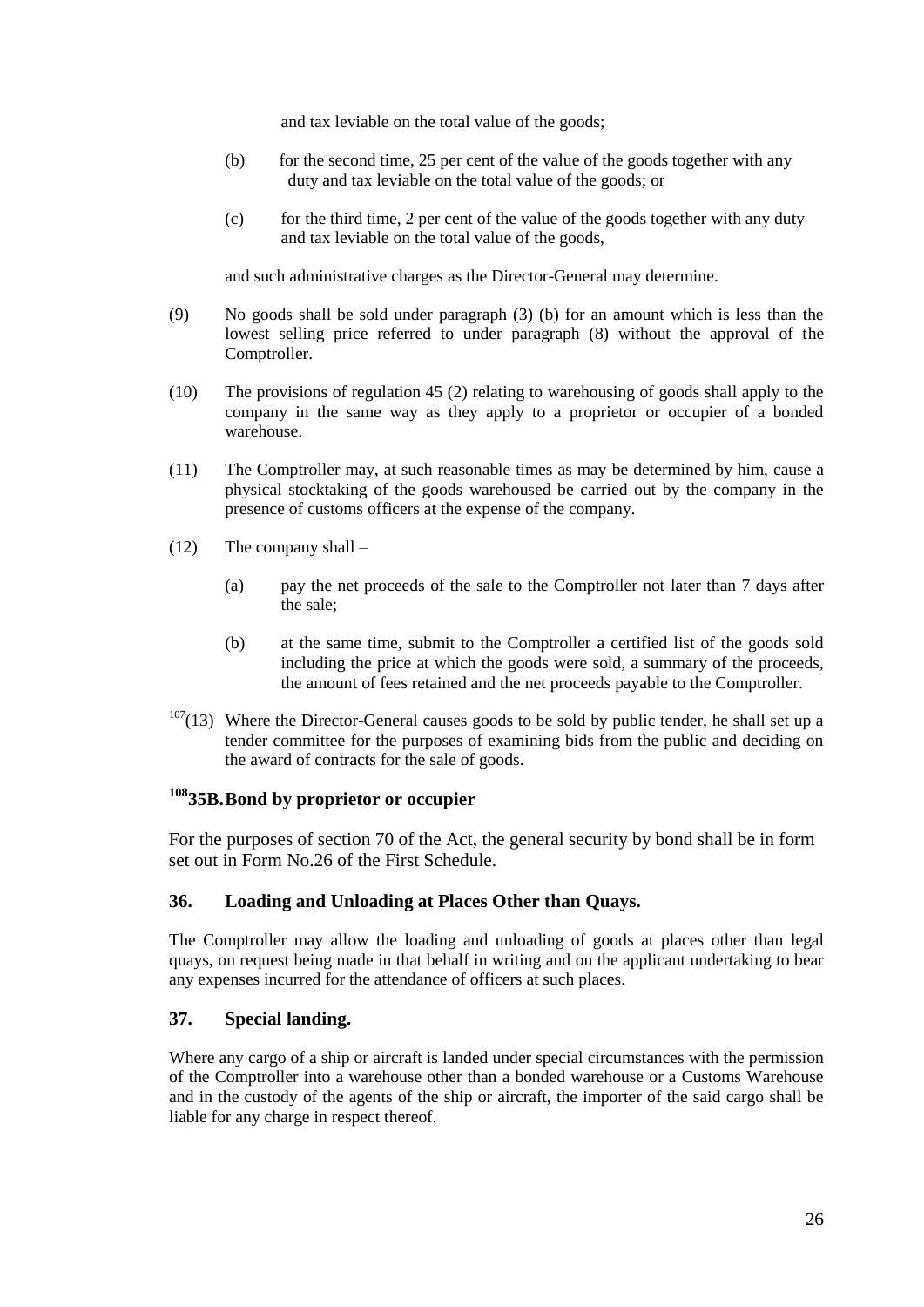#### <span id="page-26-0"></span>**38. Customs Warehouse Rent.**

- (1) Subject to paragraph (2) the rent chargeable in respect of any goods deposited in a Customs Warehouse shall, for every quarter of a ton or every quarter of a cubic metre or part thereof, be as follows –
	- $109<sub>(a)</sub>$  for each day or part thereof during the first week 10 rupees
	- (b) for each subsequent day of part thereof 50 rupees
- (2) No rent shall be chargeable on passengers' baggage removed within three clear days from the date of its receipt into the Customs Warehouse.
- (3) For the purpose of this regulation the ton of 1,000 kg shall be reckoned as equal to one cubic metre and the actual weight or measurement, whichever is the greater, shall be taken for calculating of the rent chargeable.

#### <span id="page-26-1"></span>**39. Application for bonded warehouse.**

Every application to the Comptroller for the approval of any building, place or surface for use as a bonded warehouse shall be made in writing and shall give the following particulars –

- (1) the name and address of the applicant;
- (2) the situation and physical description of the proposed warehouse;
- (3) the description of the goods to be warehoused;
- (4) the dimensions of the proposed warehouse and the superficial area of storage space;
- (5) the largest quantity and value of goods likely to be stored in the warehouse at any one time; and
- (6) such other information as the Comptroller may require.

#### <span id="page-26-2"></span>**40. Appointment of bonded warehouse.**

- (1) Subject to paragraph (2), the Comptroller may, on the appointment of any bonded warehouse, impose such conditions as he thinks fit.
- (2) Except where the Comptroller otherwise allows, the doors of any bonded warehouse shall open on to a street or public through-fare.
- (3) The Comptroller may at any time limit the number of bonded warehouses.

#### <span id="page-26-3"></span>**41. Construction of bonded warehouse.**

- (1) Every window of a bonded warehouse shall be secured by iron bars, at least 12mm in diameter or thickness, and not more than 10 cm apart, fixed deeply in the brick or stone work, and shall have shutters with strong hinges and a cross-bar.
- (2) Any window provided for ventilation shall be covered with wire netting or perforated metal sheet of which the apertures shall not exceed 6mm in diameter, and shall be riveted on the inside to the window frames.
- (3) Any window deemed by the Comptroller to be superfluous shall be solidly bricked up.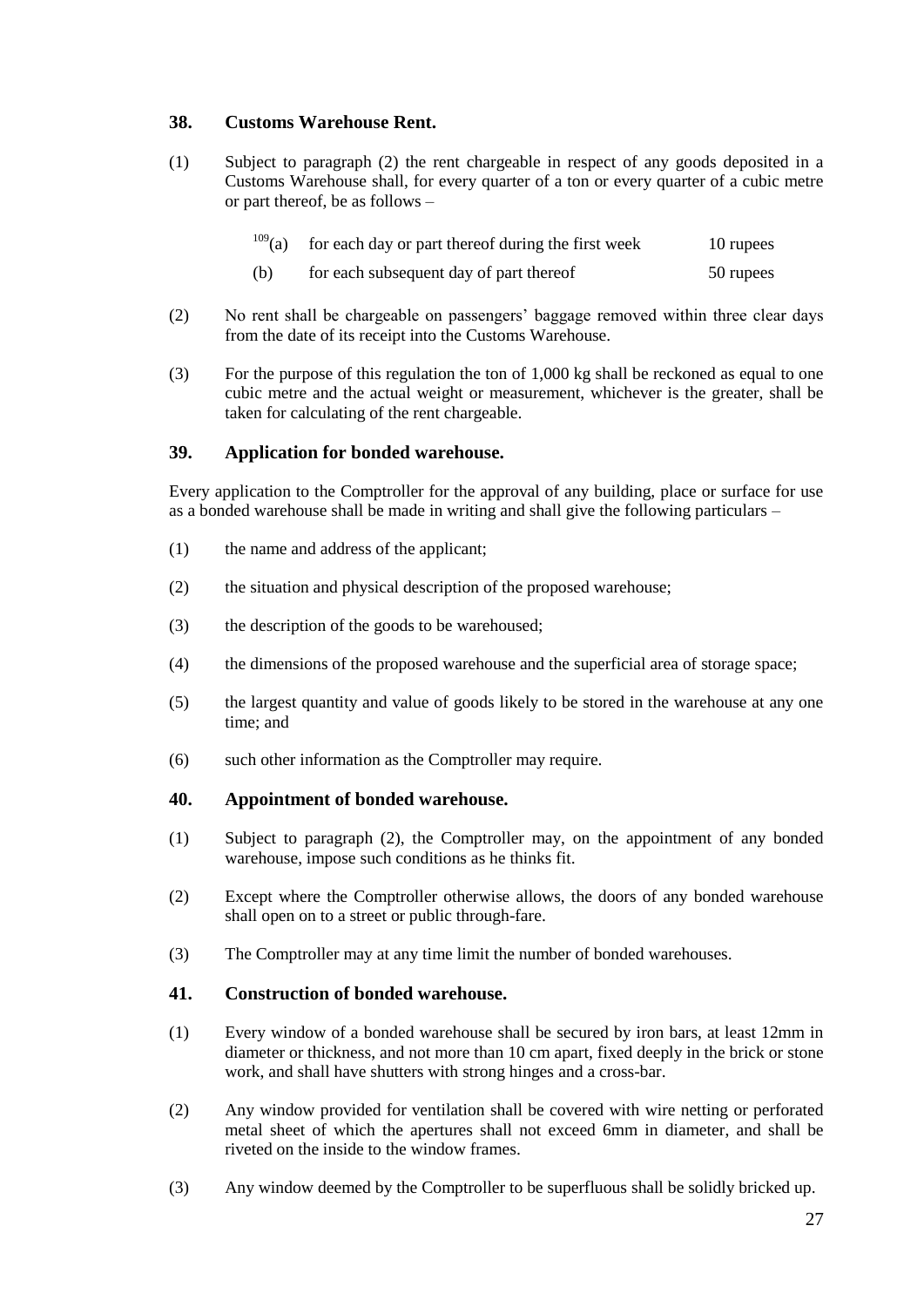- (4) The entrances shall have strong doors solidly constructed to the satisfaction of the Comptroller and shall have proper devices for placing of proprietor's or occupier's<sup>110</sup> locks.
- (5) Any vault shall be of stone or reinforced concrete and any ventilation holes shall not exceed 20 cm in diameter and shall be secured across the space by two iron bars at least 18mm in diameter deeply fixed in the stone work or concrete.

#### <span id="page-27-0"></span>**42. Contiguity of Bonded Warehouse to Adjoining Premises.**

No bonded warehouse for the storage of wines and spirits shall be contiguous to or have communication, either through a private yard or otherwise, with the premises of a dealer, or retailer of wines or spirits.

#### <span id="page-27-1"></span>**43. Premises Adjoining Bonded Warehouse.**

Any place adjoining a bonded warehouse shall be separated therefrom by a permanent partition of such materials as the Comptroller may direct.

#### <span id="page-27-2"></span>**44. Locks.**

<sup>111</sup>Every approved bonded warehouse shall be under the locks of the warehouse proprietor or occupier.

#### <span id="page-27-3"></span>**45. Obligations of Bonded Warehouse Proprietor or Occupier.**

 $112$  (1) The proprietor or occupier of a bonded warehouse shall –

- (a) provide free of charge such accommodation and other reasonable facilities as the Comptroller considers necessary for the convenience of an officer in attendance at the warehouse and such transport as the Comptroller may require;
- (b) be responsible for the  $\frac{113}{113}$  duty, excise duty and taxes on all goods entered in his bonded warehouse from the time of delivery of the goods for warehousing until payment of the duty, excise duty and taxes thereon;
- (c) keep such records as the Comptroller may direct showing goods received into and delivered from his warehouse.<sup>114</sup>

#### (d)<sup>115</sup> **revoked by GN 184/2016**

- <sup>116</sup> (2) The proprietor or occupier of a bonded warehouse shall
	- (a) in respect of every period of 12 months, carry out, not later than 3 months after the end of that period, a physical stocktaking of all goods in his bonded warehouse;
	- (b) submit to the Comptroller, not later than one month after the end of the month in which the stocktaking was carried out, a statement of that stock duly certified by a qualified auditor; and
	- (c) where the quantity of any goods in the statement of stock specified in subparagraph (b) is less than  $117$  the quantity specified in the computer system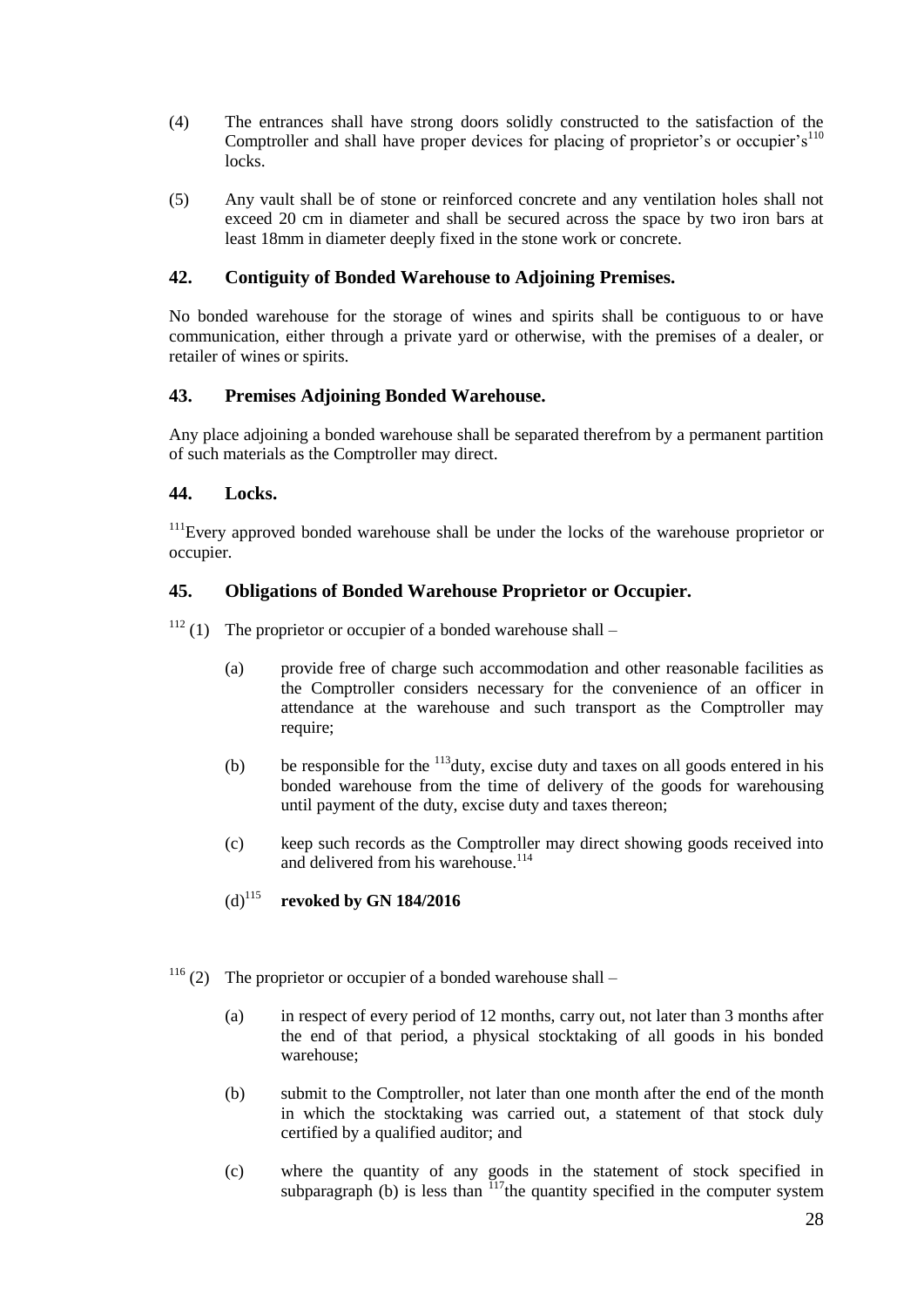approved by the Director-General under regulation 45A(a) and in the computerised records of Customs in accordance with regulation 45A(b), pay, without prejudice to any penalty that may be imposed for any offence under the Act, the amount of duty, excise duty<sup>118</sup> and taxes on the deficiency at the statement of stock is submitted.

### <sup>119</sup> (3) <sup>120</sup>**revoked by GN 184/2016**

#### <span id="page-28-0"></span>**<sup>121</sup>45A.Obligations of proprietor or occupier of <sup>122</sup> bonded warehouse**

For the purpose of section  $67A^{123}$  of the Act, the conditions to be satisfied shall be that –

- (a) all entries in respect of goods received into, or removed from, the  $^{124}$ bonded warehouse, and the balance of goods remaining therein, are instantly recorded at the time the entries are passed in the computer system approved by the Comptroller;
- (b) the entries and the balance of goods under subparagraph (a) tally, at any time, with the computerised records of Customs; and
- (c) Customs have on-line access to the computerized records of the  $125$ bonded warehouse.

#### <span id="page-28-1"></span>**46. Duty Paid Goods not to Remain in Bonded Warehouse.**

- (1) No duty paid goods shall be allowed to remain in a bonded warehouse.
- (2) No duty free goods shall be stored in a bonded warehouse unless packed with goods liable to duty.

#### <span id="page-28-2"></span>**47. No Examination in Absence of an Officer.**

- $126(1)$  It shall be unlawful to open any package or examine any goods in a bonded warehouse except with the authorisation of the Comptroller and in the presence of an officer.
- <sup>127</sup>(2) <sup>128</sup>**revoked by GN 184/2016**

#### <span id="page-28-3"></span>**48. Only Approved Goods in Bonded Warehouse.**

- (1) Except with the authorisation of the Comptroller, the proprietor or occupier of a bonded warehouse shall not store goods of a dangerous nature in his warehouse where that warehouse has been approved for general merchandise.
- (2) Where a bonded warehouse has been approved for the storage of any particular goods, the proprietor or occupier of the warehouse shall not allow any other goods to be stored therein.
- <span id="page-28-4"></span>**49. <sup>129</sup>revoked by GN 184/2016**
- <span id="page-28-5"></span>**50. <sup>130</sup>revoked by GN 184/2016**
- <span id="page-28-6"></span>**51. Ship's or Aircraft's Stores.**
- (1) Ship's or aircraft's stores delivered from a bonded warehouse shall be placed on board the ship or aircraft on the same day of delivery from the warehouse.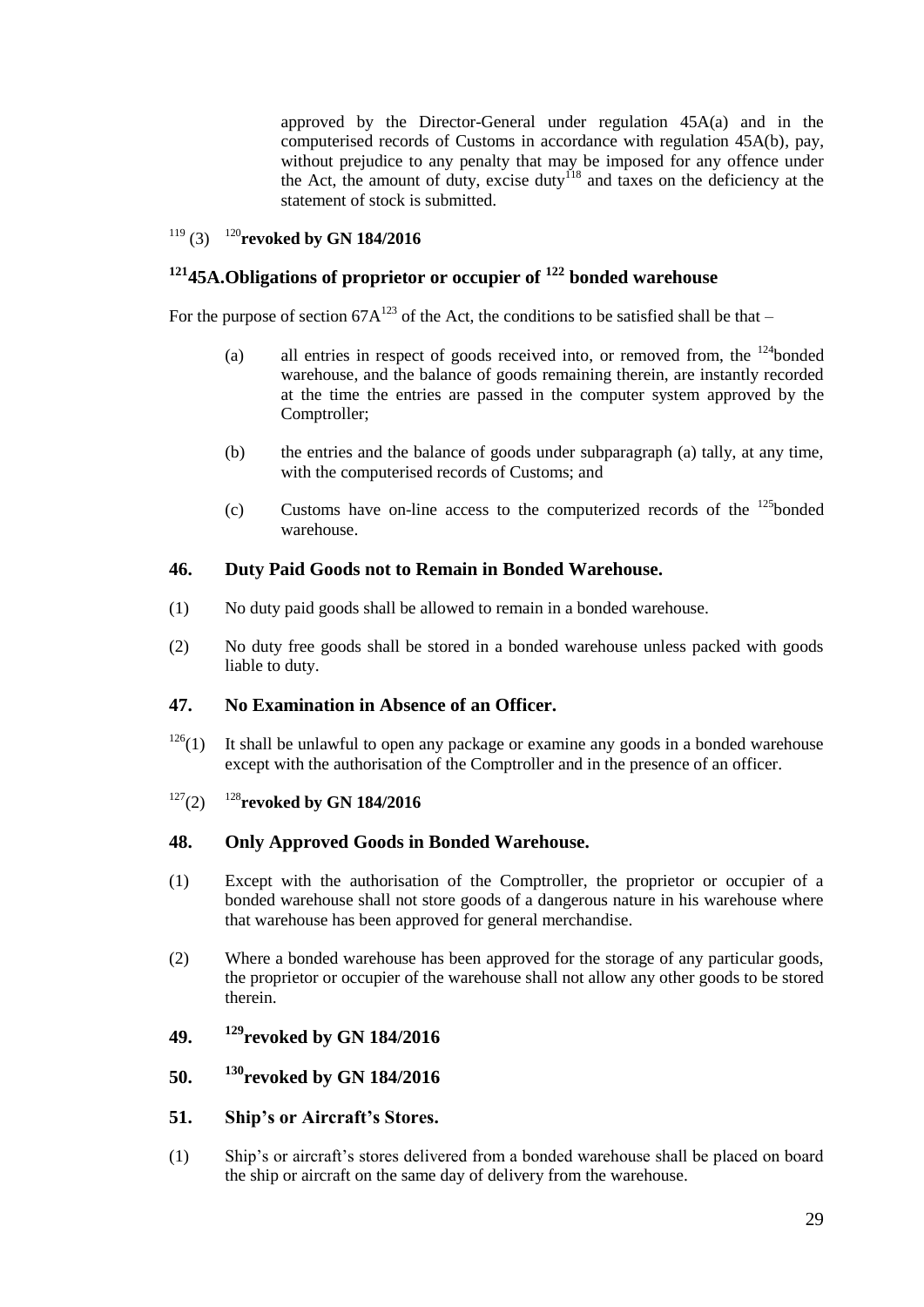- (2) The Comptroller may require that a ship's or aircraft's stores
	- (a) be sealed; or
	- (b) be accompanied by an officer direct to the ship or aircraft.

#### <span id="page-29-0"></span>**52. Operations in bonded warehouse.**

Every application to the Comptroller for authorisation to carry on operations on any goods in a bonded warehouse under section 82 of the Act shall be made in accordance with Form No. 17 of the First Schedule.

#### <span id="page-29-1"></span>**53. Repacking.**

- (1) The goods to which this regulation applies may be repacked in a bonded warehouse for home consumption, for exportation, or for aircraft's or ship's stores and into such packages as the Director-General may allow.
- (2) Unless removed at once, the repacked goods shall be stored in the warehouse separate from the other packages.
- (3) This regulation shall apply to the following goods
	- (a) spirits and wines in cask or drum;
	- (b) manufactured tobacco;
	- (c) cigars;
	- (d) cigarettes;
	- (e) any other goods in such quantity and in such manner as the Comptroller may consider reasonable.
- $(4)$  <sup>131</sup>Duty, excise duty and taxes shall be paid at once on any balance of the original package not repacked.

#### <span id="page-29-2"></span>**54. Reducing of Wines and Spirits.**

- (1) Wines or spirits may be reduced or blended in a bonded warehouse, and such reduced or blended wines or spirits shall be packed immediately into containers of such size as the Comptroller may authorise.
- (2) <sup>132</sup>Duty, excise duty and taxes shall be paid at once on any quantity not packed.

#### <span id="page-29-3"></span>**55. Allowances for Natural Loss.**

- (1) The allowance on wines or spirits in casks or drums in a bonded warehouse, when entered for home consumption, shall not exceed the actual diminution of the original quantity warehoused or one per cent whichever is the less.
- (2) The allowances specified in paragraph (1) shall be calculated on the liquid quantity of wines or on the proof quantity of spirits, as the case may be, reckoned from the day on which the goods were first warehoused.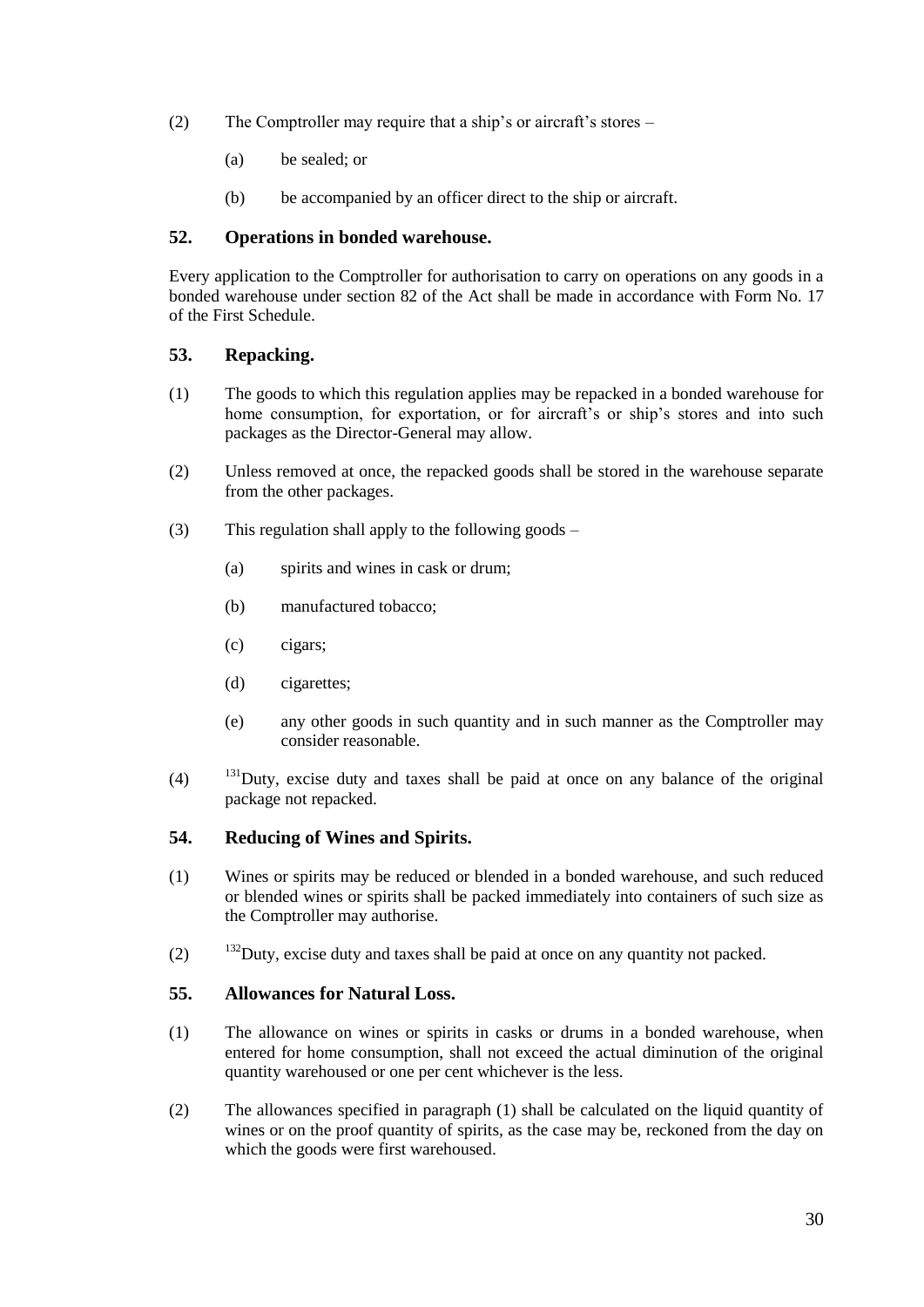### <span id="page-30-0"></span>**<sup>133</sup>56. Declaration of Dutiable Exports. (Deleted by GN 124 of 2006)**

#### <span id="page-30-1"></span>**57. Clearance of Exporting Ship or Aircraft.**

- $134(1)$  The Comptroller may refuse to issue a clearance to any aircraft or ship until
	- (a) all port dues and other charges and penalties due by the owner or master and all duties payable in respect of any goods shipped thereon have been duly paid or their payment secured by such guarantee or deposit as the Comptroller may require;
	- (b) the owner or master has complied with the requirements of any law in force regarding the departure of the aircraft or ship from Mauritius;
	- (c) the provisions of section 95 of the Act have been complied with.
- $135(2)$  Subject to paragraph (1), the Director-General may issue clearance to a ship or an aircraft on an electronic platform or in such other manner as he may determine.

#### <span id="page-30-2"></span>**58. Outward Manifest.**

The outward manifest required to be delivered by the master of every aircraft or ship under section 95 of the Act shall be in accordance with <sup>136</sup>Forms Nos. 2A and IMO FAL Form 2set out in Form No.39 of the First Schedule.

#### <span id="page-30-3"></span>**<sup>137</sup>58A Methods of delivery of outward manifest.**

The outward manifest referred to in regulation 58 shall be delivered to the Director-General –

- (a) in electronic form through SITA; or
- (b) by such electronic system or in such manner acceptable to the Director-General.

#### <span id="page-30-4"></span>**59. Clearance of Calling Aircraft or Ship.**

Any calling aircraft or ship which is exempt from reporting inwards under regulation 25 shall not be required to clear outwards unless stores are shipped from a bonded warehouse.

#### <span id="page-30-5"></span>**60. Export Bill of Entry.**

- <sup>138</sup>(1) Any exporter shall pass an export bill of entry in accordance with the <sup>139</sup>Single Goods Declaration Form No.36 as specified in the First Schedule.
- (2) No permit for the delivery of goods for export shall be given before an export entry has been passed.

#### <span id="page-30-6"></span>**61. Export of Rum and other spirits.**

- (1) Every exporter of rum or other spirits shall give sufficient notice to the Comptroller of the time when the goods will be required for shipment, so that arrangements may be made for the attendance of a proper officer for the delivery of the goods.
- (2) Any rum or other spirit for exportation shall be placed on wharf or at the airport early on the day of shipment, but in any case not later than 15.30 hours in order that they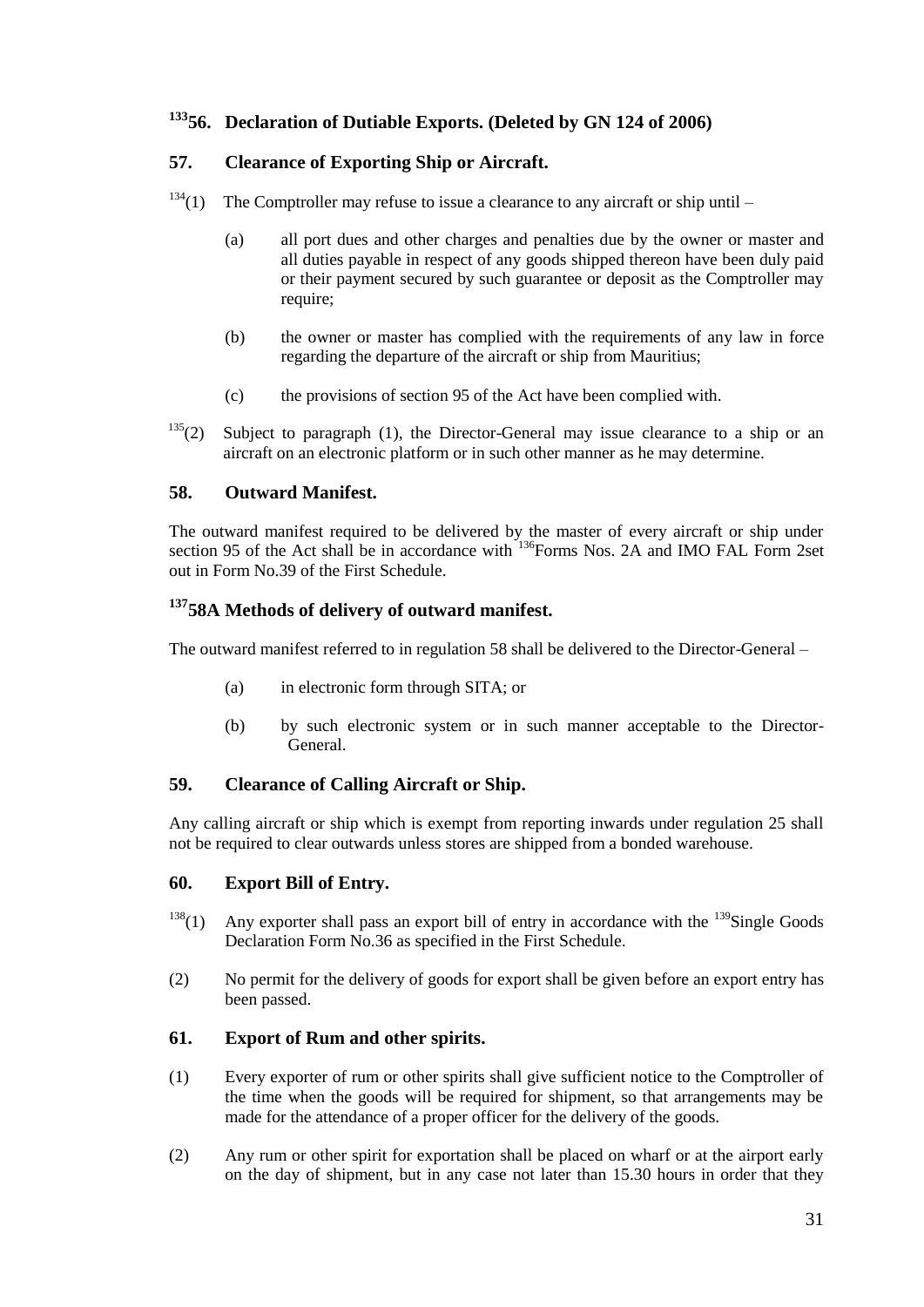may be at once examined by the proper officer prior to permission being granted for shipment.

- (3) Any rum or other spirit for exportation shall be accompanied from the warehouse to the wharf or airport by the relative export entry and the excise permit shall be produced to the proper officer.
- (4) After examination, the rum or spirits shall be accompanied to the exporting aircraft or ship, as the case may be, by the proper officer at the expense of the exporter, until the departure of the aircraft or ship.
- (5) After loading the rum or spirit may be placed under customs seal on board the exporting aircraft or ship or may be watched by an officer on board at the expense of the exporter, until the departure of the aircraft or ship.
- (6) Where any rum or other spirit received on a wharf or at the airport for shipment on any day cannot be shipped on that day, it shall be placed in a Customs Warehouse or in some other place specified by the Comptroller, and where the place is not a Customs Warehouse the goods may be watched outside by an officer at the expense of the exporter.

### <span id="page-31-0"></span>**<sup>140</sup>61A.Customs-Approved Storeroom**

- (1) For the purposes of section 97A of the Act, no person shall operate a Customs-Approved Storeroom unless he is registered as such with the Director-General in such manner and on such conditions as the Director-General may determine.
- (2) No Person shall be registered under paragraph (1) unless the person is an aircraft company or its representatives or any other person such as a concessionaire or caterer having an agreement with the aircraft company to operate a Customs-Approved Storeroom.
- (3) Any goods intended for warehousing in the Customs-Approved storeroom pending transfer to an aircraft shall be entered for export and shall be accompanied by the relevant import and export entries.
- (4) Every person registered under paragraph (1) shall
	- $141$ (a) allow goods to be removed for transfer to an aircraft or for sale to a duty-free shop;
	- (b) subscribe such bond as the Director-General may consider sufficient to cover all his transactions from the time the goods are imported or removed from a bonded warehouse <sup>142</sup>or a duty-free shop and placed in the Customs-Approved Storeroom until they are transferred to an aircraft  $^{143}$ , a duty-free shop, or until accounted for;
	- (c) keep as part of its books and records, a record, whether electronically or otherwise, of all transactions relating to the Customs-Approved Storeroom; and
	- (d) not later than 20 days after the end of every month, submit to the Director-General, in respect of that month, a return, whether electronically or otherwise, in a form approved by he Director-General,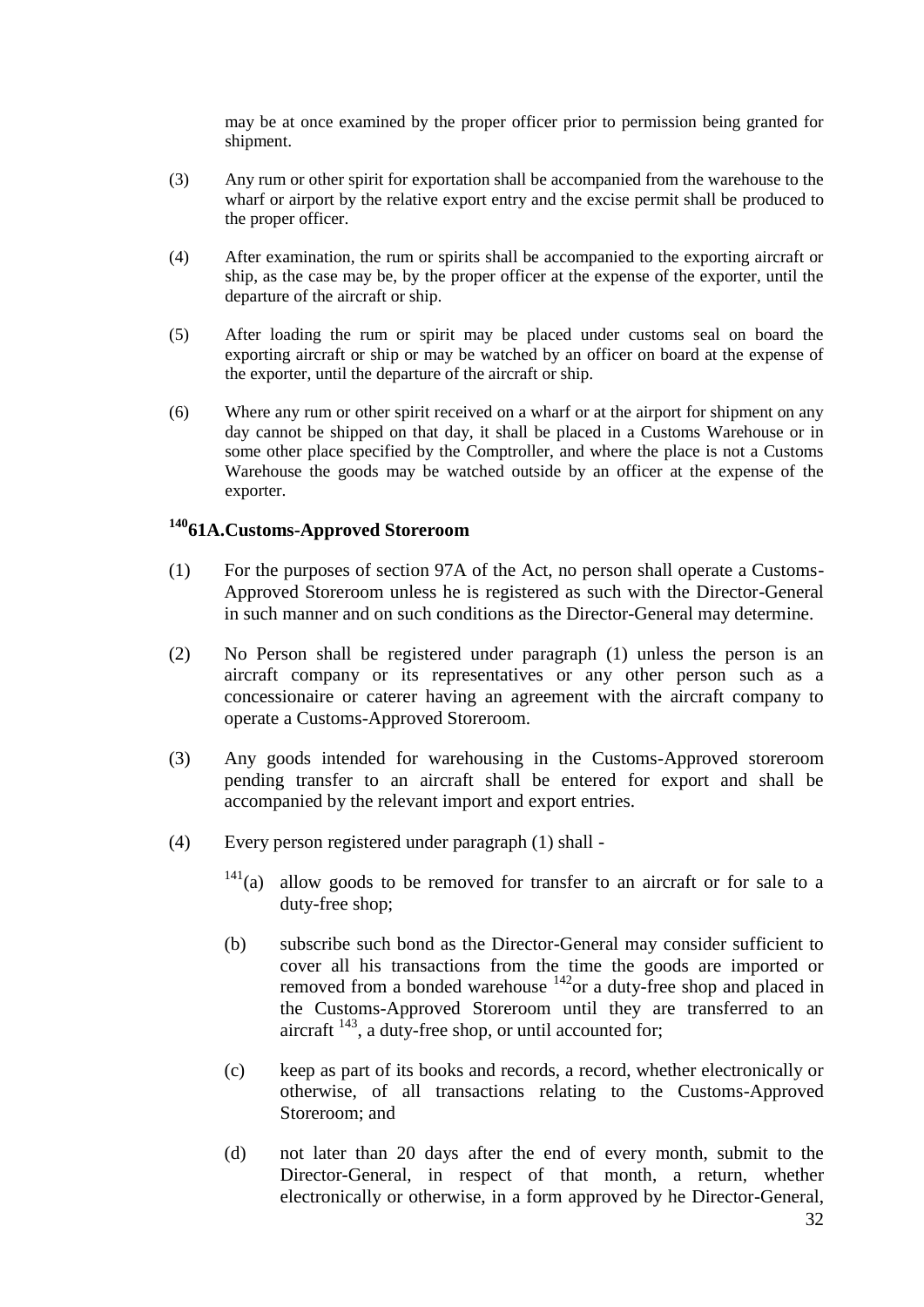specifying the receipts and deliveries of each type of goods and the balance remaining on the last day of the month.

(5) The provisions of regulation 90 (11) and (12) shall apply to a registered person under paragraph (1).

#### <span id="page-32-0"></span>**62. Aircraft's or Ship's Stores.**

- (1) Subject to paragraph (2) the disclosure required to be made by the master and every member of the crew of a ship or aircraft under section 97 (3) of the Act shall be made in accordance with <sup>144</sup>Form No.24A or IMO FAL Forms 3, 4, 5 and 6 set out in Forms Nos. 40, 41, 42 and 43, respectively, of the First Schedule as the case may be.
- $145(1)$ The forms referred to in paragraph (1) shall be submitted in electronic form or in any other manner acceptable to the Director-General.
- (2) No disclosure under paragraph (1) shall be required when an aircraft only remains in Mauritius for a period during which officers are on duty at the airport.

#### <span id="page-32-1"></span>**63. Allowance for the Master and Crew.**

(1) The master and every member of the crew may be allowed to retain for their own consumption on board an aircraft or ship whilst in Mauritius the following quantities of  $-$ 

|                                              | Quantity per day |                    |
|----------------------------------------------|------------------|--------------------|
| Tobacco in any form, or cigars or cigarettes |                  | $30 \; \text{gms}$ |
| Spirits                                      | 150 cc           |                    |
| Wine                                         | 300 cc           |                    |
| Ale or Beer                                  | 500 cc           |                    |

- (2) The allowances specified in paragraph (1) shall only be granted in respect of stores already on board the aircraft or ship and as respect those members of the crew who are victualled on board and remain on board while the aircraft or ship is in port.
- (3) None of the goods specified in this regulation may be landed by the master or any member of the crew without payment of the appropriate  $146$  duty, excise duty and taxes.

#### <span id="page-32-2"></span>**64. Shipment of Stores from Bond and Free of Import Duty.**

- (1) An application under section 100 of the Act shall be made in accordance with Form No. 19 of the First Schedule.
- $147(2)$  Revoked GN 84 of 2014.
- <sup>148</sup>(3) Prior to the shipment of any stores, a bill of entry in accordance with the <sup>149</sup>Single Goods Declaration Form No. 36 as specified in the First Schedule shall be passed in respect of such stores.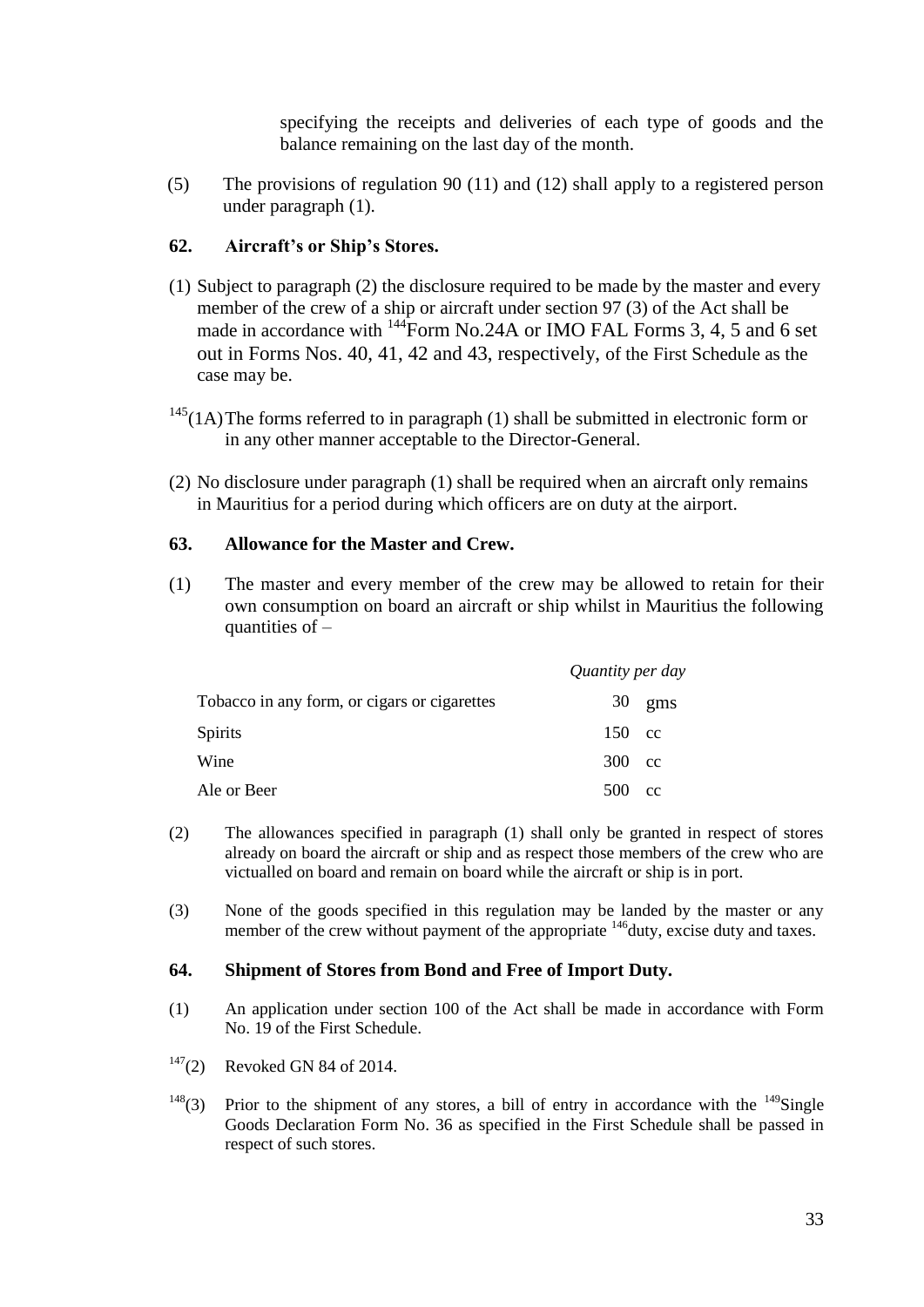#### <span id="page-33-0"></span>**65. Restriction as to quantity.**

For the purpose of section 102 of the Act –

- (a) tobacco, wines and spirits may be shipped as stores in such quantities as will bring the quantity on board up to the maximum authorized under regulation 66 for the voyage about to be undertaken;
- (b) the Comptroller may impose any limitation on the quantity of other goods delivered as stores from a bonded warehouse where he has reason to believe that the goods are being exported as merchandise under the guise of ship's or aircraft's stores.

#### <span id="page-33-1"></span>**66. Quantity of Tobacco, wines and spirits allowed.**

- (1) The maximum quantity of tobacco, wine and spirit which may be allowed as ship's or aircraft's stores shall be calculated on the following basis –
	- (a) 250 gms tobacco including cigars and cigarettes per person per week;
	- (b) 1 Litre of spirit of all kinds per person per week;
	- (c) 1 Litre of wine per person per week.
- (2) Sugar or any goods produced in Mauritius may be shipped as aircraft's or ship's stores in such quantities as the Comptroller may determine.

#### <span id="page-33-2"></span>**67. Drawback on Goods Exported after Manufacture.**

For the purpose of section 106 (1) of the Act –

- (a) no drawback shall be paid in respect of imported materials used in the manufacture of exported products unless the claim is made on Form No.  $32^{150}$ ;
- (b) no claim for drawback shall be considered unless the exporter has, prior to the exportation of the goods, made arrangements with the Comptroller to determine the proportion of raw materials entering the export products;
- (c) the Comptroller may require the exporter to produce the certification of the Mauritius Standards Bureau or any other recognised institution as to the contents of imported raw materials in the export products.

#### <span id="page-33-3"></span>**68. Drawback on Goods Exported in the Same State.**

For the purpose of section 106 (2) of the Act –

- (a) any person making a claim for drawback shall do so in writing and shall produce in addition to the export bill of entry, a copy of the import bill of entry and the invoice relating to such goods;
- (b) no claim for drawback shall be made except –

(i) within six months from the time of import;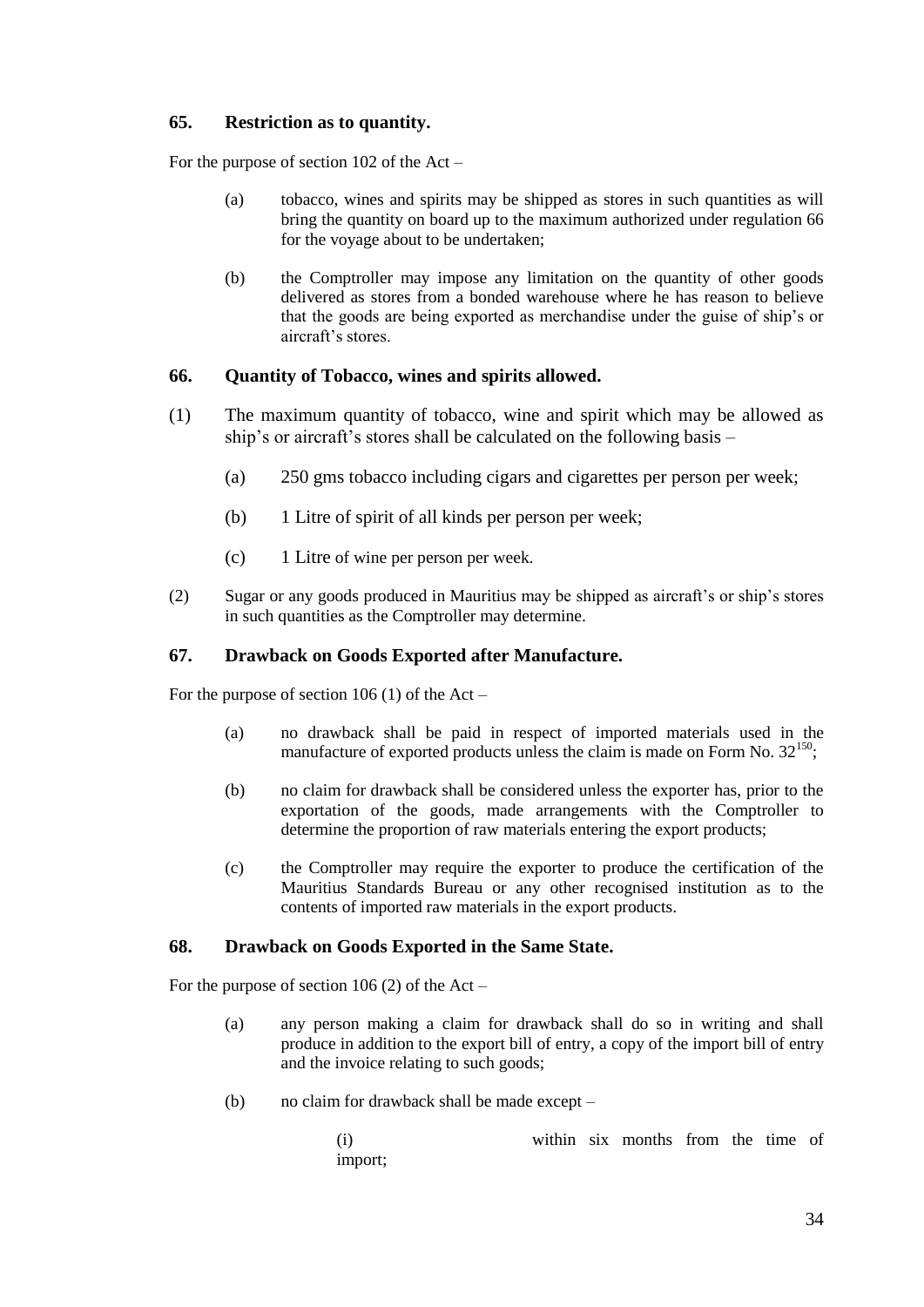(ii) where the F.O.B. value at the time of export is greater than the C.I.F. value at the time of import.

#### <span id="page-34-0"></span>**69. Claim for Drawback.**

- (1) Every claim for drawback on any goods exported shall
	- (a) be made by the exporter within three months from the date of entry for export of the goods;
	- (b) show clearly how the amount of drawback claimed has been arrived at; and
	- (c) be accompanied by a copy of the export bill of entry.
- (2) No payment for drawback on any goods shall be made unless such goods have been cleared for export by the proper officer.
- (3) No claim for drawback which amounts to less than  $151500$  rupees shall be considered.
- (4) Notwithstanding paragraph (3), several claims for drawback, although each one of them does not exceed  $152500$  rupees, may be considered by the Comptroller provided that the aggregate amount of such claim at any one time is not less than 5,000 rupees.

#### <span id="page-34-1"></span>**70. Export Bill for Goods under Drawback.**

All entries for goods exported under drawback shall bear the words "Exported under **Drawback**" under the description of the goods.

#### <span id="page-34-2"></span>**71. Post Office Drawback.**

Any goods to be exported under drawback through the Post Office shall be produced to the proper officer for examination and shall be packed and posted under his supervision.

#### <span id="page-34-3"></span>**72. Drawback at Standard Rates.**

Notwithstanding regulation 67, payment for drawback may be made in respect of the goods specified in the Second Schedule.

#### <span id="page-34-4"></span>**73. Transhipment.**

- (1) The entries for the transhipment of goods in accordance with section 110 of the Act shall be made on the  $153\frac{154}{151}$ Single Goods Declaration Form No. 36 of the First Schedule.
- $155(1)$  Any entry under paragraph (1) shall be made electronically through the TradeNet which receives the entry electronically from the cargo community system under the Customs (Cargo community System) Regulations 2008.
- (2) Where goods for transhipment have to leave the customs area prior to transhipment they shall be warehoused as the Comptroller may direct.

#### <span id="page-34-5"></span>**74. Coasting Trade.**

(1) On the arrival or before the departure of every coasting aircraft or ship from or to one of the dependencies of Mauritius, the master shall declare on Form No. 22 of the First Schedule all the cargo carried in the aircraft or ship, and shall furnish such copies of the Form as may be required by the Comptroller.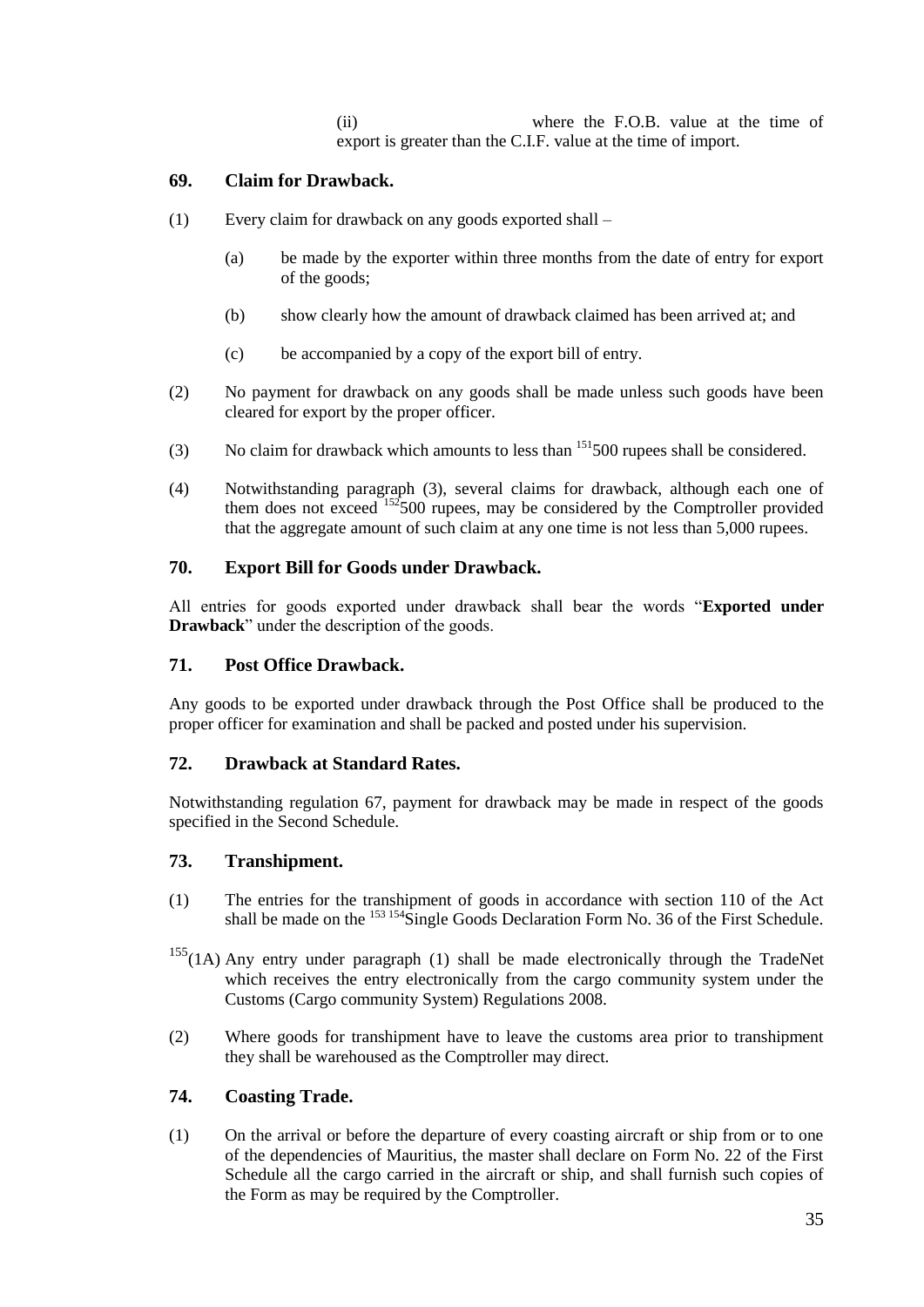(2) In the case of a departing coasting aircraft or ship, subject to all the requirements of the law having been complied with, one copy of the Form shall be issued by the Comptroller as the clearance for the intended voyage.

## <span id="page-35-0"></span>**<sup>156</sup>74A.Import from and export to Agalega, Rodrigues or St Brandon**

Any goods imported from or exported or re-exported to Agalega, Rodrigues or St Brandon shall be entered under the appropriate Form No. 33, 34 or 35 as specified in the First Schedule.

#### <span id="page-35-1"></span>**75. Coasting Trade Round the Island of Mauritius.**

Regulation 74 shall not apply to a coasting vessel engaged solely in trade round the coast of Mauritius, but the master of such vessel shall, when required by any officer, declare to such officer the quantity and description of all goods on board his vessel giving full particulars of the place and date of loading and discharge.

#### <span id="page-35-2"></span>**76. Samples.**

- (1) Samples of goods under Customs Control may be taken in small quantities by the importer without entry on an application in writing being made to the Comptroller.
- (2) Any application made under paragraph (1) shall specify the name and date of the report of the importing aircraft or ship, the date of warehousing where applicable, and the marks and numbers of the packages from which the samples are required, and shall contain an undertaking to pay  $157$  the duty, excise duty and taxes on the samples when perfect entries are passed for the goods.

#### <span id="page-35-3"></span>**77. Samples for Official Purposes.**

- (1) Where samples are taken by an officer for any purpose connected with the Act or these regulations, such samples shall, as far as possible, be returned to the importer if claimed within one week after the date of the passing of the perfect entry for the goods.
- (2) Any samples not claimed in accordance with paragraph (1) shall be disposed of in such manner as the Comptroller may deem fit.

#### <span id="page-35-4"></span>**78. Goods Landed by Mauritius Marine Authority.**

The Director-General may require the Mauritius Marine Authority to account for all goods landed by it or on its behalf.

#### <span id="page-35-5"></span>**79. <sup>158</sup>Obligation of passengers, masters and crew of aircraft or ship.**

<sup>159</sup>Every passenger, master and crew of an aircraft or a ship shall, on arrival be liable to declare to the proper officer all goods he has in his baggage, and to open, unpack and repack any packages as may be required for examination by Customs.

#### <span id="page-35-6"></span>**80. <sup>160</sup>Persons arriving by air or sea.**

- $161(1)$  Every person arriving by air or sea may leave the airport, port and such other place designated by the Director-General through a green channel or red channel as may be provided.
- (2) Any  $162$  person who enters the green channel shall be deemed to have declared that he has no restricted or prohibited goods or any goods liable to <sup>163</sup>duty, excise duty and taxes<sup>164</sup> or any currency or bearer negotiable instruments  $165$  or precious stones and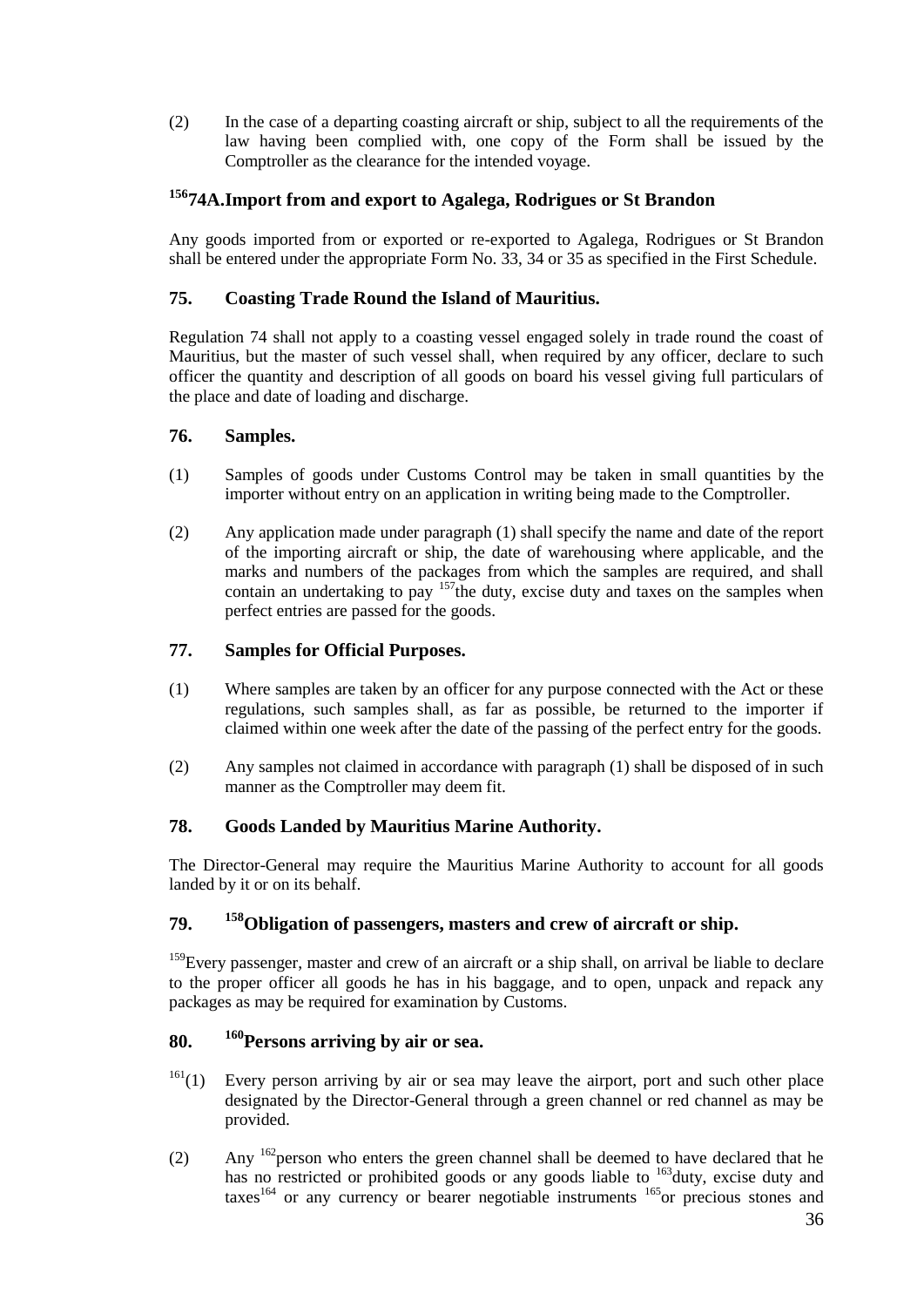metals including gold, diamond and jewellery or any goods of high value including work of arts of an amount not more than 500,000 rupees or its equivalent in foreign currency in his possession.

- <sup>166</sup>(2A) Where a person makes or is required to make a declaration under section 131A of the Act, he shall do so in a form approved by the Director-General.
- $167(3)$  Any person to whom paragraph (2) applies and who is found to be in possession of any such goods as specified in that paragraph or such currency or bearer negotiable instruments <sup>154</sup> or precious stones and metals including gold, diamond and jewellery or any goods of high value including work of arts of an amount of more than 500,000 rupees or its equivalent in foreign currency shall commit an offence and the goods shall be liable to seizure.
- <sup>168</sup>(3A) No baggage or other goods landed by or on behalf of any person shall, subject to regulation 82 (2), be removed from the place designated under paragraph (1) until any duty, excise duty and taxes chargeable thereon are paid and the baggage or goods cleared by the proper officer
- $169(4)$  For the purpose of this regulation
	- (a) "green channel" means a channel reserved by the Director-General at the airport, port and such other place as may be designated by the Director-General for use by incoming persons who have no prohibited or restricted goods, or goods liable to duty, excise duty and taxes or any currency or bearer negotiable instruments  $154$  or precious stones and metals including gold, diamond and jewellery or any goods of high value including work of arts of an amount of not more than 500,000 rupees or its equivalent in foreign currency;
	- (b)  $170$  "red channel" means a channel reserved by the Director-General at the airport, port and such other place as may be designated by the Director-General for use by incoming persons who have prohibited or restricted goods, or goods liable to duty, excise duty and taxes or currency or bearer negotiable instruments <sup>154</sup> or precious stones and metals including gold, diamond and jewellery or any goods of high value including work of arts of an amount of more than 500,000 rupees or its equivalent in foreign currency.

### <span id="page-36-0"></span>**<sup>171</sup>81. <sup>172</sup> Persons leaving by air or sea.**

For the purposes of section 131A of the Act, any person leaving the airport or port and such other place as may be designated by the Director-General for embarking on an aircraft or a ship-

- (a) having in his possession, currency or bearer negotiable instruments  $173$  or precious stones and metals including gold, diamond and jewellery or any goods of high value including work of arts of an amount of more than 500,000 rupees or its equivalent in foreign currency shall make a declaration; or
- (b) when required to make a declaration, shall do so,

in a form approved by the Director-General.

#### <span id="page-36-1"></span>**82. Entry for Merchandise, Newspapers and Magazines.**

(1) No entry shall be required for  $-$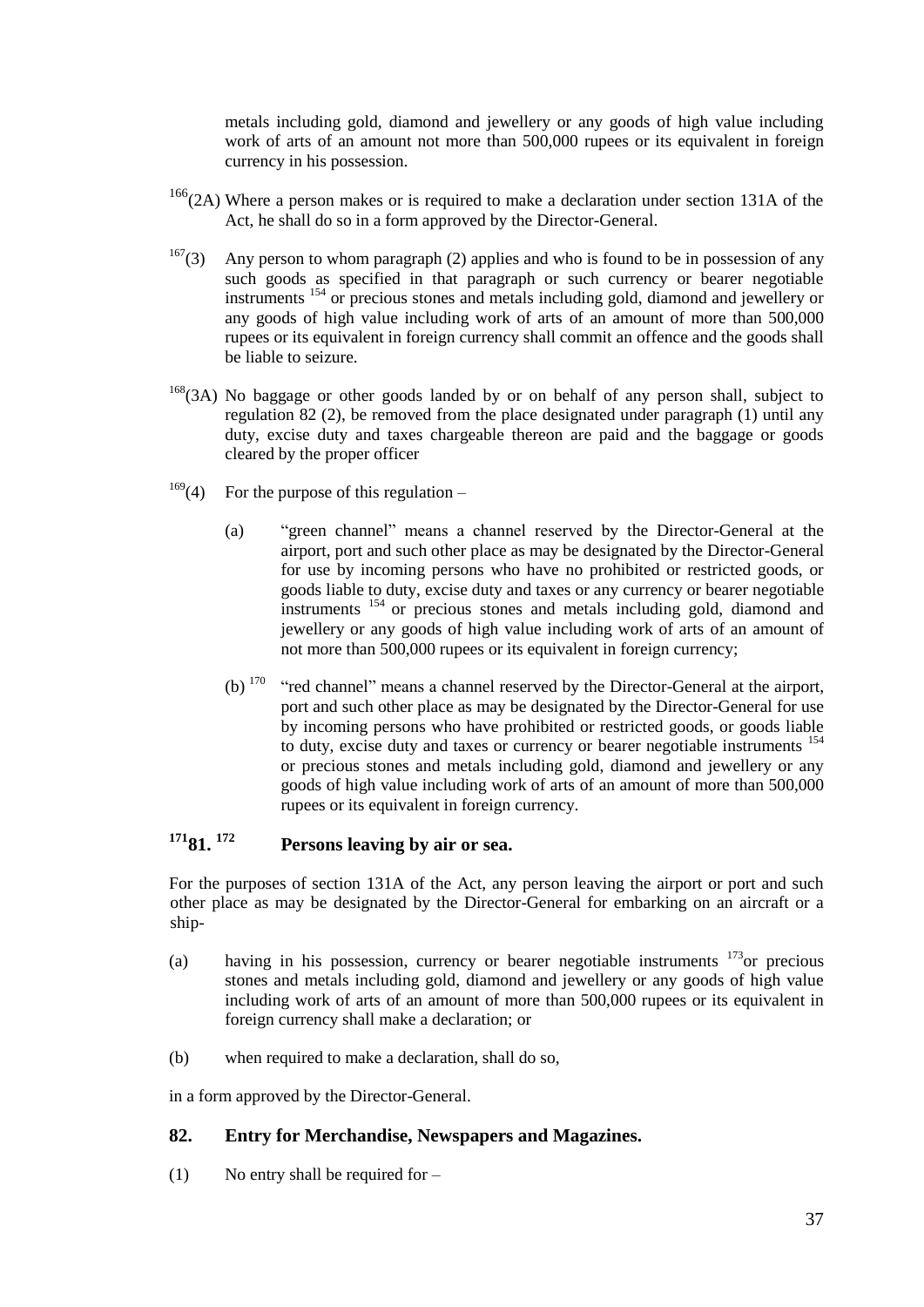- (a) *bona fide <sup>174</sup> person*s' baggage;
- $175\,176\,177$ (b) parcels or packets and bona fide trade samples, not being merchandise for sale, imported or exported by post or courier.
- (2) Merchandise intended for sale and arriving or leaving by ship or aircraft in a <sup>178</sup>person's baggage shall be specifically declared as cargo on the appropriate bill of entry.
- $179(3)$  repealed by GN 124 of 2006
- (4) Notwithstanding <sup>180</sup>paragraphs (2), newspapers and magazines intended for sale and imported by air may be entered in such manner as may be specified by the Comptroller.

#### <span id="page-37-0"></span>**83. Part Clearance of Baggage.**

A  $^{181}$  person may be allowed to pay  $^{182}$  duty, excise duty and taxes on a portion only of the dutiable goods in his baggage, provided that any goods not cleared shall be left in the Customs Warehouse where they shall be liable, apart from any duty, excise duty and taxes payable, to prescribed rent if they are not removed within three days.

#### <span id="page-37-1"></span>**84. Unaccompanied Baggage.**

Baggage arriving in Mauritius unaccompanied by the  $183$  person, and not manifested, but covered by his declaration of the contents of the packages may, for the purpose of examination, be dealt with in the same manner as baggage accompanying a person.

#### <span id="page-37-2"></span>**85. Entrance and Exit for Vehicles in Customs Area.**

Unless otherwise authorised by an officer, all vehicles and pedestrians entering or leaving the Customs Area <sup>184</sup>port premises, airport or Freeport zone, shall comply with such instructions as the Comptroller may give by notice displayed on a notice board at the gate of the Customs Area <sup>173</sup> port premises, airport or Freeport zone,.

#### <span id="page-37-3"></span>**86. No Parking in Customs Area.**

- (1) No vehicle shall ply for hire within the Customs Area.
- (2) After taking up or setting down passengers or loading or unloading goods, as the case may be, every vehicle shall immediately proceed outside the Customs Area.
- (3) No vehicle shall be parked in the Customs Area.

#### <span id="page-37-4"></span>**87. Removal of Goods.**

Any goods removed from Customs Area shall be accompanied by such documents as may be required by the Comptroller and such documents shall be handed over to the officer at the exit gate.

#### <span id="page-37-5"></span>**88. Goods on Quay at Owner's Risk.**

(1) No liability shall be incurred by the Customs for any loss of or damage to any goods left on any quay.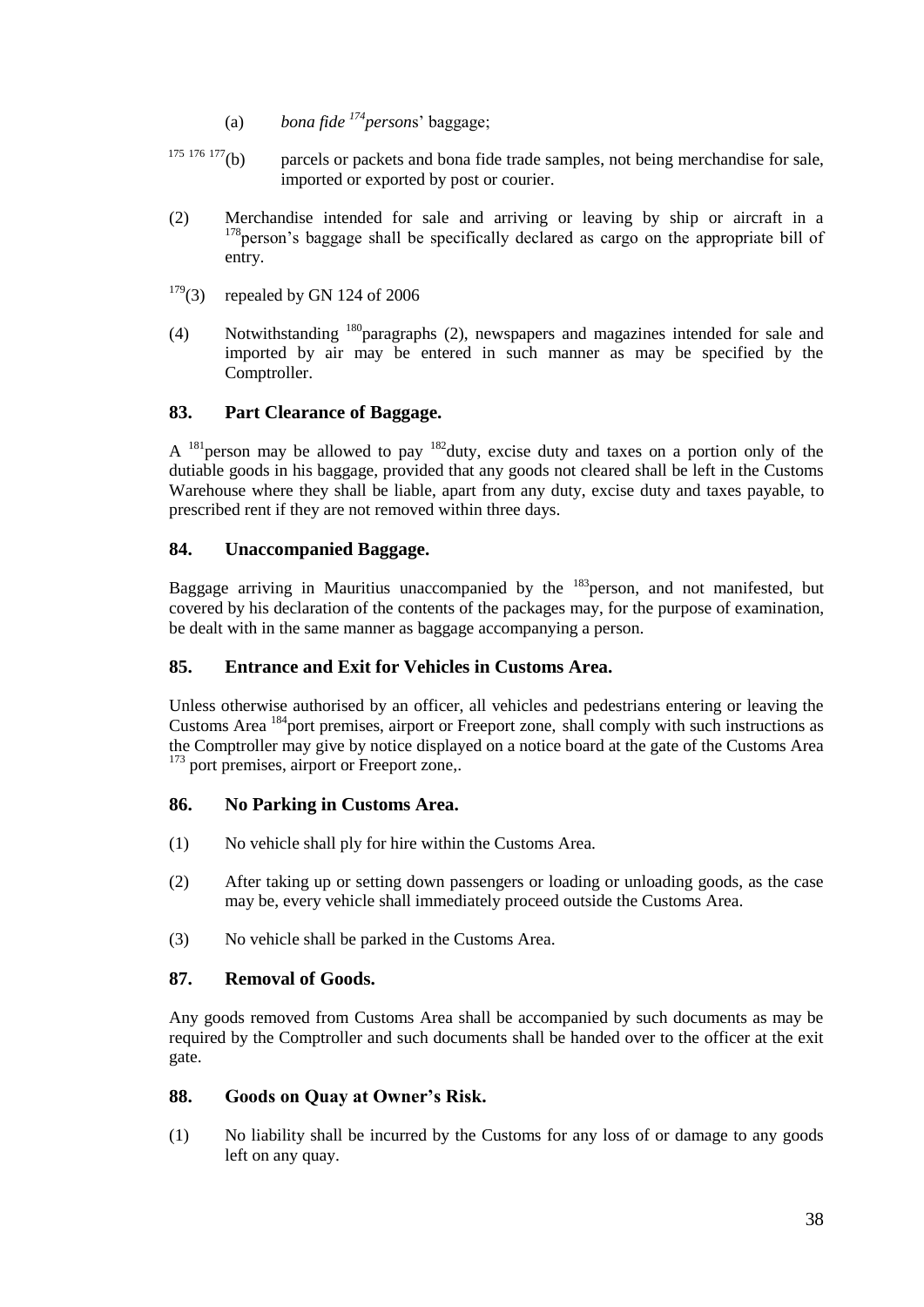$185(2)$  Goods, other than goods in a container under Customs seal, landed or brought to the quay for shipment may be watched by any officer outside normal working days and hours at the expense of the owner of the goods.

#### <span id="page-38-0"></span>**89. Fire or Naked Lights Prohibited.**

- (1) No fire or naked light shall be lit on any quay or any covered place occupied by goods under customs control.
- (2) No person shall smoke in any shed or covered place occupied by goods under customs control.

### <span id="page-38-1"></span>**<sup>186</sup> <sup>187</sup>90. Deferred Duty and Tax Scheme, Voucher Scheme and Promotion of Tax-Free Shopping.**

- (1) Any person who intends to operate a shop under the Deferred Duty and Tax Scheme shall make an application to the Director-General in such form and manner as the Director-General may determine.
- (2) No person shall operate a shop under the Deferred Duty and Tax Scheme unless—
	- (a) his premises have been approved as such by the Director- General;
	- (b) he is registered as a registered person under the Value Added Tax Act; and
	- (c) he displays in a conspicuous place at the shop a logogram in the form approved by the Director-General<sup>188</sup>.

189 190 191 192 193 194

- (3) Any goods intended for sale at the shop shall be entered for export and shall be accompanied by the relevant warehousing import and export entries.
- <sup>195</sup>(4) Every operator of a shop
	- (a) subscribe such bond as the Director-General may consider sufficient to cover all his transactions from the time the goods are imported or removed from bond until they are sold for export or accounted for;
	- (b) keep a full and true record, whether electronically or otherwise, of all transactions relating to the shop; and
	- (c)  $196$  subject to paragraph (4A), sell goods mainly to -
		- (i) visitors;
		- (ii) departing citizens of Mauritius;
		- $197$  (iii) masters or crews of ships or aircrafts leaving for foreign ports or airports; and
		- $198$ (iv) diplomatic agent.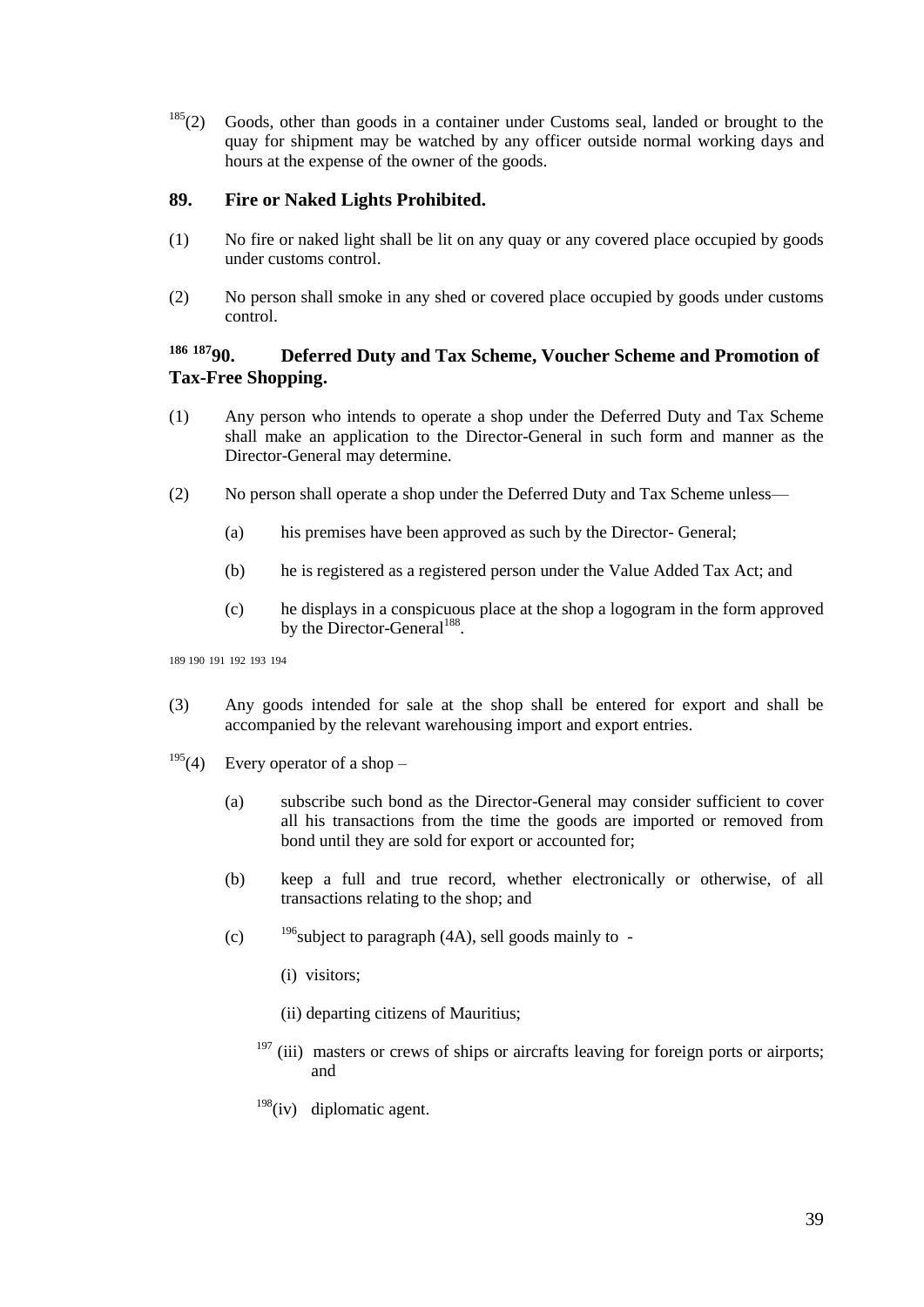- <sup>199</sup>(4A) For the period starting on 5 June 2020 and ending on <sup>200</sup>30 June 2022, an operator of a shop shall –
	- (a) not sell goods to the persons referred to in paragraph  $(4)(c)$ ; but
	- (b) for the purpose of section  $168(4)$  of the Act, sell goods
		- (i) free of duty, excise duty or taxes to visitors, to a duty-free shop or to another shop under the Deferred Duty and Tax Scheme, to a departing citizen of Mauritius, to a diplomatic agent, or to a master or member of a crew leaving for a foreign port or airport; and
		- (ii) on payment of duty, excise duty or taxes, to any other person.
- (4B) For the purpose of section 168(4) of the Act, the Deferred Duty and Tax Scheme shall be the Deferred Duty and Tax Scheme referred to in this regulation.
- (5) A receipt with such copies and in such form as may be approved by the Director-General shall be delivered to every passenger purchasing goods at a shop.
- (6) (a) Where an operator sells goods to a visitor or departing citizen of Mauritius, he may sell the goods free of duty, excise duty and taxes provided that the goods are transferred to the port or airport to be placed in the custody of an approved person for delivery, under Customs control, to the visitor or departing citizen of Mauritius<sup>201</sup> at the time of departure.

(b) Subject to item E10 of Part II to the First Schedule to the Customs Tariff Act and item 10 of Part 1A of the First Schedule to the Excise Act, duty, excise duty and taxes shall be payable on any goods delivered to a departing citizen of Mauritius under subparagraph (a) when such goods are imported by that citizen within 6 months of the date of his departure<sup>202</sup>.

- $203$ (6A) Where an operator sells goods to a master or member of a crew leaving for a foreign port or airport, he may sell the goods free of duty, excise duty and taxes provided that the goods are transferred and placed in the custody of Customs at the port or airport for delivery to the master or the member of the crew, as the case may be, at the time of his departure.
- $204$  (6B) Where an operator sells goods to a diplomatic agent, he may sell the goods free of duty, excise duty and taxes provided that a bill of entry is submitted together with –
	- (a) a certificate issued by the Ministry responsible for the subject of foreign affairs, certifying that the diplomatic agent is eligible for exemption of duty, excise duty and taxes; and
	- (b) a duly filled request form for exemption or concession under regulation 29.
- (7) Where the goods are delivered to a visitor otherwise than in the manner specified in paragraph  $(6)$  –
	- (a) the visitor shall, at the time the goods are purchased, pay to the operator the value of the goods together with the duty, excise duty and taxes payable on the goods;
	- (b) the visitor, at the time of his departure and on presentation to the proper officer, of the goods, his passport or other travel documents and the receipt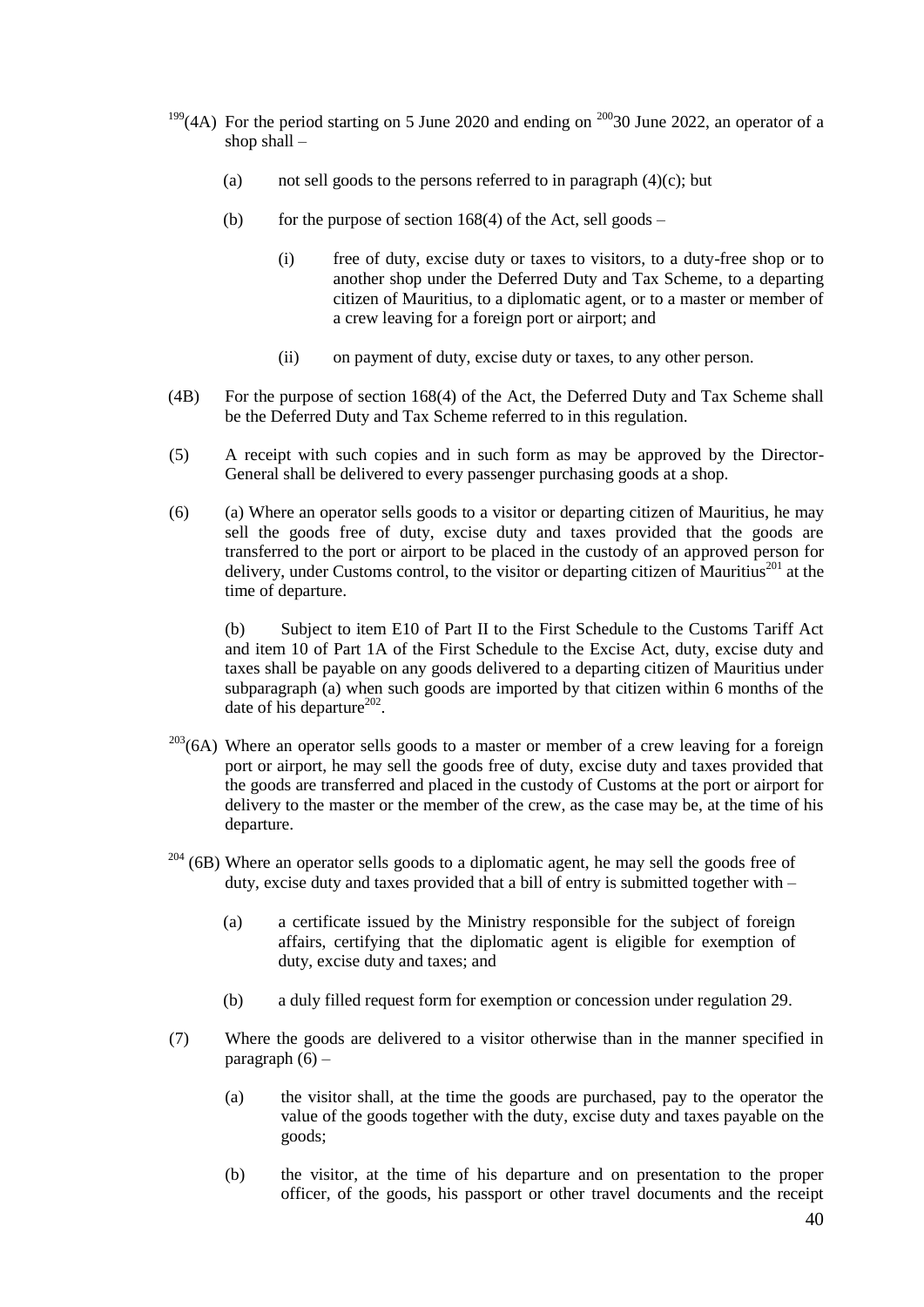showing the amount paid, may claim a refund of any duty, excise duty and taxes paid on those goods; and

- (c) the approved person acting on behalf of the Director-General shall, subject to paragraph (8), refund to the visitor any duty, excise duty and taxes paid on the goods after deducting therefrom the <sup>205</sup>sum of the administrative charges specified in Parts I and II of the Sixth Schedule.
- $206(8)$  No refund of duty, excise duty and taxes shall be made by the approved person where the amount otherwise refundable before deduction of administrative charges  $207$  referred to in paragraph  $(7)(c)$  is less than <sup>208</sup>300 rupees in the aggregate in respect of purchases  $made^{\overline{209}}$ .
- (9) Where goods transferred in the manner specified in paragraphs (6) and (6A) have remained unclaimed for a period of 8 days from the date of departure, the approved person shall hand over the goods to the proper officer.<sup>210</sup>
- (10) Every operator, shall, not later than 20 days after the end of every month, submit to the Director-General, in respect of that month, a return in a form approved by the Director-General, either electronically or otherwise authorised by the Director-General –
	- (a) specifying the receipts and deliveries of each type of goods and the balance remaining on the last day of the month, and the amount of duty, excise duty and taxes payable at time of sale; and
	- (b) at the same time pay to the Director-General, the amount of the duty, excise duty and taxes payable for that month.
- $(11)$  The operator shall
	- (a) in respect of every period of 12 months, carry out, not later than one month after the end of that period, a physical stocktaking of all goods in his shop;
	- (b) submit to the Director-General, not later than one month after the end of the month in which the stocktaking was carried out, a statement of that stock duly certified by a qualified auditor; and
	- (c) where the quantity of any goods in the statement of stock specified in subparagraph (b) is less than the quantity specified in the return under paragraph (10) (a) for the corresponding month and without prejudice to any action the Director-General may take under the customs laws, pay, at the time, the amount of duty, excise duty and taxes on the deficiency.
- (12) (a) The Director-General may, at any time, cause a physical stocktaking of the goods in a shop to be carried out by the operator at the operator's expense.
	- (b) Where a stocktaking under subparagraph (a) shows a deficiency, the operator shall, without prejudice to any action the Director-General may take under the customs laws, immediately pay the duty, excise duty and taxes in respect of the deficiency.
- (13) Where a person operating a duty free shop at a place other than at the port or airport has elected to operate under the Deferred Duty and Tax Scheme pursuant to section 168 (2) of the Act, he shall as from 1 October 2006 be governed by the provisions of this regulation.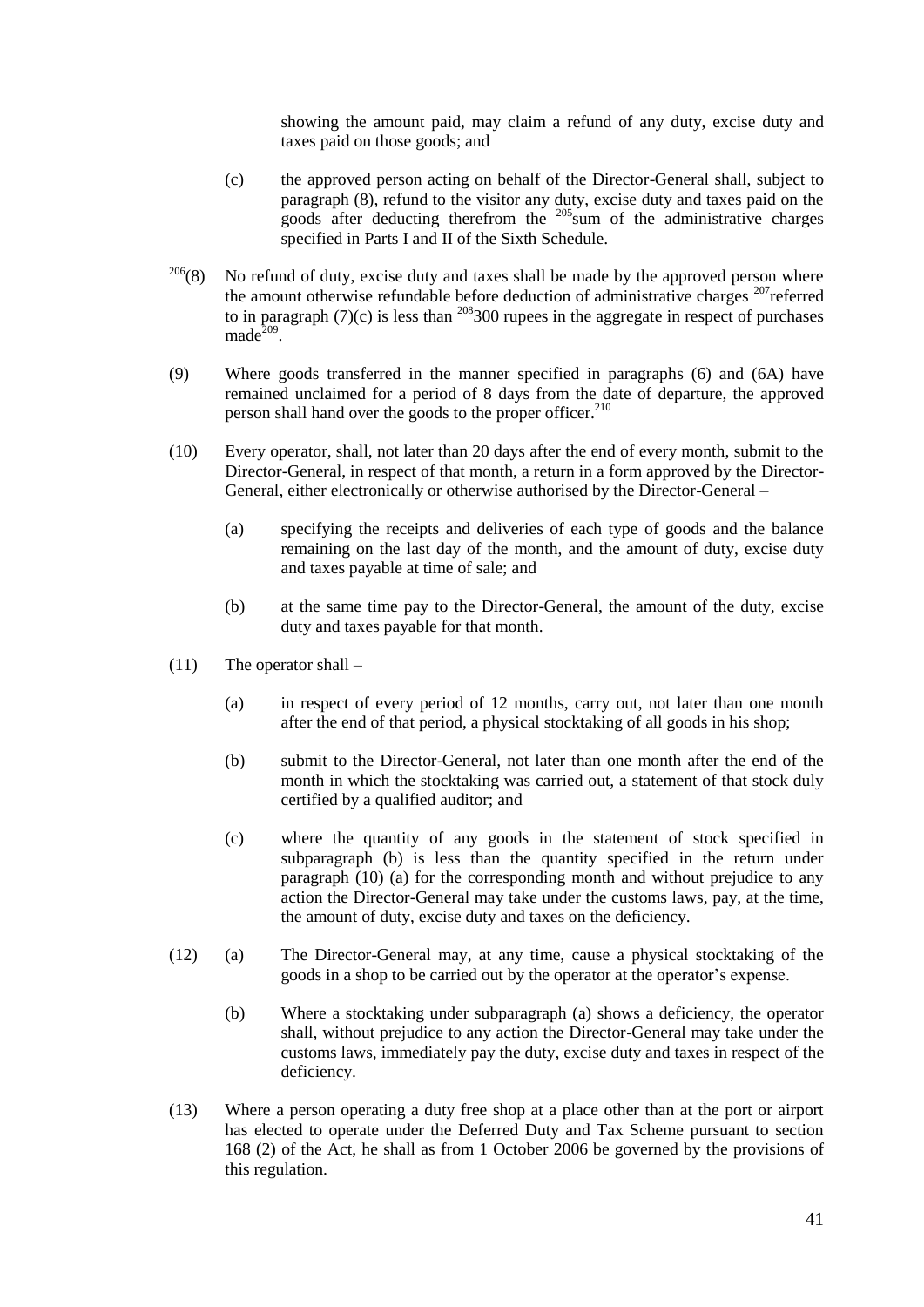- <sup>211 212 213</sup> (14) (a) A Voucher Scheme shall be operated by the approved person.
	- (b) A voucher amounting to 200 rupees shall be handed over to every visitor upon his arrival in Mauritius.
	- (c) The voucher shall be redeemable on the purchase of locally-manufactured products, as defined in guidelines, of a minimum value of 1,000 rupees at a registered shop.
	- $2^{14}(15)$  The approved person shall, not later than 25 days after the end of every month, submit to the Director-General, in respect of that month, a return, in such manner and in such form approved by the Director-General, specifying –
		- (a) the aggregate number of vouchers issued;
		- (b) the number of vouchers redeemed by eligible operators; and
		- (c) the serial numbers of vouchers redeemed by eligible operators.

(16) The approved person shall promote tax-free shopping in Mauritius, including the Voucher Scheme, through communication and marketing strategies.

(17) The administrative charge for the operation of the Voucher Scheme and promotion of tax-free shopping shall be as specified in Part B of the Sixth Schedule.

 $(18)$  In this regulation –

"approved person" means the person approved by the Minister;

"eligible operator" means a person registered with the approved person to operate the Voucher Scheme at his shop;

"guidelines" means guidelines issued by the approved person, in consultation with the Director-General, to facilitate the implementation of the Voucher Scheme;

"mainly", in relation to paragraph  $(4)(c)$ , means 80 per cent, or such other percentage as the Director-General may approve, of the annual turnover of the operator representing sales to –

- (a) visitors;
- (b) departing citizens of Mauritius; and
- (c) masters or crews of aircrafts or ships leaving for foreign airports or ports;

"operator" means a person operating a shop under the Deferred Duty and Tax Scheme;

"qualified auditor" has the same meaning as in the Companies Act;

"registered shop" means a shop registered with the approved person to operate the Voucher Scheme;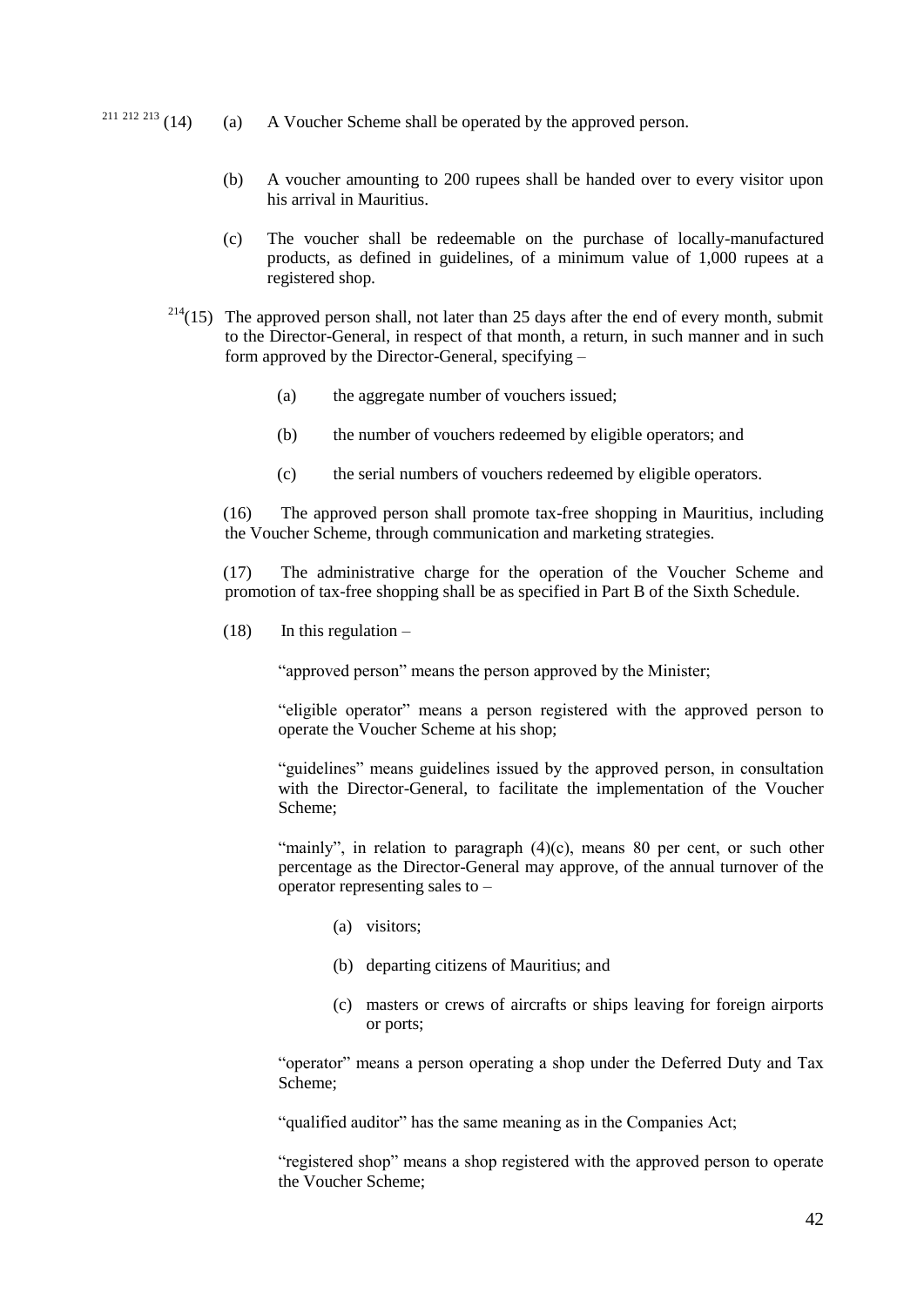"shop" means a shop approved under the Deferred Duty and Tax Scheme.

#### <span id="page-42-0"></span>**90A. Duty free shop**

- (1) Any goods intended for sale at a duty free shop shall be entered for export and shall be accompanied by the relevant warehousing import and export entries.
- <sup>215</sup>(2) Every operator of a duty-free shop shall sell goods
	- (a) free of duty, excise duty or taxes to  $-$ 
		- (i) a passenger leaving for, or arriving from, a foreign port or airport;
		- (ii) a master or member of a crew leaving for a foreign port or airport;
		- (iii) another duty free shop; or
		- (iv) a shop under the Deferred Duty and Tax Scheme; or
	- (b) on payment of duty, excise duty or taxes, to any other person for the period starting on 5 June 2020 and ending on  $2^{16}30$  June 2022, on such terms and conditions as the Director-General may determine.
- (3) The provisions of regulation 90 (4) (a) and (b), (10), (11), (12) <sup>217</sup> and (18) shall apply to a duty free shop with such modifications, adaptations and exceptions as may be necessary to bring them in conformity with this regulation.

#### <span id="page-42-1"></span>**91. Issue of Certificates of Landing etc.**

Certificates relating to goods which are or have been under customs control may be given by the Director-General at his discretion to any interested person on payment of the stamp duties prescribed in any enactment and of such fees as the Director-General may impose for any extra work involved.

### <span id="page-42-2"></span>**<sup>218</sup>92<sup>219</sup> Revoked GN 84 of 2014**

#### <span id="page-42-3"></span>**93. Form of Security.**

The security to Customs which may be required under these regulations shall be in accordance with Form No. 29 of the First Schedule.

#### <span id="page-42-4"></span>**<sup>220</sup>93A.Transitional provisions**

- (1) For the purposes of section 168 (1) of the Act—
	- (a) the certified statement of materials shall, in respect of each consignment, indicate the date and the bill of entry number;
	- (b) the export enterprise shall, not later than 15 October 2006, pass a bill of entry for home consumption in respect of the materials and at the same time submit a security acceptable to the Director-General to cover the duty, excise duty and taxes payable, if any, on the materials;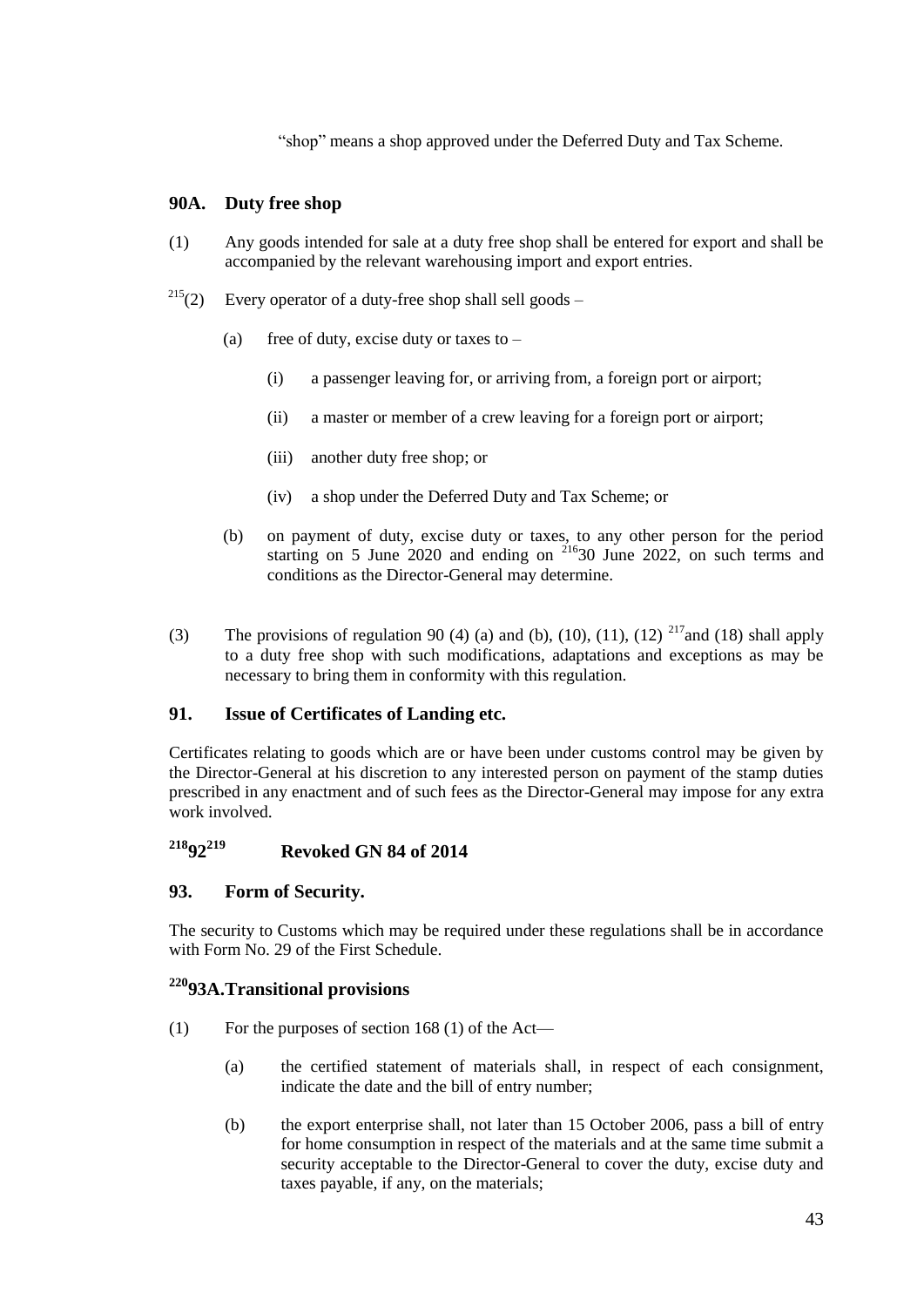- (c) the pioneer status enterprise shall, not later than 15 October, submit a security acceptable to the Director-General to cover the duty, excise duty and taxes payable, if any, on the materials.
- (2) Where the materials
	- (a) are used in the production by 31 January 2007, the security referred to in paragraph (1) (b) or (c) shall lapse; or
	- (b) are not wholly used in the production by 31 January 2007, the enterprise shall, not later than 7 February 2007, pay to the Director-General any duty, excise duty and taxes on the materials not used as at 31 January 2007.
- (3) Where any person operating a duty free shop at a place other than at the port or airport does not make an election under section 168 (2) of the Act, he shall, as from 1 October 2006, continue to be exempted from payment of duty, excise duty and taxes on goods he imports and which are intended for sale in his duty free shop.
- (4) The provisions of regulation 90 (3), (4) (a) and (b), (5), (6), (7), (8), (9), (10), (11), (12), and (14) shall apply to a duty free shop referred to in paragraph (3) with such modifications, adaptations and exceptions as may be necessary to bring them in conformity with this regulation.

#### <span id="page-43-0"></span>**94. Penalty.**

- (1) Any person who contravenes any of these regulations shall commit an offence.
- (2) Any person who commits an offence for which no specific penalty is provided shall, on conviction, be liable to a fine not exceeding 100,000 rupees.
- (3) The court, before which a person is convicted of an offence under paragraph (2), may, in addition to any penalty imposed, order the forfeiture of any goods which are the subject matter of the offence.

#### <span id="page-43-1"></span>**95. The Customs Regulations 1947 are repealed.**

*These regulations shall be deemed to have come into operations in February 1989 as made by the Minister on 14 February 1989*

*. 221222223*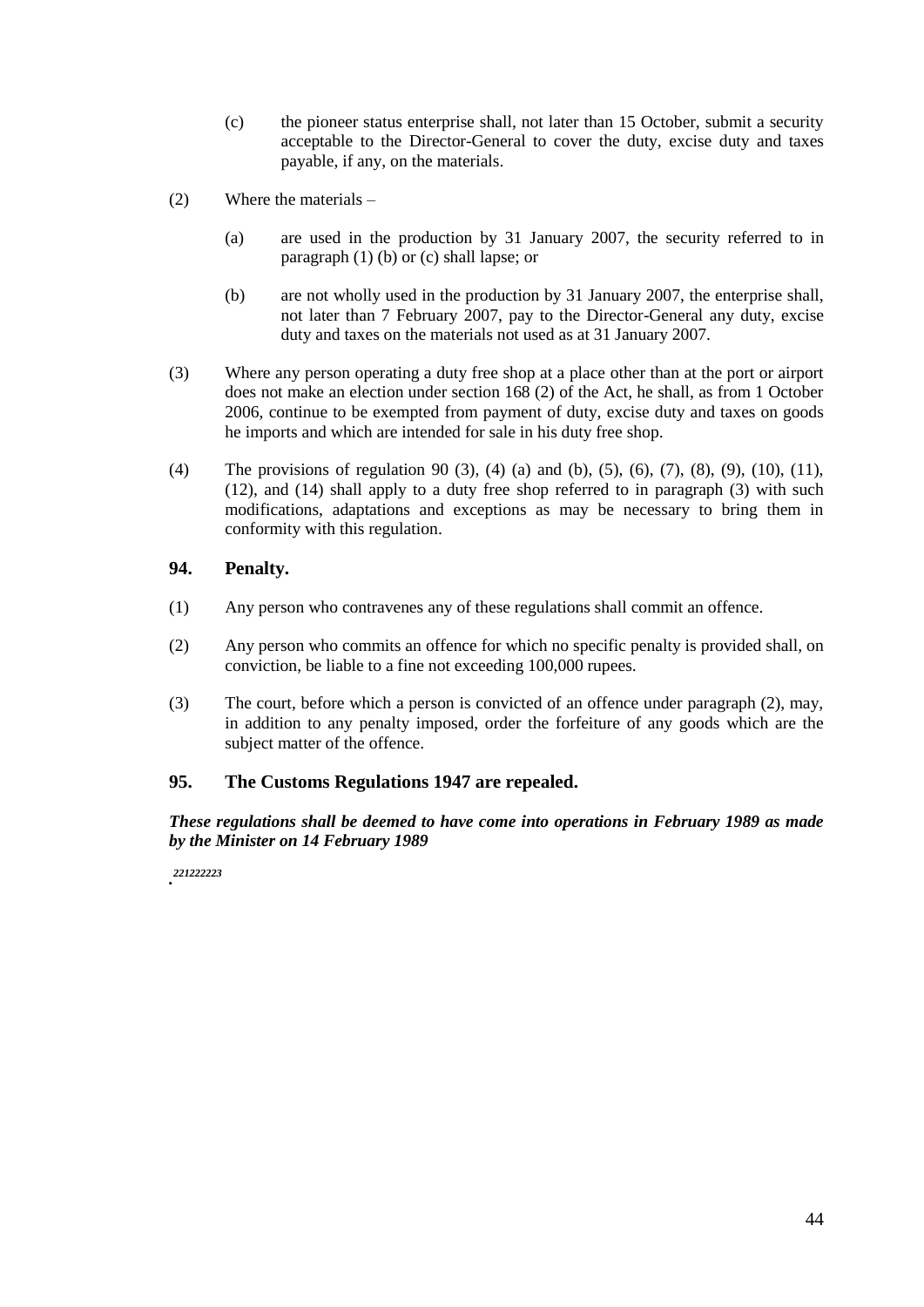*224225*

#### <sup>226</sup>**SCHEDULES**

#### **FIFTH SCHEDULE**

#### **(regulation 28 (2))**

#### **G.N 113/89 & D.O 40/89**

#### **\_\_\_\_\_\_\_\_\_\_\_\_\_\_\_\_\_\_\_\_\_\_\_\_\_\_\_\_\_\_\_\_\_\_\_\_\_\_\_\_\_\_\_\_\_\_\_\_\_\_\_\_\_\_\_\_\_\_\_\_\_\_\_\_\_\_\_\_\_\_\_\_\_\_\_\_\_\_\_\_\_\_\_ <sup>227</sup> <sup>228</sup> <sup>229</sup> <sup>230</sup> SIXTH SCHEDULE**

[Regulation 90(7)(c), (8) and (17)]

#### **ADMINISTRATIVE CHARGE FOR EVERY REFUND**

#### **PART I**

Two per cent of the value of the sales, excluding duty, excise duty and taxes provided that, where the calculated amount does not exceed 200 rupees, the administrative charge shall be 200 rupees.

#### **PART II**

Four per cent of the value of the sales, excluding duty, excise duty and taxes for the operation of the Voucher Scheme and promotion of tax-free shopping where the value of the sales is 3,000 rupees or above.

#### **<sup>231</sup>SEVENTH SCHEDULE**

\_\_\_\_\_\_\_\_\_\_\_\_\_\_\_\_\_\_\_\_\_\_\_\_\_\_\_\_\_\_\_\_\_\_\_\_\_\_\_\_\_\_\_\_\_\_\_\_\_\_\_\_\_\_\_\_\_\_\_\_\_\_\_\_\_\_\_\_\_\_

#### **(regulations 7 and 8)**

| (a) | On any weekday                  | $232400$ rupees per hour     |
|-----|---------------------------------|------------------------------|
| (b) | On any Sunday or public holiday | $^{233}$ 500 rupees per hour |
| (c) | Special attendance              | $^{234}$ 150 rupees per hour |

#### **<sup>235</sup>EIGHTH SCHEDULE**

#### **[Regulation 8A]**

|                                                         | (Rs) |
|---------------------------------------------------------|------|
| 1. Issue of access pass                                 | 300  |
| 2. Annual renewal of access pass                        | 400  |
| 3. Replacement of access pass in case of loss or damage | 40O  |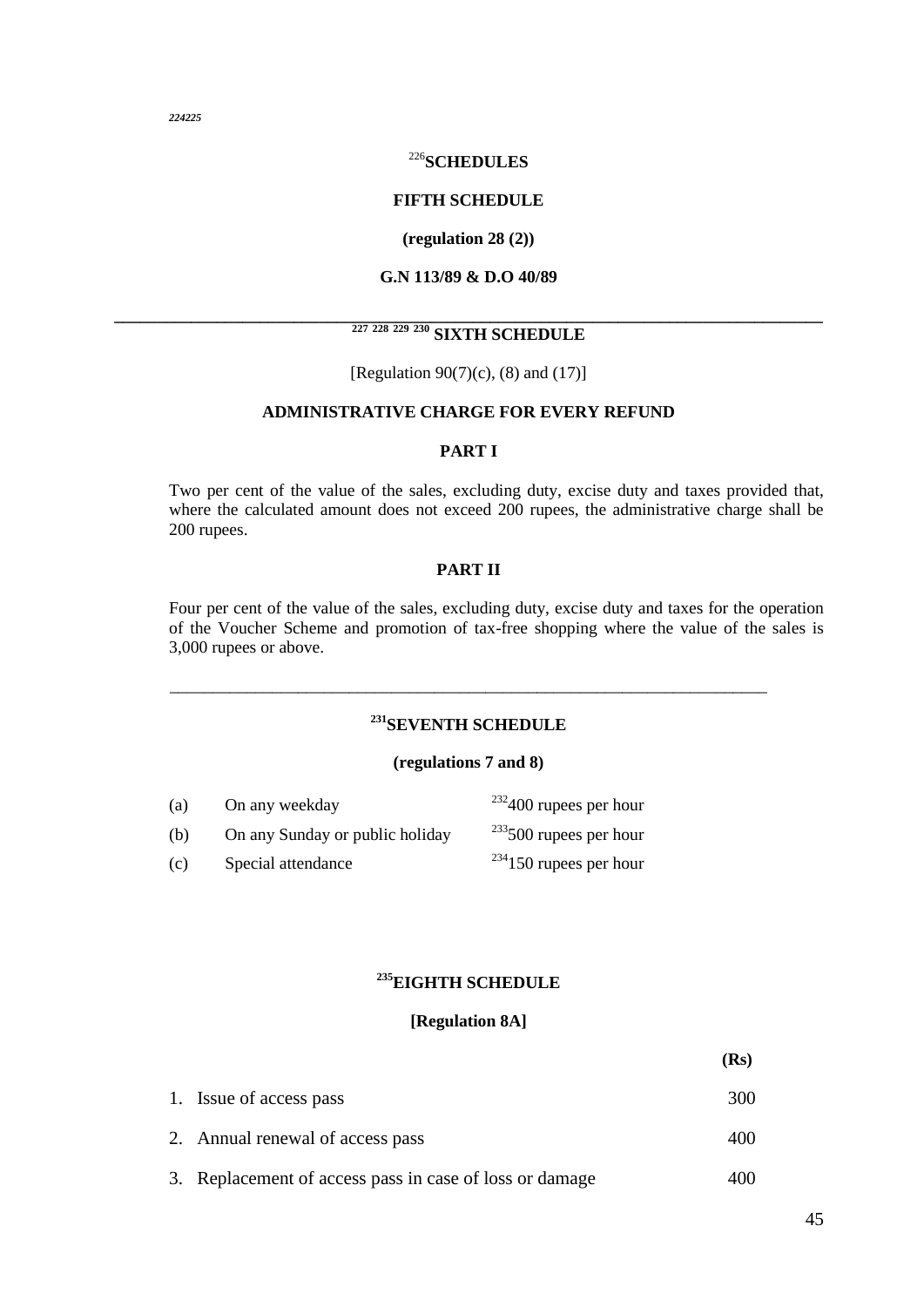#### **<sup>236</sup>NINTH SCHEDULE**

#### **[Regulation 8B]**

 $(Rs)$ 

Ruling on classification or origin of goods 500

#### **<sup>237</sup>TENTH SCHEDULE [Regulation 3B]**

#### **UNIFORM FOR PROPER OFFICERS**

#### **SN Male Customs Officer Female Customs Officer**

- 1. White shirt White blouse
- 
- 3. Black shoes Black shoes
- 4. Dark blue straps with the word "Customs" embroidered thereon for –
	- (a) Customs Officer I below 5 years with one gold coloured stripe
	- (b) Customs Officer I above 5 years with 2 gold coloured stripes
	- (c) Customs Officer II with 3 gold coloured stripes
	- (d) Technical Officer with 4 gold coloured stripes
	- (e) Team Leader with 4 gold coloured stripes and one star
- 5. Dark blue tie with the logo of the Mauritius Revenue Authority printed thereon
- 6. Black belt with the logo of the Mauritius Revenue Authority thereon

2. Dark blue trousers **Dark blue trousers** Dark blue trousers or skirt

Dark blue straps with the word "Customs" embroidered thereon for –

- (a) Customs Officer I below 5 years with one gold coloured stripe
- (b) Customs Officer I above 5 years with 2 gold coloured stripes
- (c) Customs Officer II with 3 gold coloured stripes
- (d) Technical Officer with 4 gold coloured stripes
- (e) Team Leader with 4 gold coloured stripes and one star

Scarf with stripes (dark blue, light blue and white) and the logo of the Mauritius Revenue Authority printed thereon

Black belt with the logo of the Mauritius Revenue Authority thereon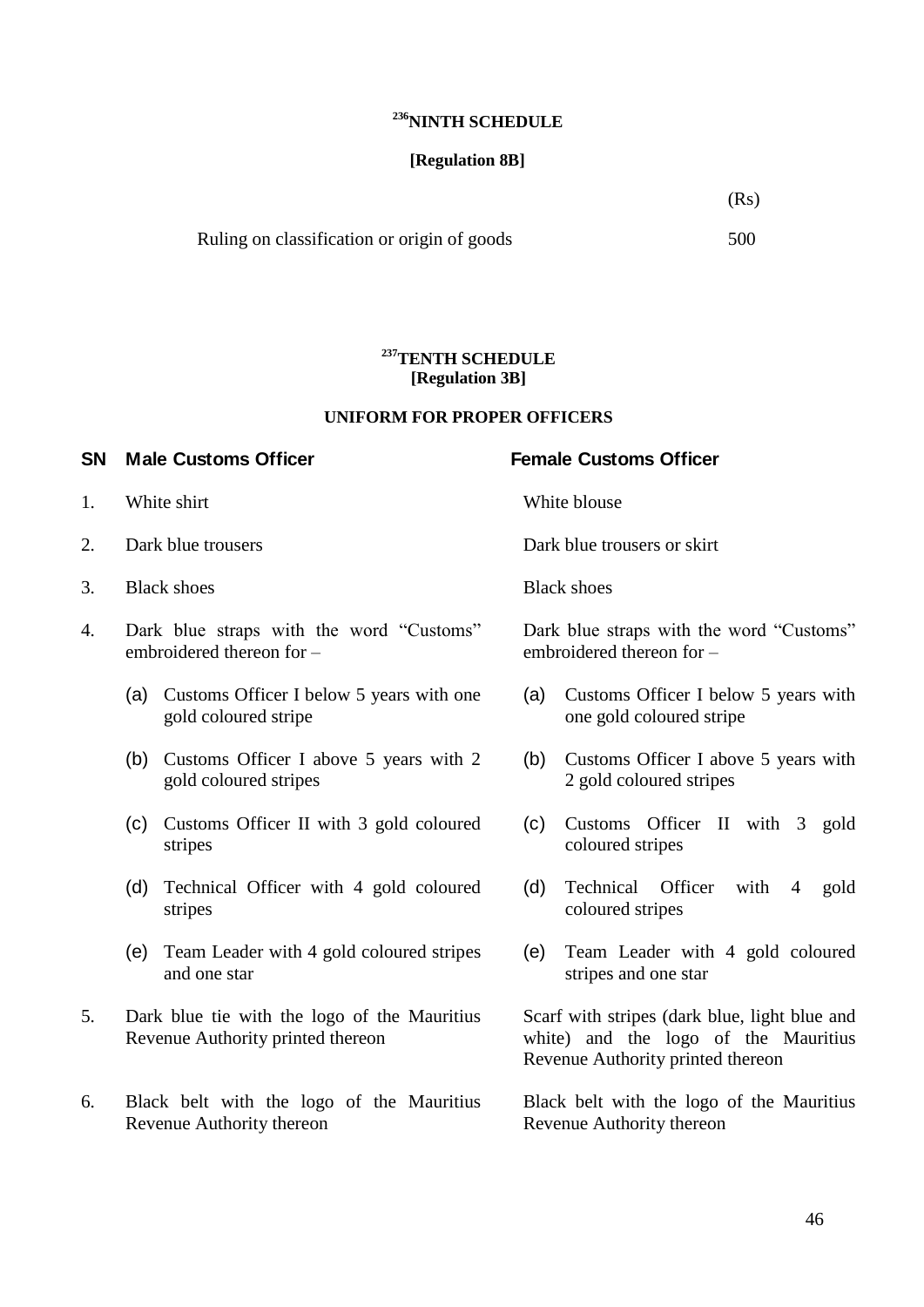- 7. Dark blue tunic with proper stripes embroidered thereon
- 8. Cap as approved by the Director-General Cap as approved by the Director-General

Dark blue tunic with proper stripes embroidered thereon

#### **<sup>238</sup>ELEVENTH SCHEDULE [Regulation 14B(2)]**

**(Rs)**

Fee for electronic seal for an hour or part of an hour 150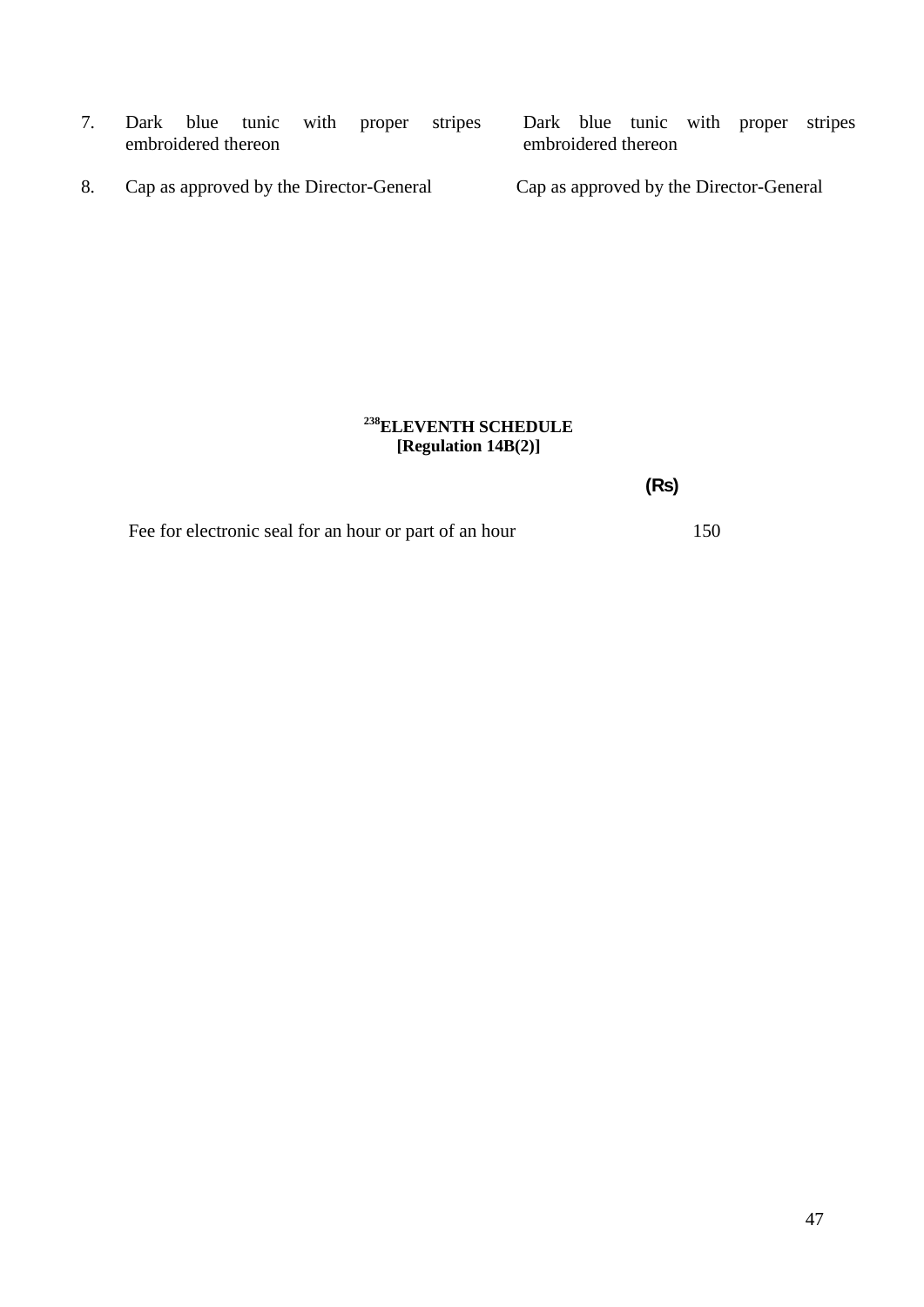$\mathbf{1}$ <sup>1</sup> w.e.f. *01-January-2000,* **G/N 176 of 1999**, regulation 3 (a), amended regulation 2, by inserting in its appropriate alphabetical order the new definition of "Agreement".

<sup>2</sup> w.e.f. *01-January-2000,* **G/N 176 of 1999**, regulation 3 (a), amended regulation 2, by inserting in its appropriate alphabetical order the new definition of "goods of the same class or kind".

<sup>3</sup> w.e.f *01-December-2016*, **G/N 266 of 2016**, regulation 2 of the principal regulation is amended by inserting, in the appropriate alphabetical order, the following new definition – "house manifest" means a list of *information treated as cargo manifest for the house waybills associated with the freight forwarder's consolidation*  $4$  w.e.f. 03-November-2018, the Customs (Amendment) Regulations 2018, Regulation 2 amended Section 2, by deleting the definition of 'port' which read as follows: ""port" means the port specified in the Fourth Schedule;" and replacing it by a new definition.

<sup>5</sup> w.e.f. *05-August-2010*, **GN 159 of 2010**, regulations 3 (a), amended regulation 2, in the definition of "*taxable goods*" by deleting the full stop and replacing it by a semi-colon  $\frac{6}{5}$ 

<sup>6</sup> *w.e.f. 05-August-2010*, **GN 159 of 2010**, regulations 3 (b), amended regulation 2, by inserting , in the appropriate alphabetical order, the new definition of "*TradeNet*"

w.e.f. 23-September-2006, G/N 124 of 2006, regulation 3 (a), amended the principal regulation, by adding immediately after regulation 3, the new regulation 3A

w.e.f. 03-November-2018, the Customs (Amendment) Regulations 2018, Regulation 4(a) inserted new Regulation 3B.

<sup>9</sup> w.e.f. 23-September-2006, **G/N 124 of 2006**, regulation 3 (b) (i), amended regulation 4 (b), by deleting the words "as follows" and replacing them by the words "and during the hours specified hereunder, unless *otherwise authorised by the Director-General;"*

w.e.f. 12-May-1999, **G/N 48 of 1999**, regulation 3, amended regulation 4 (b) (i), by deleting it, which is

| ``(i) | for receipt of revenue | from 09.00 hours to | from 09.00 hours to    |
|-------|------------------------|---------------------|------------------------|
|       |                        | $14.30$ hours       | 11.00 hours unless the |
|       |                        |                     | Comptroller directs    |
|       |                        |                     | otherwise"             |

and replacing it by the new paragraph (i)

<sup>11</sup> w.e.f. 23-September-2006, **G/N 124 of 2006**, regulation 3 (b) (ii), amended regulation 4 (b) in item (i), by deleting the words "*unless the Director-General otherwise allows*" wherever they appear.

w.e.f. 23-September-2006, **G/N 124 of 2006**, regulation 3 (b) (iii), amended regulation 4 (b) in item (ii), (iii) and (ix), by deleting the words "*unless the Director-General directs otherwise*" wherever they appear.

- <sup>13</sup> w.e.f. 30-August-2021, **G/N 211 of 2021**, regulation 3(a), amended regulation 4(b), in subparagraph (iv), in the first column, by deleting the words *"clearing and forwarding agents"* and replacing them by the words *"freight forwarding agents"*;
- <sup>14</sup> w.e.f. 30-August-2021, **G/N 211 of 2021**, regulation 3(b), amended regulation 4(b), in subparagraph (v), in the first column, by deleting the words *"clearing and forwarding agents"* and replacing them by the words *"freight forwarding agents"*;
- <sup>15</sup> w.e.f. 30-August-2021, **G/N 211 of 2021**, regulation 3(c), amended regulation 4(b), in subparagraph (vii), in the first column, by deleting the words *"clearing and forwarding agents"* and replacing them by the words *"freight forwarding agents"*;

<sup>16</sup> w.e.f. *22-August-2000,* **G/N 114 of 2000**, regulation 3 (a) (i), amended regulation (4) (b) (vii)in the second column, by deleting the words "from 07.00 hours to 10.00 hours and 11.00 hours to 15.00 hours" and replacing them by the words "*from 08.00 hours to10.00 hours and 11.00 hours to 16.00 hours*"

<sup>17</sup> w.e.f. *22-August-2000,* **G/N 114 of 2000**, regulation 3 (a) (ii), amended regulation (4) (b) (vii) in the third column, by deleting the words "07.00 *hours*" and replacing the, by the words "08.00 *hours*"

w.e.f. *06-February-2006*, **G/N 14 of 2006**, regulation 3 (a) (i) amended regulation 4 (b), by inserting immediately after subparagraph (viii), the new subparagraph (ix), the existing subparagraphs (ix) and (x) being renumbered (x) and (xi) respectively

w.e.f. 06-February-2006, **G/N 14 of 2006**, regulation 3 (a) (ii) amended regulation 4 (b) (ix), by deleting the words "*items (i) to (ix)*" and replacing them by the words "*items (i) to (x)*"<br><sup>20</sup>

<sup>20</sup> w.e.f. *05-August-2010*, **GN 159 of 2010**, regulations 4, amended regulation 5 (2), by deleting the word "Schedule" ad replacing it by the words "*First Schedule*"<br><sup>21</sup> was f 00 Avevet 2002, C/N 121 of 2003, regul

w.e.f. 09-August-2003, **G/N 121 of 2003**, regulation 3 (a), amended regulation 7, by deleting paragraph (1) which is

―*(1) The fees payable for the services of each officer under regulation 5 shall be-*

- *(a) Rs 70.00 per hour on any weekday;*
	- *(b) Rs 100.00 per hour on any Sunday or other public holiday.*‖ and replacing it by the new paragraph (1)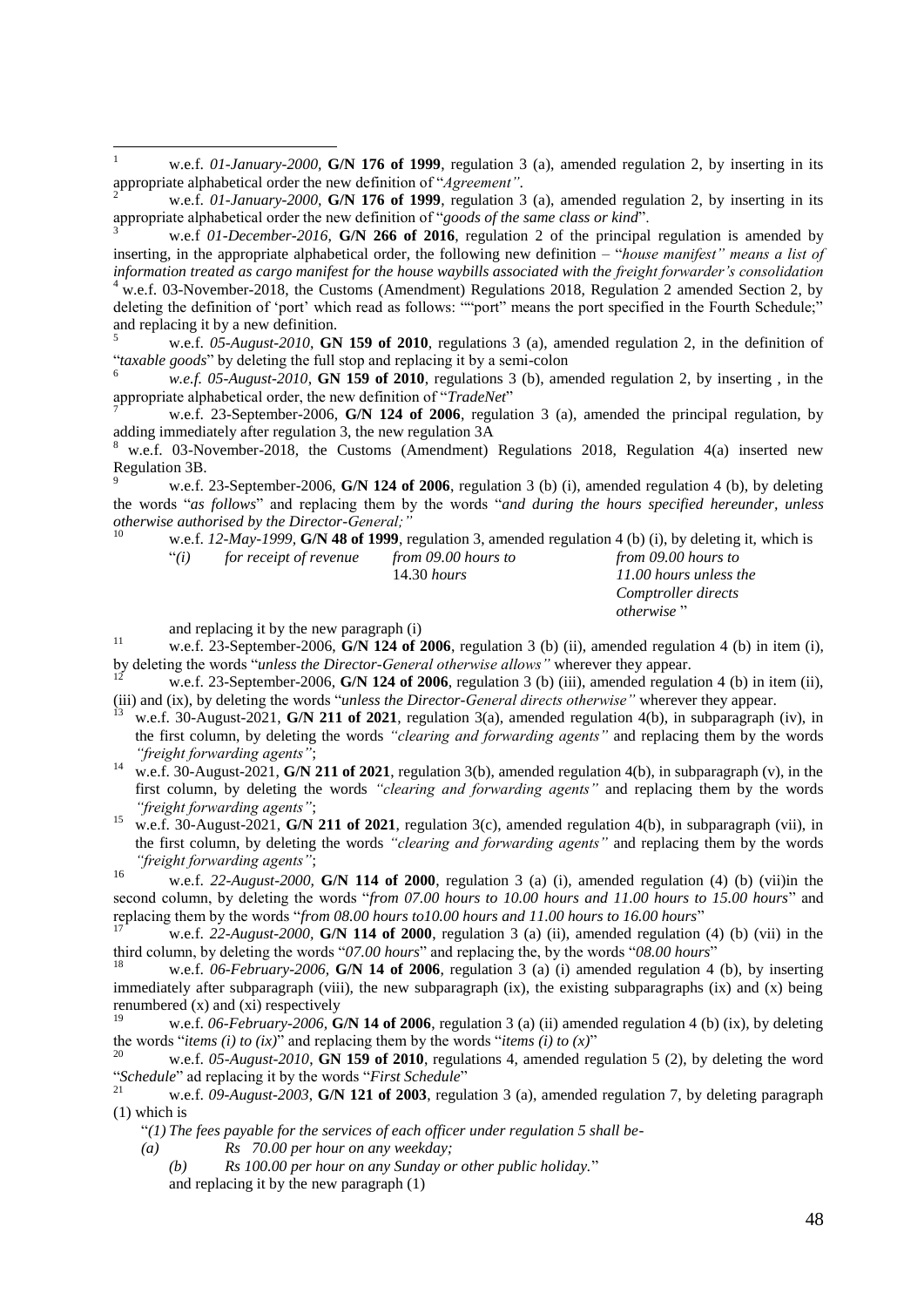$22$ <sup>22</sup> w.e.f. *09-August-2003*, **G/N 121 of 2003**, regulation 3 (b), amended regulation 8, by deleting the words ―*at the rate of Rs 15.00 per hour for each officer*‖ and replacing them by the words ―*each officer at the rate*  specified in the Seven Schedule"

w.e.f. 01-June-2014, G/N 84 of 2014, regulation 3 (c), amended the principal regulations by inserting immediately after regulation 8, the new regulations 8A

w.e.f. 01-June-2014, G/N 84 of 2014, regulation 3 (c), amended the principal regulations by inserting immediately after regulation 8A, the new regulations 8B

<sup>25</sup> w.e.f. *01-January-2000,* **G/N 176 of 1999**, regulation 3 (b), amended the principal regulations by deleting regulation 10, which is

#### ―*10.Definition of value.*

- *(1) For the purpose of 18 (1) of the Act, the price paid or payable shall-*
	- *(a) include all costs, charges and expenses incidental to the sale contract and delivery of the goods in Mauritius;*
	- *(b) exclude any discount or rebate which is normal in the branch of trade concerned and freely available to all independent buyers, but not any abnormal reductions in price or any special or privileged rebates or discounts.*
- *(2) For the purpose of paragraph (1), "costs, charges and expenses" shall include-*
	- *(a) carriage and freight charges ordinarily payable for delivery of the goods in Mauritius, but not specially reduced or special freight rates, provided that-*
		- *(i) where the supplier bears the difference in freight charges and he adjusts the F.O.B. value in such a way that different consignments of identical goods are delivered in Mauritius at the same price, the difference in freight charges may be disregarded; and*
		- *(ii) where goods are imported by air, including by parcel post, the airfreight charges to be used for ascertaining the value shall be at such rate as may be fixed from time to time by the Comptroller.*
	- *(b) insurance charges, whether the goods are actually insured or not, provided that where the goods are not insured, the insurance charges shall be at such rate as may be fixed from time to time by the Comptroller;*
	- *(c) any commission of whatever nature payable for the goods;*
	- *(d) any fees or other payments made for services, such as consular fees, inspection fees, testing fees, loading charges, incurred;*
	- *(e) any duty or tax actually paid on the goods in the exporting country;*
	- *(f) the cost of packing the goods, except where the packings are of a durable and permanent nature and suitable for repeated use;*
	- (g) any other cost, charge or expense actually incurred in respect of the goods."
	- and replacing it by regulation 10.

<sup>26</sup> w.e.f. *01-January-2000*, **G/N 176 of 1999**, regulation 3 (c), amended the principal regulations by inserting immediately after regulation 10, the new regulations 10A, 10B, 10C, 10D, 10E, 10F and 10G.

<sup>27</sup> w.e.f. *05-August-2010*, **GN 159 of 2010**, regulations 5, amended regulation 10A (1) (a) (i), by inserting, after the word "cost", the words ", insurance"

<sup>28</sup> w.e.f. *23-July-2003*, **G/N 107 of 2003**, regulation 3, amended the principal regulations, by deleting regulation 10F, which is

#### ―*10F.Determination values of used machinery, equipment and motor vehicles*

*(1) In the application of section 18F of the Act, the determination of value of -*

- *(a) used machinery and equipment shall be based on the FOB value of such goods when new, reduced by not more than 15 per cent for each year of use, subject to a maximum total reduction of 60 per cent; or*
- *(b) used motor vehicles shall be based on the FOB value of such vehicles when new, reduced by not more than 12 per cent for each year of use, subject to a maximum total reduction of 48 per cent.*
- *(2) For the purpose of paragraph (1), where the period of use is less than one year, the annual reduction shall be calculated proportionately.*‖
	- and replacing it by the new regulation 10F

<sup>29</sup> w.e.f *01-December-2016*, **G/N 266 of 2016**, regulation 10F of the principal regulation is amended in the heading, by deleting the word "vehicles" and replacing it by the words "second-hand vehicles"

w.e.f 01-December-2016, G/N 266 of 2016, regulation 10F(b) is amended by deleting the words "or used motor vehicles" and replacing them by the words ",used aircraft or used ship"

<sup>31</sup> w.e.f 21-September-2019, G/N 159 of 2019, regulation 10F(b) is amended by deleting the words "second hand *motor vehicle,"*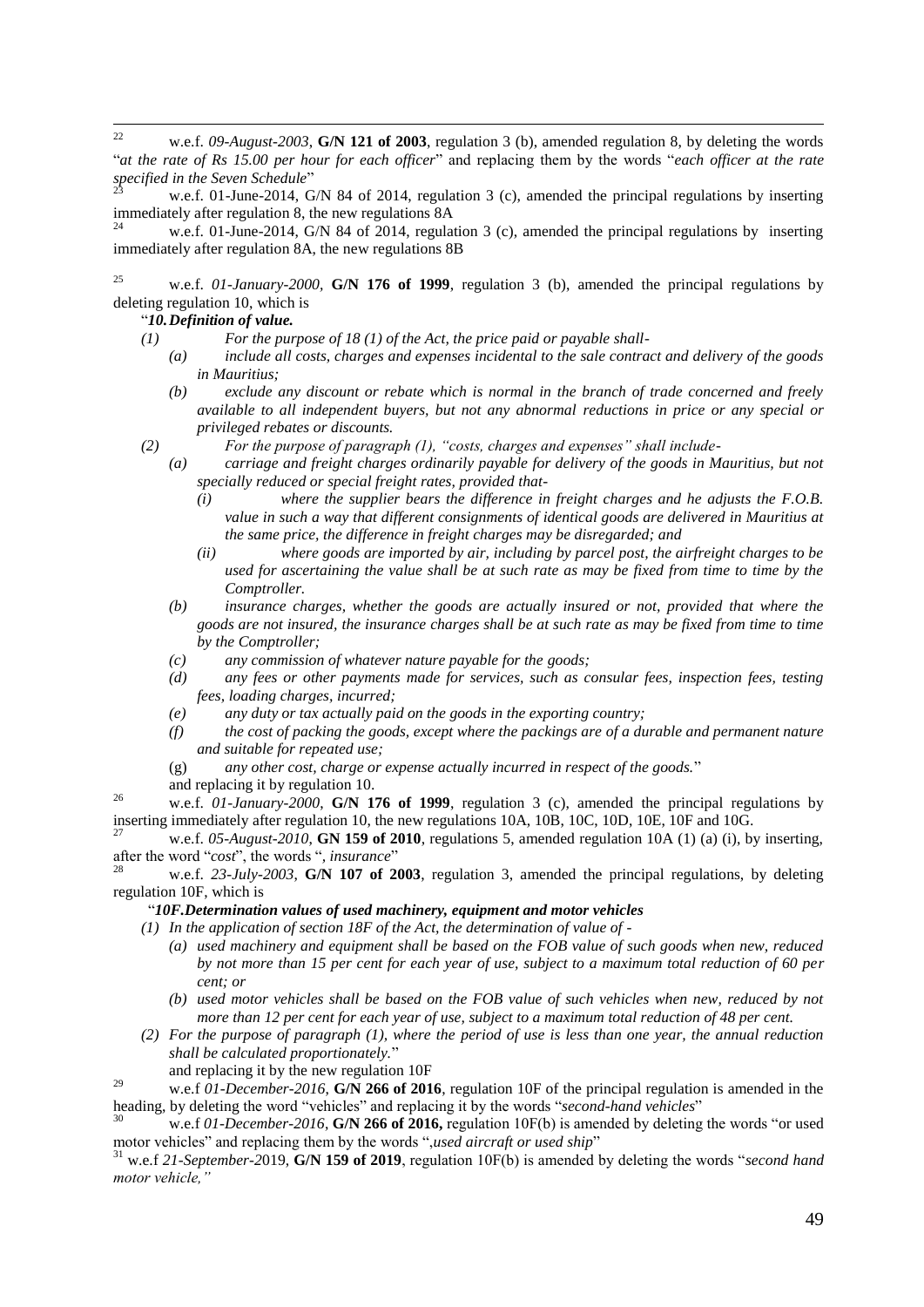$32$ w.e.f 01-December-2016, **G/N 266 of 2016**, regulation 10F(b) is amended by inserting after the words "value of the vehicle", the words ", *aircraft or ship*"

 $^{33}$  *w.e.f 21-September-2019*, **G/N 159 of 2019**, regulation 10F(b) is amended by adding new paragraph (c).

<sup>34</sup> w.e.f. *01-January-2000,* **G/N 176 of 1999**, regulation 3 (d), amended the principal regulations by repealing regulations 11 and 12.

<sup>35</sup> w.e.f. *25-January-1997*, **G/N 7 of 1997**, regulation 3 (a), amended regulation 12 (d) (i), by deleting the words ―*vehicles,*‖.

w.e.f. 25-January-1997, **G/N 7 of 1997**, regulation 3 (b) (i), amended regulation 12 (d), by inserting the new sub-paragraph. (ii).

<sup>37</sup> w.e.f. *25-January-1997*, **G/N 7 of 1997**, regulation 3 (a) (ii), amended regulation 12 (d), by relettering subparagraph (ii) as (iii).

w.e.f. 25-January-1997, **G/N 27 of 1997**, regulation 3, amended regulation 12 (d), by inserting the new sub-paragraph (iii) immediately after sub-paragraph (ii), the existing sub-paragraph (iii) being renumbered (iv) accordingly.

w.e.f. 17-July-1989, **G/N 113 of 1989**, regulation 3 (a), amended regulation 12 (d) (i), by deleting the word "*CIF*" and replacing it by the word "*FOB*".

<sup>40</sup> w.e.f. *05-August-2010*, **GN 159 of 2010**, regulations 6, amended regulation 13, by revoking paragraph (1) which is

―*(1) Subject to paragraph (3), any invoice submitted by an importer shall specify-*

- *(a) the F.O.B. value of the goods;*
- *(b) the cost of packing and packages;*
- *(c) all inland transport charges;*
- *(d) dock and shipping charges and all other expenses incidental to placing the goods on board ship or aircraft;*

*(e) the total cost including the expenses incurred for freight and insurance;*

*(f) any buying and selling commission payable to any person any where,*

*and shall contain a statement signed by the exporter certifying that the particulars given in the invoice are correct and that no different invoice in respect of the same goods has been or will be issued.*‖ and replacing it by the new paragraph (1)

<sup>41</sup> w.e.f. *06-February-2006*, **G/N 14 of 2006**, Regul;ation 3 (b), amended the principal regulations by inserting immediately after regulation 14, the new regulation 14A.

<sup>42</sup> w.e.f. *23-September-2006*, **G/N 124 of 2006**, regulation 3 (c), amended regulation 14A by deleting the words "and section 18 of the Industrial Expansion Act"

<sup>43</sup> w.e.f. 03-November-2018, the Customs (Amendment) Regulations 2018, Regulation 4(b) inserted new Regulation 14B.

<sup>44</sup> w.e.f. *17-July-1989*, **G/N 113 of 1989**, regulation 3 (b), amended regulation 15 (2) and 15 (3), by adding immediately after the words "perfect entry" the words "(Form No. 10)".

w.e.f. 23-September-2006, **G/N 124 of 2006**, regulation 3 (d) amended regulation 15 (3), by deleting the words "Form No.10"

w.e.f. 23-September-2006, **G/N 124 of 2006**, regulation 3 (e) (i) amended regulation 16 (1), by deleting the word "*duty*" wherever it appears and replacing it by the words "*duty, excise duty and taxes*"

w.e.f. 23-September-2006, **G/N 124 of 2006**, regulation 3 (e) (ii) amended regulation 16 (2), by deleting the word "*duty*" wherever it appears and replacing it by the words "*duty, excise duty*"

w.e.f. 23-September-2006, **G/N 124 of 2006**, regulation 3 (e) (iii) amended regulation 16 (3), by deleting the word "*duty*" wherever it appears and the words "Rs 25" and replacing it by the words "*duty, excise duty*" and "200 rupees" respectively

w.e.f. 23-September-2006, **G/N 124 of 2006**, regulation 3 (e) (iv) amended regulation 16 (4), by deleting the word "duty" wherever it appears and replacing it by the words "duty, excise duty"

w.e.f. 23-September-2006, G/N 124 of 2006, regulation 3 (f) amended regulation 17, by deleting the word "*duty*" wherever it appears and replacing it by the words "*duty, excise duty*"

<sup>51</sup> w.e.f. *23-September-2006,* **G/N 124 of 2006**, regulation 3 (g) amended the principal regulations by adding immediately after regulation 17, the new regulation 17A.

<sup>52</sup> w.e.f. *23-September-2006,* **G/N 124 of 2006**, regulation 3 (h) (i) amended regulation 19, by deleting the heading, which is "*Clearing and forwarding agent*" and replacing it by the new heading

<sup>53</sup> w.e.f. *05-August-2010*, **GN 159 of 2010**, regulations 7(a), amended regulation 19, by deleting the heading which is "**Freight forwarding agent**" and replacing it by the new heading  $\frac{54}{1000}$  and  $\frac{2000}{1000}$  and  $\frac{2000}{1000}$  and  $\frac{1}{2000}$  and  $\frac{1}{2000}$  and  $\frac{1}{2000}$  and  $\frac{1}{2000}$  and  $\frac{1}{2000}$  a

w.e.f. 22-August-2000, **G/N 114 of 2000**, regulation 3 (b) (i), amended regulation 19 (1), by deleting the words "without the written authorisation of the Comptroller" and replacing them by the words "without the *authorisation of the Director-General through the TradeNet*"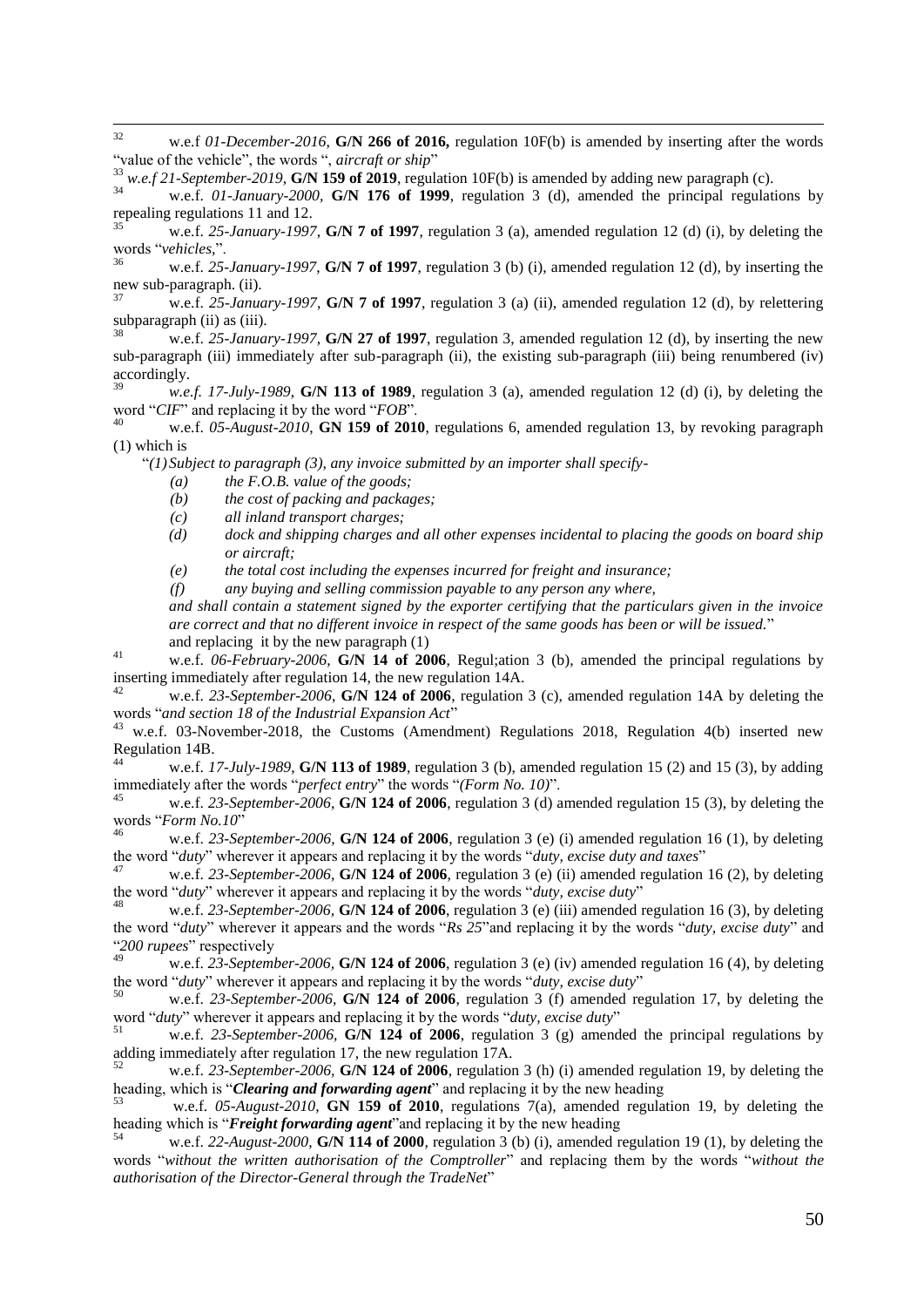- 55 <sup>55</sup> w.e.f. *22-August-2000,* **G/N 114 of 2000**, regulation 3 (b) (ii), amended regulation 19, by deleting paragraph (2), which is
	- $\binom{n}{2}(a)$  An application for an authorization of the Comptroller under paragraph (1) shall be made on *Form No. 28 of the First Schedule in four copies.*
		- *(b) The Comptroller shall keep the original and the third copy and deliver the second and fourth copies to the clearing and forwarding agent.*
		- *(c) The clearing and forwarding agent shall submit the second copy to the Mauritius Marine Authority for the delivery of the container and shall keep the fourth copy for a period of at least three years from the date the goods are landed.*‖
- and replacing it by the new paragraph (2)

<sup>56</sup> w.e.f. *05-August-2010*, **GN 159 of 2010**, regulations 7(b), amended regulation 19, by revoking paragraphs (6) and (7) which are

- *"(6) Every freight forwarding agent shall keep such records for such period as the Comptroller may direct.*
- *(7) Every freight forwarding agent shall, not later than the eighth day of each month, submit to the Comptroller a return showing the goods delivered during the preceding month and the serial number of the document authorising the delivery."*
- and replacing them by the new paragraphs (6) and (7)

<sup>57</sup> w.e.f *01-December-2016*, **G/N 266 of 2016,** regulation 19(6) is amended by inserting, before subparagraph (a), the following new subparagraphs –

- *(a) have his own warehousing facilities or be authorised by the Director-General to unstuff the goods in an approved warehouse;*
- *(b) submit the house manifest for goods consigned to him as agent;*
- *(c) make entry solely in respect of goods unstuffed on his account;*
- *(d) hire the services of a customs house broker or employ a customs agent for making entry in respect of goods unstuffed at his premises;*
- and the existing subparagraphs (a) to (e) be re-lettered (e) to (i)

<sup>58</sup> w.e.f *01-December-2016*, **G/N 266 of 2016,** regulation 19(7) is amended by revoking paragraph (7) and replacing it by the following paragraph –

*Every broker –*

- *(a) shall comply with the Customs (Use of Computer) Regulations 1997;*
- *(b) shall make entry on behalf of any registered importer or exporter;*
- *(c) may make entry on behalf of any freight forwarding agent; and*
- *(d) shall give an invoice referred to in paragraph (6)(e).*

<sup>59</sup> w.e.f. *05-August-2010*, **GN 159 of 2010**, regulations 7(c), amended regulation 19, by revoking paragraphs (8) to (10) which are

*"(8) Every freight forwarding agent shall provide, free of charge, such accommodation and other reasonable facilities the Comptroller considers necessary for the convenience and exclusive use of the officers in attendance on his premises.*

*(9) Every freight forwarding agent shall provide transport facilities for the transport of officers from Customs House to his premises and back.*

*(10) For the purposes of this regulation "TradeNet" has the same meaning as in the Customs (Use of Computer) Regulations 1997."*

<sup>60</sup> w.e.f. *22-August-2000,* **G/N 114 of 2000**, regulation 3 (b) (iii), amended regulation 19, by adding at the end of paragraph (9), the new paragraph (10).

<sup>61</sup> w.e.f. 03-November-2018, **GN 145 of 2018,** the Customs (Amendment) Regulations 2018, Regulation 5 revoked Regulation 19 which read as follows

19. Freight forwarding agent or broker.

- (1) No  $61$  freight forwarding agent shall remove a container from its landing place  $61$  without the authorisation of the Comptroller through the TradeNet.
- $(2)$  (a) Unless otherwise directed by the Comptroller, a freight forwarding agent who intends to remove a container from its landing place to his premises shall submit an application through the TradeNet for authorisation of the Comptroller under paragraph(1).
	- (b) An application for authorisation under subparagraph (a) shall be submitted in such form and in such manner as may be approved by the Comptroller.
	- $<sup>61</sup>(c)$  A freight forwarding agent to whom the container is consigned shall submit the full and complete house</sup> manifest –
		- (i) prior to the application referred to in subparagraph (a); and
		- (ii) within 3 hours from the submission of inward manifest under section  $49(1)(a)$ , (b) or (1A) of the Act, as the case may be.
- (3) Goods contained in any container transferred to the premises of a freight forwarding agent shall be removed within two months from the date the container is landed.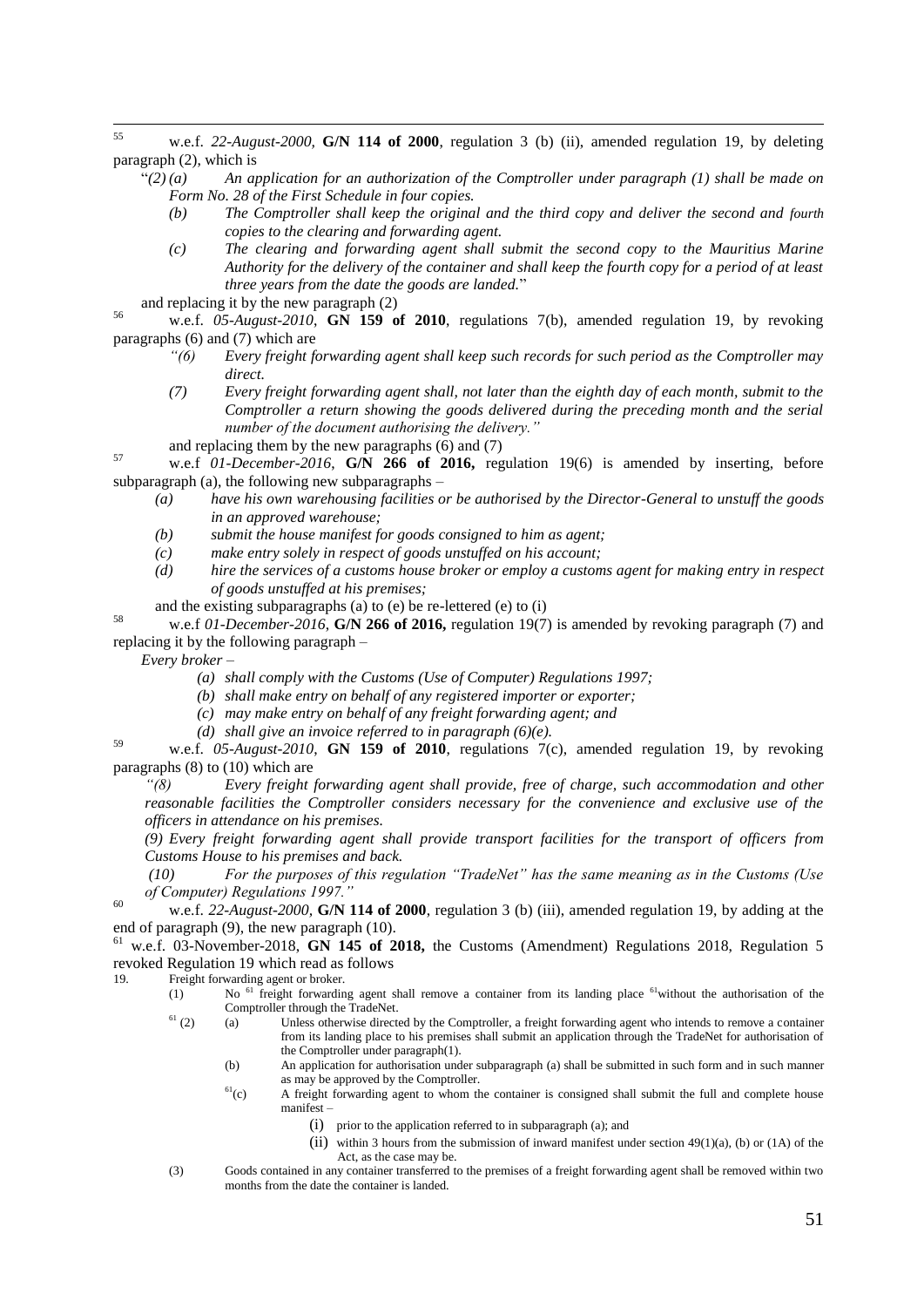- (4) The Comptroller may require any freight forwarding agent to transfer to such place as may be indicated by him any goods not removed within the period of two months as provided under paragraph (3).
- (5) Any goods transferred under paragraph (4) shall be sold by public auction or public tender at such time as the Comptroller may determine.
- <sup>61</sup>(6) Every freight forwarding agent shall-<br><sup>61</sup>(a) have his own warehousin
	- have his own warehousing facilities or be authorised by the Director-General to unstuff the goods in an approved warehouse;
		- (b) submit the house manifest for goods consigned to him as agent;
		- (c) make entries solely in respect of goods unstuffed on his account;
		- (d) hire the services of a customs house broker or employ a customs agent for making entries in respect of goods unstuffed at his premises;
		- (e) give an invoice for any sum which is receivable by him for any fees and disbursements on which shall be clearly indicated the reason for which the sum is receivable and the amount receiveable in respect of each item;
		- (f) keep such records for a period of not less than 5 years after the completion of the transaction to which it relates and such records shall be made available on demand by the proper officer;
		- (g) not later than the eighth day of each month, submit to the Director-General a return showing the goods delivered during the preceding month and the serial number of the document authorising the delivery;
		- (h) provide, free of charge, such accommodation and other reasonable facilities the Director-General considers necessary for the convenience and exclusive use of officers in attendance on his premises; and
		- (i) provide transport facilities for the transport of officers from Customs House to his premises and back.
- $^{61}(7)$  Every broker

 $\overline{a}$ 

- (a) shall comply with the Customs (Use of Computer) Regulations 1997;
- (b) shall make entries on behalf of any registered importer or exporter;
- (c) may make entries on behalf of any freight forwarding agent; and
- (d) shall give an invoice referred to in paragraph (6)(e).
- <sup>61</sup>(8) **revoked by GN 159/2010**
- (9) **revoked by GN 159/2010**<br><sup>61</sup> (10) **revoked by GN 159/201**
- revoked by GN 159/2010,
- and replaced it by new Regulation 19.
- w.e.f 15-May-2019, **G/N 159 of 2019**, regulation 19 is amended in paragraph (2)(c), by revoking sub subparagraph (ii) -
	- *"(ii) within 3 hours from the submission of inward manifest under section 49(1)(a), (b) or (1A) of the Act, as the case may be."*
	- and replacing it by new sub subparagraph (ii).
- <sup>63</sup> *w.e.f 21-September-2019*, **G/N 159 of 2019**, regulation 19 is amended in paragraph (7)(c), by deleting the words "or employ a customs agent"
- <sup>64</sup> *w.e.f 21 September-2019*, **G/N 159 of 2019**, regulation 19 is amended in paragraph (7)(g), by deleting the words "*or customs agent*"
- <sup>65</sup> *w.e.f 21 September-2019*, **G/N 159 of 2019**, regulation 19 is amended in paragraph (8), by deleting the words "31 December 2019" and replacing them by the words "31 December 2020"
- <sup>66</sup> *w.e.f 28 December-2020*, **G/N 313 of 2020**, regulation 19 is amended in paragraph (8), by deleting the words "31 December 2020" and replacing them by the words "30 September 2021"
- $67$  w.e.f. 30-August-2021, G/N 211 of 2021, regulation 4, amended regulation 19, in paragraph (8), by deleting the words "up to 30 September 2021";
- <sup>68</sup> *w.e.f 21 September-2019*, **G/N 159 of 2019**, regulation 19 is amended in paragraph (8), by deleting the words *"or employing a customs agent"*
- $\frac{69}{w.e.f}$  21-September-2019, **G/N 159 of 2019**, regulation 19 is amended by revoking paragraph (10)
- w.e.f 21-September-2019, **G/N 159 of 2019**, regulation 19 is amended in paragraph (11)(a), by deleting the words "or customs agent"
- <sup>71</sup> *w.e.f 21-September-2019*, **G/N 159 of 2019**, regulation 19 is amended in paragraph (11)(a),
	- (a) by revoking subparagraph (i)
		- *(i) has a School Certificate or General School Certificate with 3 credits or any equivalent qualification acceptable to the Director-General; and*
		- and replacing it by new subparagraph (i)
	- (b) by adding new sub subparagraphs (ii) and (iii), existing sub subparagraph (ii) being renumbered as sub subparagraph(iv)
- <sup>72</sup> *w.e.f* 21-September-2019, **G/N 159 of 2019**, regulation 19 is amended by revoking
	- (a) paragraph  $(11)(c)$  -
		- *(c) Notwithstanding paragraph (a), a customs agent, who reckons more than 4 years of proven experience and good conduct, may be appointed by the Director-General as a customs broker on successful completion of a Recognition of Prior Learning course conducted by the Authority.*
	- (b) and paragraph (12)
		- *(12) Every customs agent shall follow, for not less than 20 hours every year, such Continuous Professional Development Programme as the Director-General may determine.*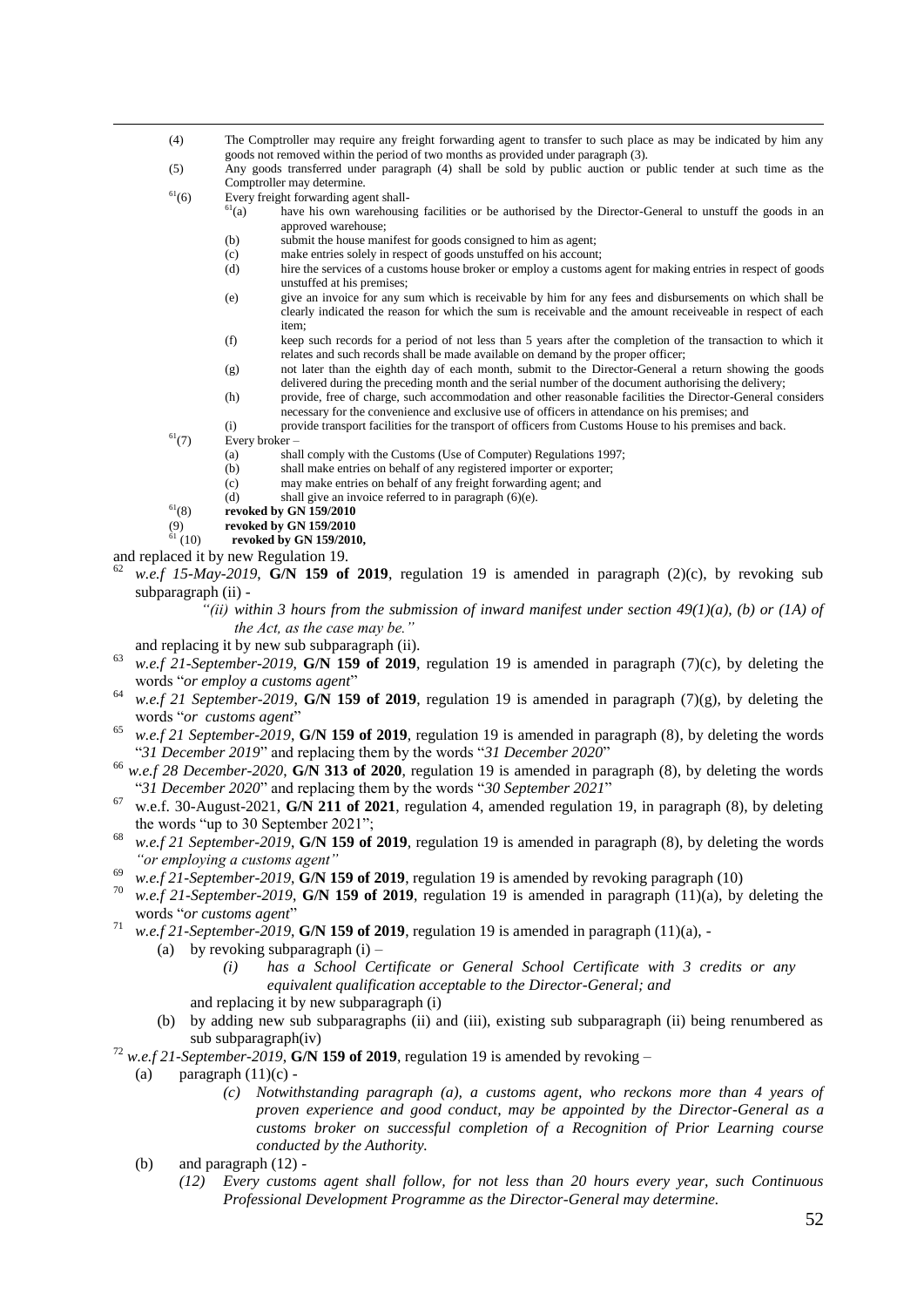$73$ <sup>73</sup> w.e.f. *23-September-2006,* **G/N 124 of 2006**, regulation 3 (i) amended regulation 20, by deleting the heading, which is "*Report of cargo*" and replacing it by the heading "*Report of inward cargo*"

<sup>74</sup> w.e.f. *05-August-2010*, **GN 159 of 2010**, regulations 8 (a), amended regulation 20, by revoking paragraphs (1) which is

*"(1) For the purpose of section 49 of the Act, a report or manifest shall be submitted in triplicate on Form No. 2 or 2A as the case may be of the First Schedule."* 

and replacing it by the new paragraph (1)

<sup>75</sup> w.e.f. *05-August-2010*, **GN 159 of 2010**, regulations 8 (b), amended regulation 20, by revoking paragraphs (4) which is

*"(4) Two copies of the report or manifest submitted under paragraph (1) shall, on one side of each copy only, show particulars of the cargo to be landed in Mauritius together with the weight, measurement and the freight paid or payable in respect of each consignment."*

and replacing it by the new paragraph (4)

<sup>76</sup> w.e.f. *23-September-2006,* **G/N 124 of 2006**, regulation 3 (j) amended the principal regulations by adding immediately after regulation 20, the new regulation 20A.

<sup>77</sup> w.e.f. *17.May 2014*, **G/N 84 of 2014**, regulation 3 (b)(i), amended regulation 20A,in paragraph (1) by deleting the words "both in electronic form and hard copy in any other manner acceptable to" and replacing them by the words "in electronic form through SITA or such other electronic system or manner acceptable to";

<sup>78</sup> w.e.f *01-December-2016*, **G/N 266 of 2016,** regulation 20A(3) of the principal regulations is amended by deleting the words "each amendment made" and replacing them by the words "amendments made in respect of *each consignment listed in the report"*

<sup>79</sup> w.e.f. *01-June-2014*, G/N 84 of 2014, regulation 3 (b)(ii), in paragraph (3), amended the principal regulations by deleting the figure "200" and replacing it by the figure "300":

w.e.f. 03-January-2021, **G/N 247 of 2020**, regulation 3(b) amended regulation 20A, by adding new paragraphs  $(5)$  and  $(6)$ .

w.e.f. 23-September-2006, **G/N 124 of 2006**, regulation 3 (k) amended regulation 22, by adding the new paragraph (2), the existing provision being numbered (1)

<sup>82</sup> w.e.f *01-December-2016*, **G/N 266 of 2016,** regulation 22(2) of the principal regulations is amended by deleting the words "in respect of each amendment" and replacing them by the words "for amendments made in *respect of each consignment listed in the report*"

<sup>83</sup> w.e.f *02-February-2022*, **G/N 211 of 2021**, regulation 5 amended the customs regulation, by revoking the regulation 22, which is –

#### *22. Amendment of Report.*

*(1) The master or agent of an aircraft or ship shall account for all discrepancies between the particulars of cargo on the manifest and the landing account of the cargo, and shall make all the amendments necessary to ensure the accuracy of the manifest.*

*(2) A fee of 300 rupees shall be paid for amendments made in respect of each consignment listed in the report pursuant to paragraph (1).*

and replacing it by the new regulation 22.

<sup>84</sup> w.e.f. 17-May-2014, G/N 84 of 2014, regulation 3 (c) amended the customs regulation, by revoking the regulation 23 which is

#### **23. Parcels List.**

The master of any ship or aircraft shall produce to the officer boarding the ship or aircraft a Parcels List  $84$ showing all small addressed packages not borne on the manifest.

And replacing it by the new regulation 23

85 w.e.f. 17-May-2014, G/N 84 of 2014, regulation 3 (d) amended regulation 26 (1), by adding the words "and submitted to the Director-General in electronic form or in any other manner acceptable to the Director-General."

w.e.f. 20-August-2002, **G/N 125 of 2002**, regulation 3 (a), amended regulation 26 (2), by deleting the words "more than one month" and replacing them by the words "more than 3 months"

 $87$  w.e.f. 15-Dec-2013, G/N 84 of 2014, regulation 3 (e) amended regulation 27 (2), by deleting the words "all copies of."

w.e.f. 23-September-2006, G/N 124 of 2006, regulation 3 (1), amended the principal regulations by revoking regulation 28 which is

#### ―*28.Bills of entry to be in approved form.*

*(1) All bills of entry shall be in accordance with the First Schedule and shall be made in such copies as may be required.*

*(2) The verso of the original of Forms No. 6 and 7 shall-*

*(a) Be in the forms specified in the Fifth Schedule; and*

*(b) Be signed by the importer or by a person appointed by him and approved by the Comptroller.* and replacing it by the new regulation 28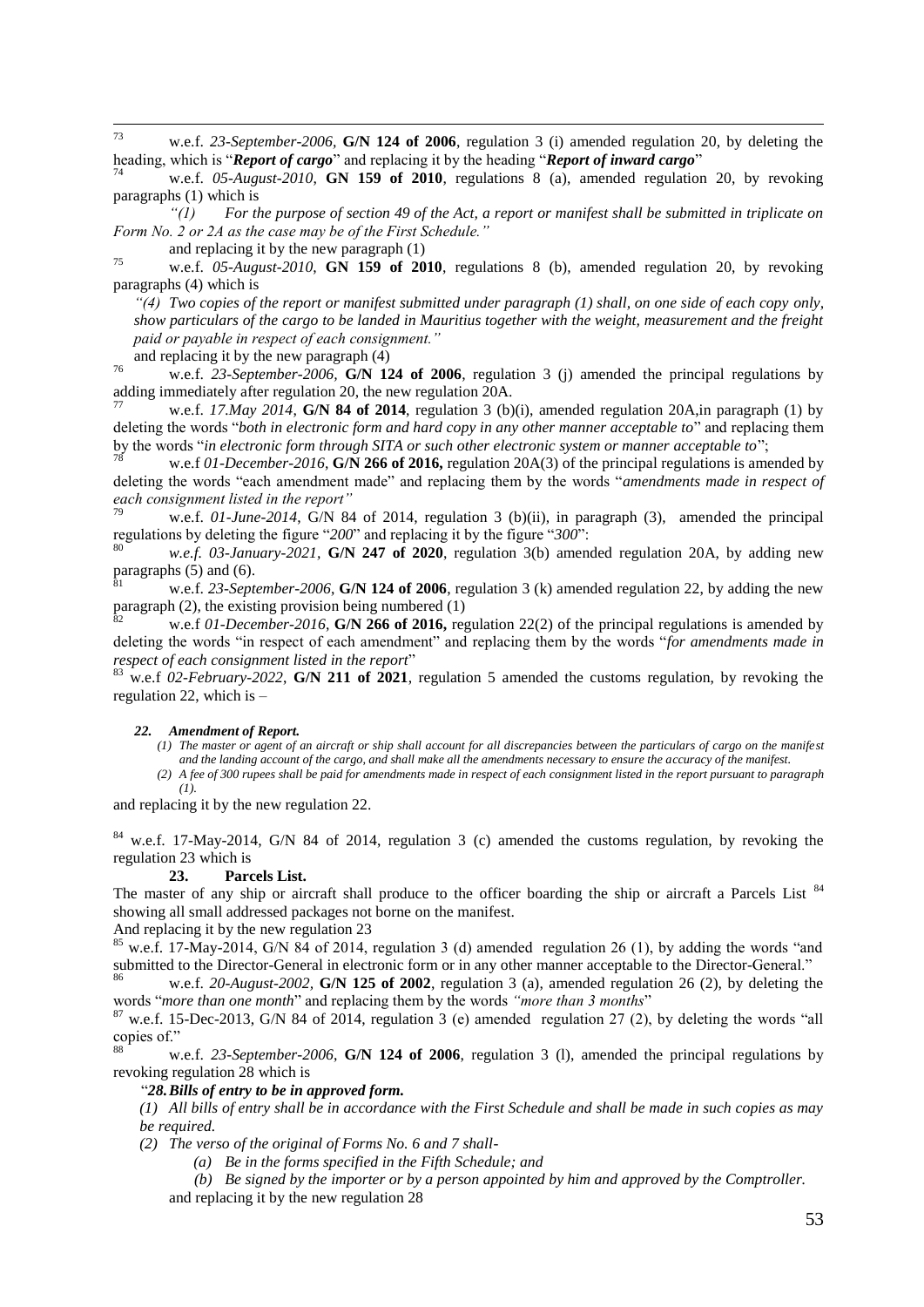89 w.e.f. 17-July-1989, **G/N 113 of 1989**, regulation 3 (c), amended regulation 28, by deleting paragraph (2), which is

- ―*(2) The verso of the original of all import and warehousing entries shall-*
- *(a) be in the Form No. 6A of the Schedule; and*
- *(b) be signed by the importer or by a person appointed by him and approved by the Comptroller.*‖ and replacing it by the paragraph (2)
- <sup>90</sup> *w.e.f 01-October-2019*, **G/N 159 of 2019**, regulation 29 is amended in the heading, by deleting the words "or *rebate*" and replacing them by the words "*or concession*"
- <sup>91</sup> w.e.f. 23-September-2006, **G/N 124 of 2006**, regulation 3 (m) (i), amended regulation 29 (1), by deleting the words "*duty exemption or rebate*" and replacing them by the words "*exemption or rebate of duty, excise duty* and taxes"
- w.e.f 01-October-2019, **G/N 159 of 2019**, regulation 29 is amended in the paragraph (1), by deleting the words "*rebate*" and replacing them by the word "*concession*"
- <sup>93</sup> *w.e.f 01-October-2019*, **G/N 159 of 2019**, regulation 29 is amended in paragraph (1), by revoking subparagraphs (a) and (b) -
	- *(a) submit the bill of entry relating to the goods together with three copies of Form No. 30 of the First Schedule;*
	- *(b) return, within <sup>93</sup>fifteen days after the clearance of the goods, the duplicate Form No. 30 handed over to him on clearance showing that the goods have been received by the person on whose behalf the goods were imported.*

and replacing them by new following subparagraphs (a) and (b)

<sup>94</sup> *w.e.f 01-October-2019*, **G/N 159 of 2019**, regulation 29 is amended in paragraph (2), by deleting the words "duplicate Form No. 30 is not returned within the time specified in paragraph  $(1)$ " and replacing them by the words "scanned copy referred to in paragraph (1)(b) is not submitted within the time specified in that *paragraph*‖

<sup>95</sup> w.e.f. *23-September-2006*, **G/N 124 of 2006**, regulation 3 (m) (ii), amended regulation 29 (2), by deleting the words "*duty payable*" and replacing them by the words "*duty, excise duty and taxes payable*".

w.e.f. 23-September-2006, **G/N 124 of 2006**, regulation 3 (n) (i), amended regulation 30 (1), by deleting the words "Form No. 10 of the First Schedule in such number of copies as the Comptroller may require" and replacing them by the words "the Single Goods Declaration Form No. 36 as specified in the First Schedule"

<sup>97</sup> w.e.f. *17-July-1989*, **G/N 113 of 1989**, regulation 3 (d), amended regulation 30 (1), by deleting the words ―*Form No. 25*‖ and replacing them by the words ―*(Form No. 10)*‖.

w.e.f. 23-September-2006, **G/N 124 of 2006**, regulation 3 (n) (ii), amended regulation 30 (2) by deleting the words "25 *rupees*" and the word "*Comptroller*" and replacing them by the words "200 *rupees*" and "*Director General*" respectively.

<sup>99</sup> *w.e.f 21-September-2019*, **G/N 159 of 2019**, regulation 30 is amended, in paragraph (2), by deleting the figure ―*200*‖ and replacing it by the figure ―*250*‖.

<sup>100</sup> w.e.f. *23-September-2006*, **G/N 124 of 2006**, regulation 3 (o) (i), amended regulation 33 (1) by deleting the words "Comptroller on Form No. 7" and replacing them by the words "Director General on Form No. 37"<br><sup>101</sup>

w.e.f. 17-July-1989, **G/N 113 of 1989**, regulation 3 (e), amended regulation 33 (1), by deleting the words "Form No. 10" and replacing them by the words "(Form No. 7)".

w.e.f. 23-September-2006, G/N 124 of 2006, regulation 3 (o) (ii), amended regulation 33, by revoking paragraph (2) which is

―*(2) On reshipment a Shipping Sufferance Form in accordance with Form No. 9 of the First Schedule shall be produced to the officer at the place of shipment.*‖

and replacing it by the new paragraph (2).

<sup>103</sup> w.e.f. *17-July-1989*, **G/N 113 of 1989**, regulation 3 (f), amended regulation 33 (2), by deleting the words "Form No. 11" and replacing them by the words "Form No. 9".

w.e.f. 06-February-2006, G/N 14 of 2006, regulation 3 (c), amended regulation 35, by deleting paragraph (3).

w.e.f. 17-February-2003, G/N 19 of 2003, regulation 3, amended the principal regulations, by adding immediately after regulation 35, the new regulation 35A

<sup>106</sup> w.e.f. 17-May-2014, G/N 84 of 2014, regulation 3 (f) amended regulation 35A, by revoking paragraph 8 which is

- *(8) The lowest selling price at which an item of goods or a lot of goods for sale by auction shall not be less than –*
	- *(a) <sup>106</sup>where seized goods are put for auction –*
		- *(i) for the first time, 50 per cent of the value of the goods together with any duties and taxes leviable on the total value of the goods;*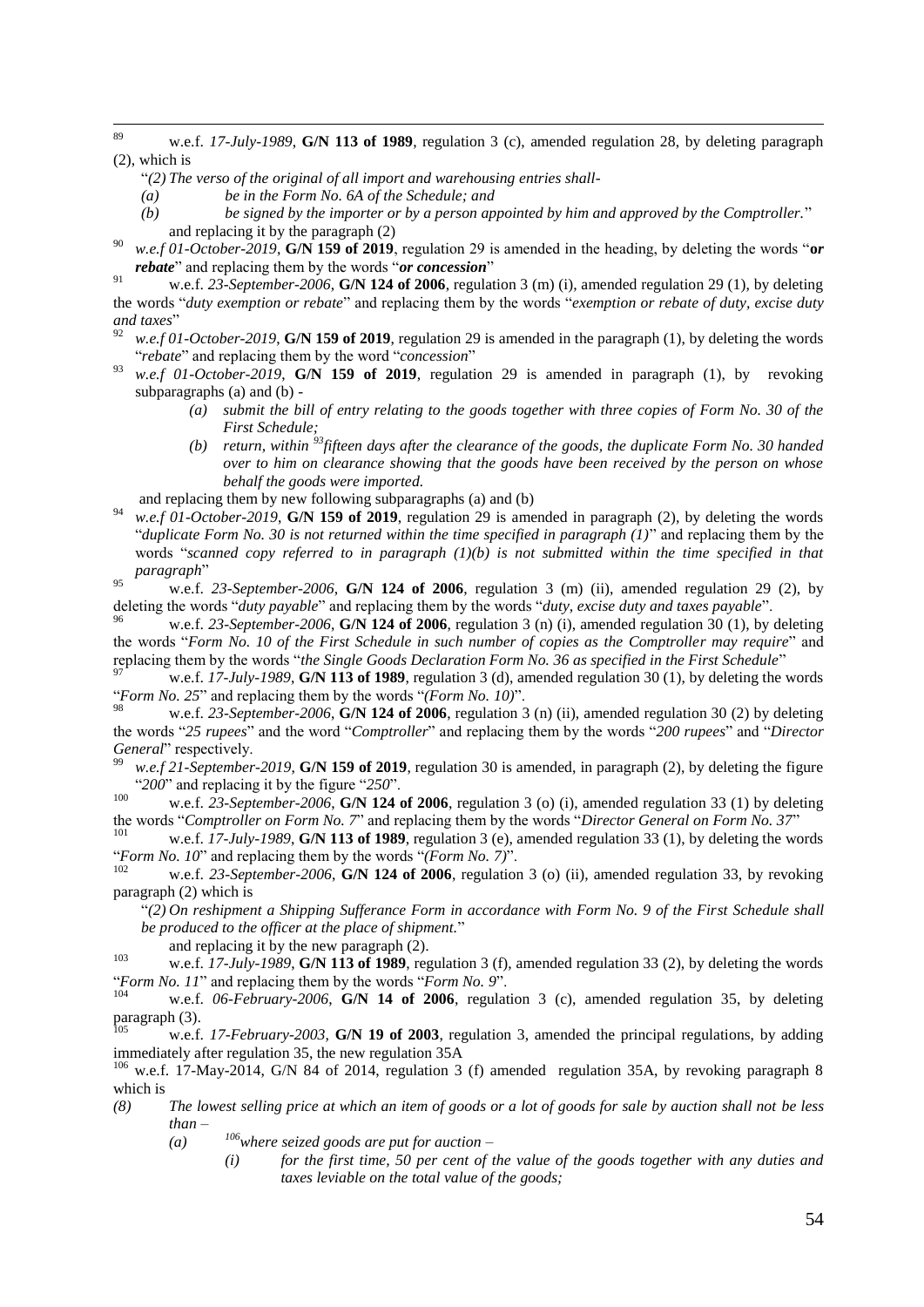- *(ii) for the second time, 25 per cent of the value of the goods together with any duties and taxes leviable on the total value of the goods; or*
- *(iii) for the third time, 2 per cent of the value of the goods together with any duties and taxes leviable on the total value of the goods; or*
- *(b) where on the coming into operation of these regulations, the goods have been lying for a period of more than 2 years, one per cent of the value of the goods together with any duties and taxes leviable on the total value of the goods, <sup>106</sup> or*

*(c) where goods other than seized goods are put for auction, the duties and taxes leviable on the value of those goods.*

And replacing it by the new paragraph 8

 $\overline{a}$ 

w.e.f. 17-May-2014, G/N 84 of 2014, regulation 3 (f)(ii), amended the principal regulations by adding the following new paragraph

*(13) Where the Director-General causes goods to be sold by public tender, he shall set up a tender committee for the purposes of examining bids from the public and deciding on the award of contracts for the sale of goods.*

<sup>108</sup> w.e.f. *05-August-2010*, **GN 159 of 2010**, regulations 10, amended the principal regulations, by inserting, after regulation 35A, the new regulation 35B

w.e.f. 23-September-2006, **G/N 124 of 2006**, regulation 3 (p), amended regulation 38 (1), by deleting subparagraph  $(a)$ ,  $(b)$  and  $(c)$ , which are"

*Rs-cs*

|                                                        | 115-CS |
|--------------------------------------------------------|--------|
| (a) for each day or part thereof during the first week | 1.00   |
| $(b)$ for each day during the second week              | 2.00   |
| $(c)$ for each subsequent day of part thereof          | 5.00"  |
|                                                        |        |

and replacing them by the new subparagraph (a) and (b)

<sup>110</sup> w.e.f *15-February-2016,* **G/N 184 of 2016**, regulation 3, amended regulation 41(4), by deleting the word ―*customs*‖ and replacing it by the words ―*proprietor's or occupier's*‖.

<sup>111</sup> w.e.f. *15-February-2016*, **G/N 184 of 2016,** regulation 4, amended regulation 44, by revoking the existing regulation which is

*"(1)Unless the Comptroller otherwise authorises, every bonded warehouse shall have two sets of locks, one provided by the Customs and the other by the warehouse proprietor or occupier.*

*(2) the keys of the customs lock shall be kept by the proper officer and the other shall be kept by the warehouse proprietor or occupier.*<br><sup>80</sup>(3) *Paragraphs* (1) *and* (

*<sup>80</sup>(3) Paragraphs (1) and (2) shall not apply to a specified bonded warehouse. "*

and replacing it by a new regulation.

<sup>112</sup> w.e.f. *01-January-2000,* **G/N 176 of 1999**, regulation 3 (e) (i), amended regulation 45, by numbering the existing provision as paragraph  $(1)$ .

w.e.f.  $23$ -September-2006, **G/N 124 of 2006**, regulation 3 (q) (i), amended regulation 45 (1) (b), by deleting the word "*duty*" wherever it appears and replacing it by the words "*duty, excise duty and taxes*".

w.e.f. 15-February-2016, **G/N 184 of 2016**, regulation 5, amended regulation 45, in paragraph (1), the semicolon at the end of subparagraph (c) being deleted and replaced by a full stop.

w.e.f. 15-February-2016, **G/N 184 of 2016**, regulation 5, amended regulation 45, in paragraph (1), by revoking subparagraph (d) which is

―*not later than the eighth day of each month forward to the Comptroller a return showing all goods received into*  or delivered from his warehouse during the preceding month and the balance of goods remaining therein."<br><sup>116</sup>

w.e.f. 01-January-2000, **G/N 176 of 1999**, regulation 3 (e) (ii), amended regulation 45, by adding immediately after the new paragraph (1) the new paragraph (2).

w.e.f. 30-August-2021, **G/N 211 of 2021**, regulation 6, amended regulation 45, in paragraph (2)(c), by deleting the words *"the quantity specified in the return under paragraph (1)(d) for the corresponding month"* and replacing them by the words *"the quantity specified in the computer system approved by the Director-General under regulation 45A(a) and in the computerised records of Customs in accordance with regulation 45A(b)"*;

<sup>118</sup> w.e.f. *23-September-2006*, **G/N 124 of 2006**, regulation 3 (q) (ii), amended regulation 45 (2) (c), by deleting the word "*duties*" and replacing it by the words "*duty, excise duty*".

w.e.f. 20-August-2002, **G/N 125 of 2002**, regulation 3 (c), amended regulation 45, by adding after paragraph 2, the new paragraph 3.

w.e.f. 15-February-2016, G/N 184 of 2016, regulation 5, amended regulation 45, by revoking paragraph (3) which is

"Paragraph (1) (d) shall not apply to a specified bonded warehouse."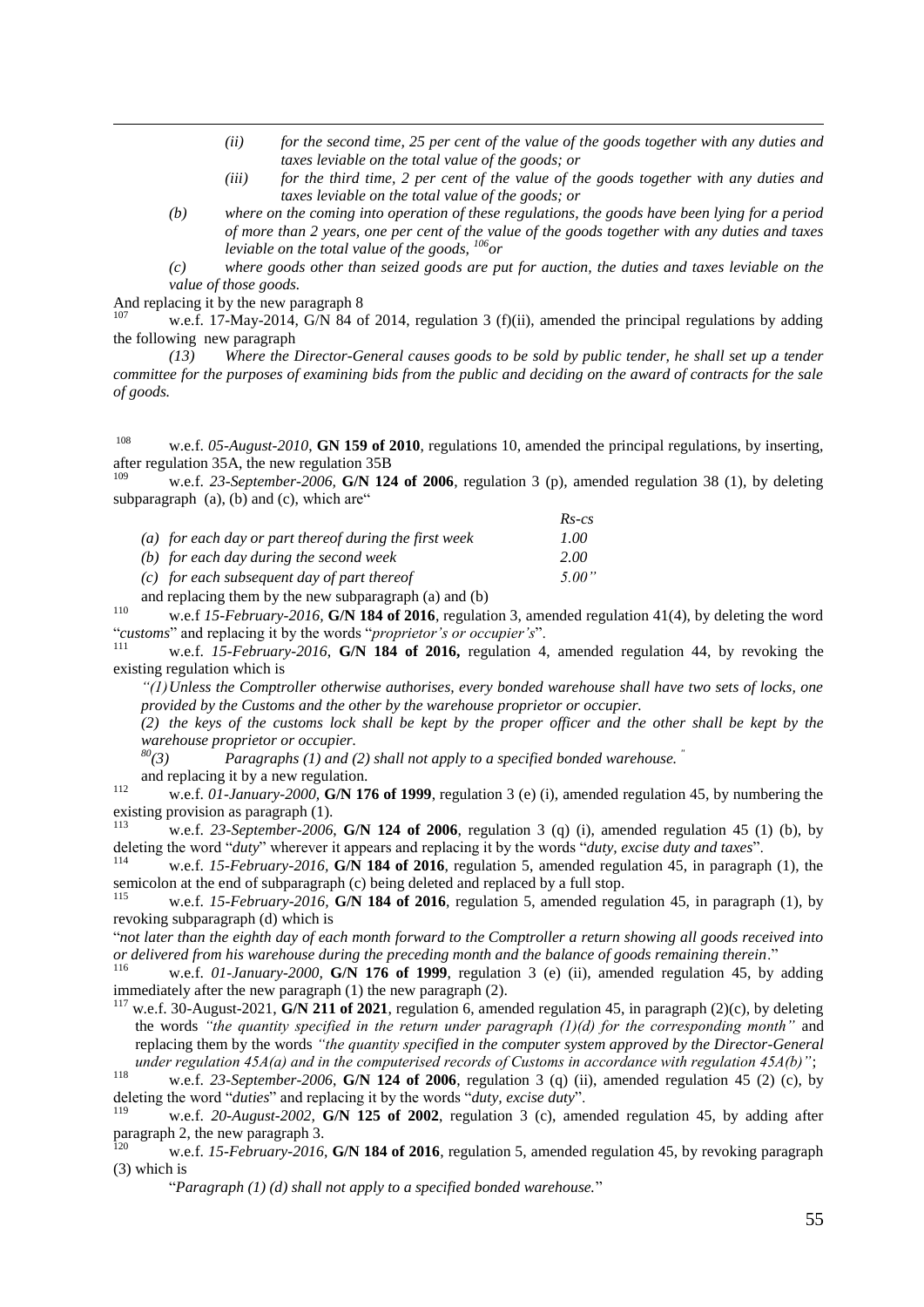$121$ <sup>121</sup> w.e.f. *20-August-2002,* **G/N 125 of 2002**, regulation 3 (d), amended the principal regulations, by inserting after regulation 45, the new regulation 45A

w.e.f *01-December-2016*, **G/N 266 of 2016**, regulation 45A of the principal regulations is amended, in the heading, by deleting the word "specific"<br> $\frac{123}{123}$ 

w.e.f. 15-February-2016, **G/N 184 of 2016**, regulation 6, amended regulation 45A, by deleting the words " $67(2A)$ " and replacing them by the words " $67A$ ".

w.e.f. 15-February-2016, G/N 184 of 2016, regulation 6, amended regulation 45A, by deleting the word "specified" in paragraph (a).<br><sup>125</sup> W. o.f., 15 Eshman, 2016

<sup>125</sup> w.e.f. *15-February-2016*, **G/N 184 of 2016**, regulation 6, amended regulation 45A, by deleting the word "*specified*" in paragraph (c)

w.e.f. 20-August-2002, **G/N 125 of 2002**, regulation 3 (e) (i), amended regulation 47, by numbering the existing provision as paragraph  $(1)$ <br> $\frac{127}{127}$  we a f. 20.4 years 2002.

<sup>127</sup> w.e.f. *20-August-2002,* **G/N 125 of 2002**, regulation 3 (e) (ii), amended regulation 47, by adding after the new paragraph (1), the new paragraph (2)

w.e.f. 15-February-2016, G/N 184 of 2016, regulation 7, amended regulation 47 by revoking paragraph (2) which is

"Paragraph (1) shall not apply to a specified bonded warehouse"

129 w.e.f. 15-February-2016, **G/N 184 of 2016**, regulation 8, revoked regulation 49 which is *"Landing Account to be taken before Removal to Bonded Warehouse.*

*No goods entered to be warehoused shall be removed to a bonded warehouse until the necessary account has been taken by an officer."*

- w.e.f. 15-February-2016, G/N 184 of 2016, regulation 8, revoked regulation 50 which is *"Delivery Warrant.*
	- *(1) No goods shall be delivered from a bonded warehouse until the warehouse proprietor or occupier is in possession of a warrant issued in accordance with Form No. 18 of the First Schedule.*
	- *(2) The issue of a delivery warrant in accordance with paragraph (1) shall not in any way impose any liability upon Government in respect of the goods in a bonded warehouse.*

*<sup>130</sup>(3) Paragraphs (1) and (2) shall not apply to a specified bonded warehouse"*

131 w.e.f. 23-September-2006, **G/N 124 of 2006**, regulation 3 (r), amended regulation 53 (4), by deleting the word "Duty" and replacing it by the words "Duty, excise duty and taxes".

w.e.f. 23-September-2006, **G/N 124 of 2006**, regulation 3 (s), amended regulation 54 (2), by deleting the word "Duty" and replacing it by the words "Duty, excise duty and taxes".<br><sup>133</sup>

<sup>133</sup> w.e.f. *23-September-2006*, **G/N 124 of 2006**, regulation 3 (t), amended the principal regulation, by revoking regulation 56.

<sup>134</sup> w.e.f. 30-August-2021, **G/N 211 of 2021**, regulation 7, amended regulation 57, by numbering the existing provision as paragraph (1);

<sup>135</sup> w.e.f. 30-August-2021, **G/N 211 of 2021**, regulation 7, amended regulation 57, by adding the new paragraph (2), after the newly numbered paragraph (1);

136 w.e.f. 05-August-2010, **GN 159 of 2010**, regulations 11, amended regulation 58, by deleting the words ―*Forms Nos. 2A and 4*‖ and replacing them by the words ―*Forms Nos. 2A and IMO FAL Form 2set out in Form No.39*"

w.e.f. 17-May-2014, G/N 84 of 2014, regulation 3 (g), amended the principal regulations by inserting immediately after regulation 58, the new regulations 58A

w.e.f. 23-September-2006,**G/N 124 of 2006**, regulation 3 (u), amended regulation 60, by repealing paragraph (1) which is

―*(1) Any exporter shall pass an export bill of entry in entry in accordance with Form No. 8 or 10, as the case may be, of the First Schedule, in such copies as the Comptroller may require*" and replacing it by the new paragraph (1)

<sup>139</sup> w.e.f. *17-July-1989*, **G/N 113 of 1989**, regulation 3 (g), amended regulation 60 (1), by deleting the words *Form No. 9* and replacing them by the words *Form No. 8 or 9, as the case may be*".

w.e.f. 05-August-2010, **GN 159 of 2010**, regulations 12, amended the principal regulations, by inserting, after regulation 61, the new regulation 61A

<sup>141</sup> w.e.f. 22-December-2020, **G/N 211 of 2021**, regulation 8(a), amended regulation 61A, in paragraph (4), by revoking subparagraph (a) –

*"(a) allow goods to be removed solely for transfer to an aircraft;"*

and replacing it by new subparagraph (a);

<sup>142</sup> w.e.f. 22-December-2020, **G/N 211 of 2021**, regulation 8(b), amended regulation 61A, in paragraph (4), by inserting, after the words "a bonded warehouse", the words "or a duty-free shop";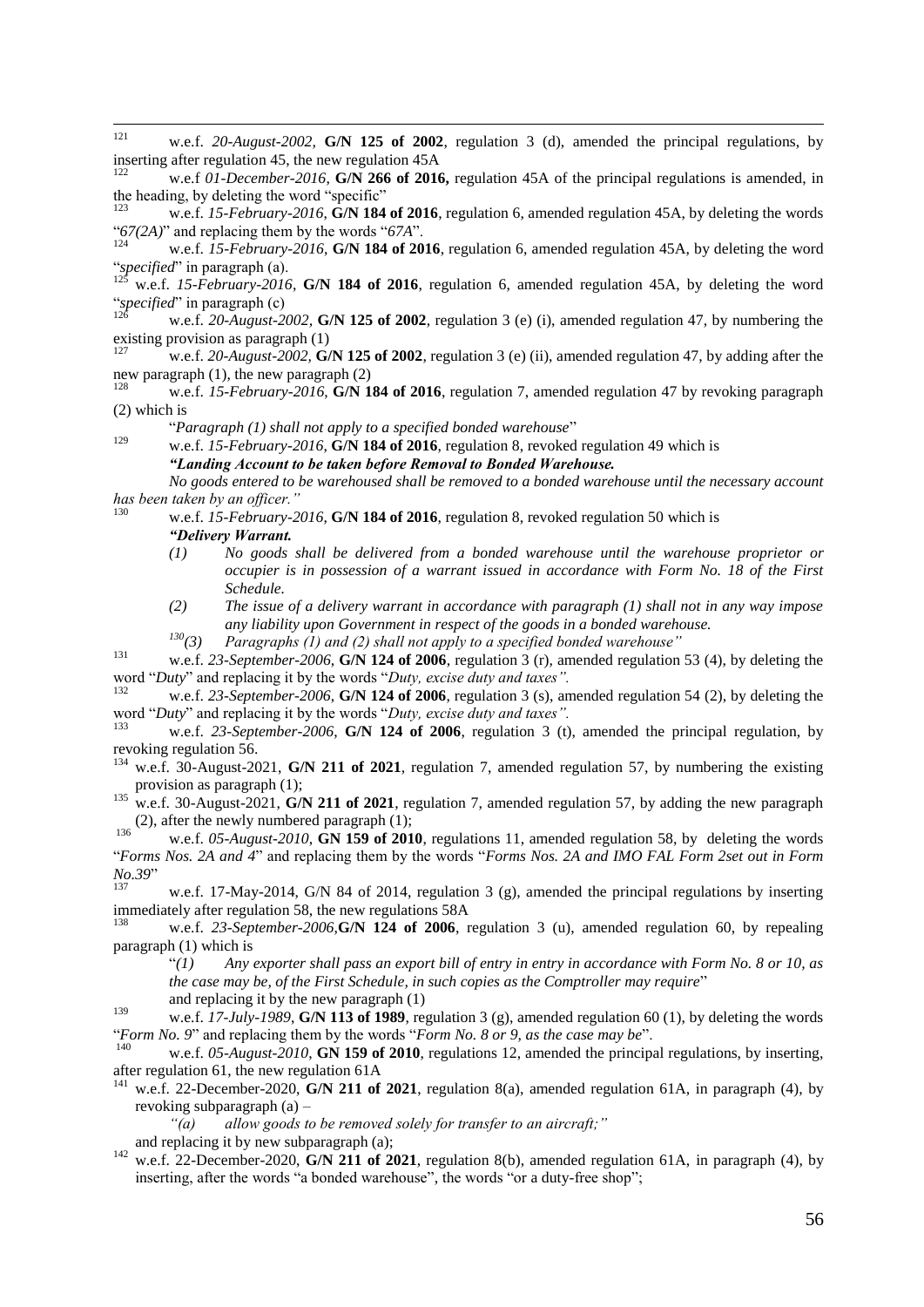143 w.e.f. 22-December-2020, **G/N 211 of 2021**, regulation 8(b), amended regulation 61A, in paragraph (4), by inserting, after the words "transferred to an aircraft", the words ", a duty-free shop";

w.e.f. 05-August-2010, **GN 159 of 2010**, regulations 13, amended regulation 62 (1), by deleting the words "Form No. 24 or 24A" and replacing them by the words "Form No.24A or IMO FAL Forms 3, 4, 5 and 6 set out in Forms Nos. 40, 41, 42 and 43, respectively,"

w.e.f. 17-May-2014, G/N 84 of 2014, regulation 3 (h), amended regulation 62, by inserting after paragraph (1), the new paragraph

> *(1A) The forms referred to in paragraph (1) shall be submitted in electronic form or in any other manner acceptable to the Director-General.*

- <sup>146</sup> w.e.f. *23-September-2006*, **G/N 124 of 2006**, regulation 3 (v), amended regulation 63 (3), by deleting the word "duty" and replacing it by the words "duty, excise duty and taxes".
- w.e.f. 17-May-2014, **G/N 84 of 2014**, regulation 3 (i), amended the principal regulations by revoking paragraph (2) which is

(2) The bond required to be given under section 103 of the Act shall be in accordance with Form No. 27 of the First Schedule.

<sup>148</sup> w.e.f. *23-September-2006*, **G/N 124 of 2006**, regulation 3 (w), amended regulation 64, by repealing paragraph (3) which is

―(3) *Shipping bills in accordance with Form No. 9 or 8, as the case may be, of the First Schedule shall be passed in such copies as the Comptroller may require for any stores allowed to be shipped.*‖

and replacing it by the new paragraph (3).

<sup>149</sup> w.e.f. *17-July-1989*, **G/N 113 of 1989**, regulation 3 (h), amended regulation 64 (3), by deleting the words "Form No. 20 or 21" and replacing them by the words "Form No. 9 or 8".<br><sup>150</sup> we a <sup>f</sup> 17 July 1080 C/N 113 of 1080, regulation 3 (i) amonded

w.e.f. 17-July-1989, **G/N 113 of 1989**, regulation 3 (i), amended regulation 67 (a), by deleting the words " or 33, as the case may be".<br> $\frac{151}{15}$  we f. 23 September.

w.e.f. 23-September-2006, **G/N 124 of 2006**, regulation 3 (x) (i), amended regulation 69 (3), by deleting the words " $Rs\,100$ " and replacing them by the words " $500\,rupees$ "

w.e.f. 23-September-2006, **G/N 124 of 2006**, regulation 3 (x) (ii), amended regulation 69 (4), by deleting the words " $Rs$  100" and " $Rs$  1000" and replacing them by the words "500 rupees" and "5000 rupees" respectively

<sup>153</sup> w.e.f. *17-July-1989*, **G/N 113 of 1989**, regulation 3 (j), amended regulation 73 (1), by deleting the words ―*Form No. 10 or 11*‖ and replacing them by the words ―*Form No. 7 or 9, as the case may be*‖.

w.e.f. 23-September-2006, **G/N 124 of 2006**, regulation 3 (y), amended regulation 73 (1), by deleting the words "Form No. 7 or 9 as the case may be" and replacing them by the words "the Single Goods Declaration" *Form No.* 36"

w.e.f. 05-August-2010, **GN 159 of 2010**, regulations 14, amended regulation 73, by inserting, after paragraph  $(1)$ , the new paragraph  $(1A)$ 

w.e.f. 23-September-2006, G/N 124 of 2006, regulation 3 (z), amended the principal regulation, by adding immediately after regulation 74, the new regulation 74A.

<sup>157</sup> w.e.f. *23-September-2006*, **G/N 124 of 2006**, regulation 3 (za), amended regulation 76 (2), by deleting the word "*duty*" and replacing it by the words "*duty, excise duty and taxes*".

w.e.f. 05-August-2010, **GN 159 of 2010**, regulations 15 (a), amended regulation 79, by deleting the heading, which is "*Obligation of Passengers*." and replacing it by the new heading

w.e.f. 05-August-2010, **GN 159 of 2010**, regulations 15 (b), amended regulation 79, by deleting the words "Any passenger on arrival shall" and replacing them by "Every passenger, master and crew of an aircraft *or a ship shall, on arrival*"

w.e.f. 05-August-2010, **GN 159 of 2010**, regulations 16 (a), amended regulation 80, by deleting the heading, which is "**Passengers Arriving By Air.**" and replacing it by the new heading  $\frac{161}{161}$ 

<sup>161</sup> w.e.f. *05-August-2010*, **GN 159 of 2010**, regulations 16 (b), amended regulation 80, by revoking paragraph (1), which is

―*(1) Every passenger arriving at the airport may leave the airport through a green or red channel as may be provided.*‖

and replacing it by the new paragraph (1)

<sup>162</sup> w.e.f. *05-August-2010*, **GN 159 of 2010**, regulations 16 (c) (i), amended regulation 80 (2), by deleting the word "passenger" and replacing it by the word "person"

w.e.f. 23-September-2006, **G/N 124 of 2006**, regulation 3 (zb) (i), amended regulation 80 (2), by deleting the word "*duty*" and replacing it by the words "*duty, excise duty and taxes*".

w.e.f. 05-August-2010, **GN 159 of 2010**, regulations 16 (c) (ii), amended regulation 80 (2), by inserting, after the words "taxes", the words "or any currency or bearer negotiable instruments of an amount not more than *500,000 rupees or its equivalent in foreign currency*‖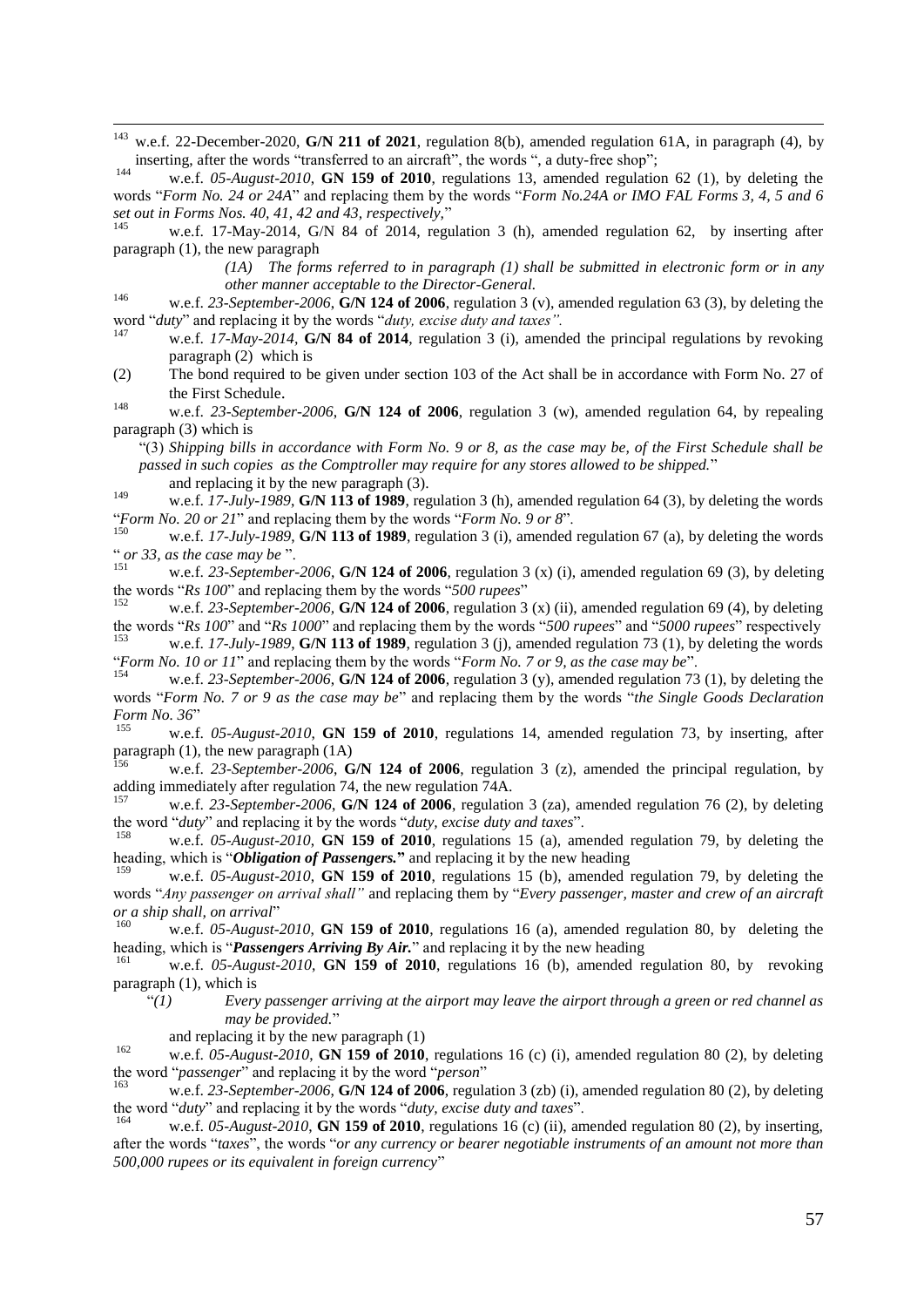165 w.e.f 21-September-2019, **G/N 159 of 2019**, regulation 80 is amended, by inserting, after the words ―*currency or bearer negotiable instruments*‖, the words ―*or precious stones and metals including gold,*  diamond and jewellery or any goods of high value including work of arts"

<sup>166</sup> w.e.f. *05-August-2010*, **GN 159 of 2010**, regulations 16 (d), amended regulation 80, by inserting, after paragraph (2), the new paragraph (2A)

<sup>167</sup> w.e.f. *05-August-2010*, **GN 159 of 2010**, regulations 16 (e), amended regulation 80, by revoking paragraph (3), which is

―*(3) Any passenger to whom paragraph (2) applies and who is found to be in possession of any such goods as*  is specified in that paragraph shall commit an offence and the goods shall be liable to seizure." and replacing it by the new paragraph (3)

<sup>168</sup> w.e.f. *05-August-2010*, **GN 159 of 2010**, regulations 16 (f), amended regulation 80, by inserting, after paragraph (3), the new paragraph (3A)

w.e.f. 05-August-2010, **GN 159 of 2010 and Reprint 2 of 2011**, regulations 16 (g), amended regulation 80, by revoking paragraph (4), which is

―*(4) For the purpose of this regulation –*

- *(a) " green channel " means a channel reserved by the Comptroller at the airport for use by incoming passengers who have no prohibited or restricted goods or goods liable to duty, excise duty and taxes;*
- *(a) " red channel " means a channel reserved by the Director- General at the airport for use by incoming passengers who have prohibited or restricted goods, or goods liable to duty, excise duty and taxes.* and replacing it by the new paragraph (4)

<sup>170</sup> w.e.f. *23-September-2006*, **G/N 124 of 2006**, regulation 3 (zb) (ii), amended regulation 80 (4), by deleting the word "*duty*" and replacing it by the words "*duty, excise duty and taxes*".

- w.e.f. 05-August-2010, **GN 159 of 2010**, regulations 17, amended the principal regulations, by revoking regulation 8, which is
	- ―*81. Passengers Arriving by Sea.*
		- *(1) Passengers and their luggage from a ship shall land at such place as the Comptroller may designate.*
		- *(2) No baggage or other goods landed by or on behalf of any passenger shall be removed from the place designated under paragraph (1) until any duty, excise duty and taxes chargeable has been paid and the baggage or goods have been cleared by the proper officer of Customs.*‖

and replacing it by the new regulation 81

- <sup>172</sup> w.e.f. *23-September-2006*, **G/N 124 of 2006**, regulation 3 (zc), amended regulation 81 (2), by deleting the word "*duty*" and replacing it by the words "*duty, excise duty and taxes*".
- w.e.f 21 September-2019, G/N 159 of 2019, regulation 81 is amended, by inserting, after the words ―*currency or bearer negotiable instruments*‖, the words ―*or precious stones and metals including gold,*  diamond and jewellery or any goods of high value including work of arts"
- <sup>174</sup> w.e.f. *05-August-2010*, **GN 159 of 2010**, regulations 18, amended regulations 81 (1) (a), by deleting the word "*passengers*" and replacing it by the word "*persons*"

w.e.f. *10-Nov-2012*, G/N 84 of 2014, regulation 3 (j), amended the principal regulations by inserting after the word " packets", the words " of value less than  $30,0000$  rupees"

w.e.f. *10-Nov-2012*, G/N 84 of 2014, regulation 3 (n), amended the principal regulations by adding the words " or courier"

- <sup>177</sup> w.e.f. 15-June-2018, the Customs (Amendment) Regulations 2018, Regulation 6 revoked subparagraph 82(b) and inserted new subparagraph 82(b).
- w.e.f. 05-August-2010, **GN 159 of 2010**, regulations 19, amended regulations 82 (2), by deleting the word "passenger's" and replacing it by the word "persons"

<sup>179</sup> w.e.f. *23-September-2006*, **G/N 124 of 2006**, regulation 3 (zd) (i), amended regulation 82, by repealing paragraph (3)

- <sup>180</sup> w.e.f. *23-September-2006,* **G/N 124 of 2006**, regulation 3 (zd) (ii), amended regulation 82 (4), by deleting the words "*paragraphs (2) and (3)*" and replacing them by the words "*paragraph (2)*"<br><sup>181</sup>
- <sup>181</sup> w.e.f. *05-August-2010*, **GN 159 of 2010**, regulations 20, amended regulations 83, by deleting the word "passenger" and replacing it by the word "persons"
- <sup>182</sup> w.e.f. *23-September-2006,* **G/N 124 of 2006**, regulation 3 (ze) (iii), amended regulation 83 by deleting the word "*duty*" wherever it appears and replacing it by the words "*duty, excise duty and taxes*"
- <sup>183</sup> w.e.f. *05-August-2010*, **GN 159 of 2010**, regulations 21, amended regulations 84, by deleting the word "passenger" and replacing it by the word "person"
- <sup>184</sup> *w.e.f* 21 September-2019, **G/N 159 of 2019**, regulation 85 is amended, by inserting, after the words "*customs area*", the words "*port premises, airport or Freeport zone*,".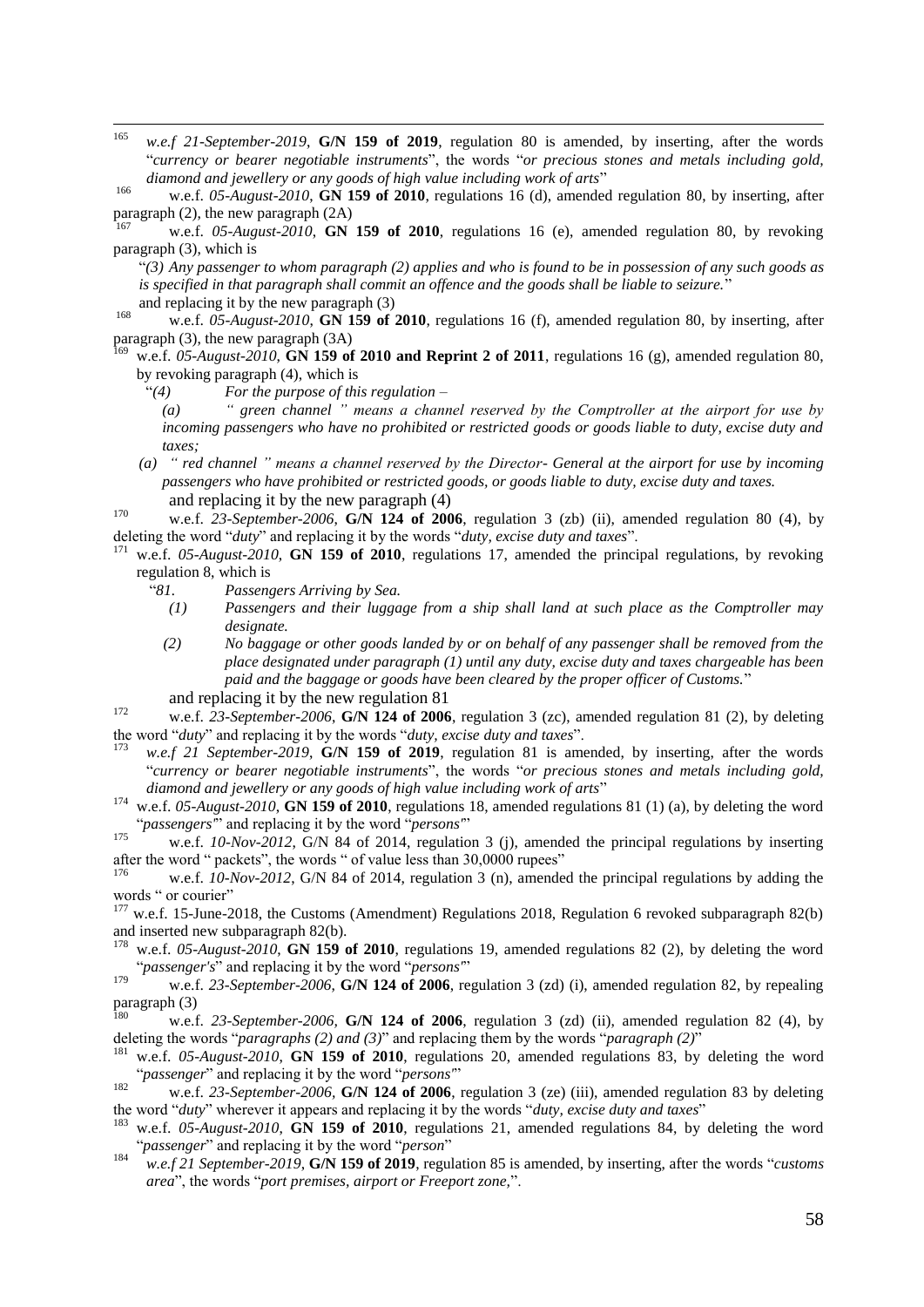185 w.e.f. 23-September-2006 G/N 124 of 2006, regulation 3 (zf), amended regulation 88, by repealing paragraph (2) which is

(2) ―*Goods landed by sufferance or brought to the quay for shipment by sufferance may be watched by any officer outside the normal working days and hours at the expense of the owner of the goods.*‖

and replacing it by the new paragraph (2).

<sup>186</sup> w.e.f. *01- October-2006*, **G/N 124 of 2006**, regulation 3 (zg), amended the principal regulations, by revoking regulation 90, which is

―*90. Duty free shops*

*(1) Any goods intended for sale at a duty free shall be entered for export and shall be accompanied by the relevant warehousing import and export entries.*

*(2) Every operator of a duty free shop* shall-

*(a) Comply with all the laws relating to his trade;*

*(b) Subscribe such bond as the Comptroller may consider sufficient to cover all his transaction from the time the goods are imported or removed from bond until they are sold for export or accounted for;*

*(c) Keep at the duty free shop a stock book and such other books or document in such manner as the Comptroller may approve;*

*(d) Record in his stock book all receipts at the time the goods are received in the duty free shop and all deliveries there from not later than the day following the delivery;*

*(e) Receive goods into his duty free shop only in presence of an officer and on the production of the relative documents held by him;*

- *(f) (i) in the case of a duty free shop at the port or airport, sell goods to incoming or outgoing passengers only and on payment for the goods in any foreign currency acceptable to the operator;*
- *(g) (ii) in the case of a duty free shop situated elsewhere, sell goods to visitors and travelers only and on payment for the goods in any foreign currency acceptable to the operator;"*

*(3) A receipt with such copies and in such form as may be approved by the Comptroller shall be delivered to every passenger purchasing goods at a duty free shop.*

*(4) (a) Every operator shall, not later than one month after the end of every month, submit to the Comptroller, in respect of that month, a return in a form approved by the Comptroller specifying the receipts and deliveries of each type of goods and the balance remaining on the last day of the month.*

*(b) Every operator who sells goods at a duty free shop situated at a place other than the port or airport shall, in addition to submitting the return specified in subparagraph (a), pay to the Comptroller, at the time the return is submitted, the amount of the duties and taxes payable in accordance with paragraph (12) (a) for that month.*

*(5) The operator shall-*

*(a) In respect of every period of 12 months, carry out, not later than 3 months after the end of that period, a physical stocktaking of all goods in his duty free shop'*

*(b) Submit to the Comptroller, not later than one month after the end of the month, in which the stocktaking was carried out, a statement of that stock duty certified by a qualified auditor; and*

*(c) where the quantity of any goods in the statement of stock specified in subparagraph (b) is less than the quantity specified in the return under paragraph (4) (a) for the corresponding month, pay the amount of duties and taxes on the deficiency at the time the statement of stock is submitted.*

*(6) (a) The Comptroller may-*

*(i) require any goods in a duty free shop to bear a mark approved by him;*

*(ii) at time, cause a physical stocktaking of the goods in a duty free shop to be carried out by the operator at the operator's expense or otherwise.*

*(b) Where a stocktaking under subparagraph (a) (ii) shows a deficiency, the operator shall at once pay the duties and taxes in respect of that deficiency.*

*(7) No person shall, without lawful authority or reasonable excuse, have in his possession any goods bearing a mark approved by the Comptroller under paragraph (6).*

*(8) No trader shall indicate that his premises is a duty free shop unless the premises have been approved as much by the minister.*

*(9) Where the premises of a trader have been approved as a duty free shop, the trader shall display in a conspicuous place at the duty free shop a logogram in the form approved by the Comptroller.*

*(10) Where an operator sells goods at a duty free shop at the port or airport, ha shall sell the goods free of duties and taxes.*

*(11) Where an operator sells goods to a visitor in accordance with paragraph (2) (f) (ii), he shall, subject to paragraph (12), sell the goods free of duties and taxes provided, that the goods are transferred*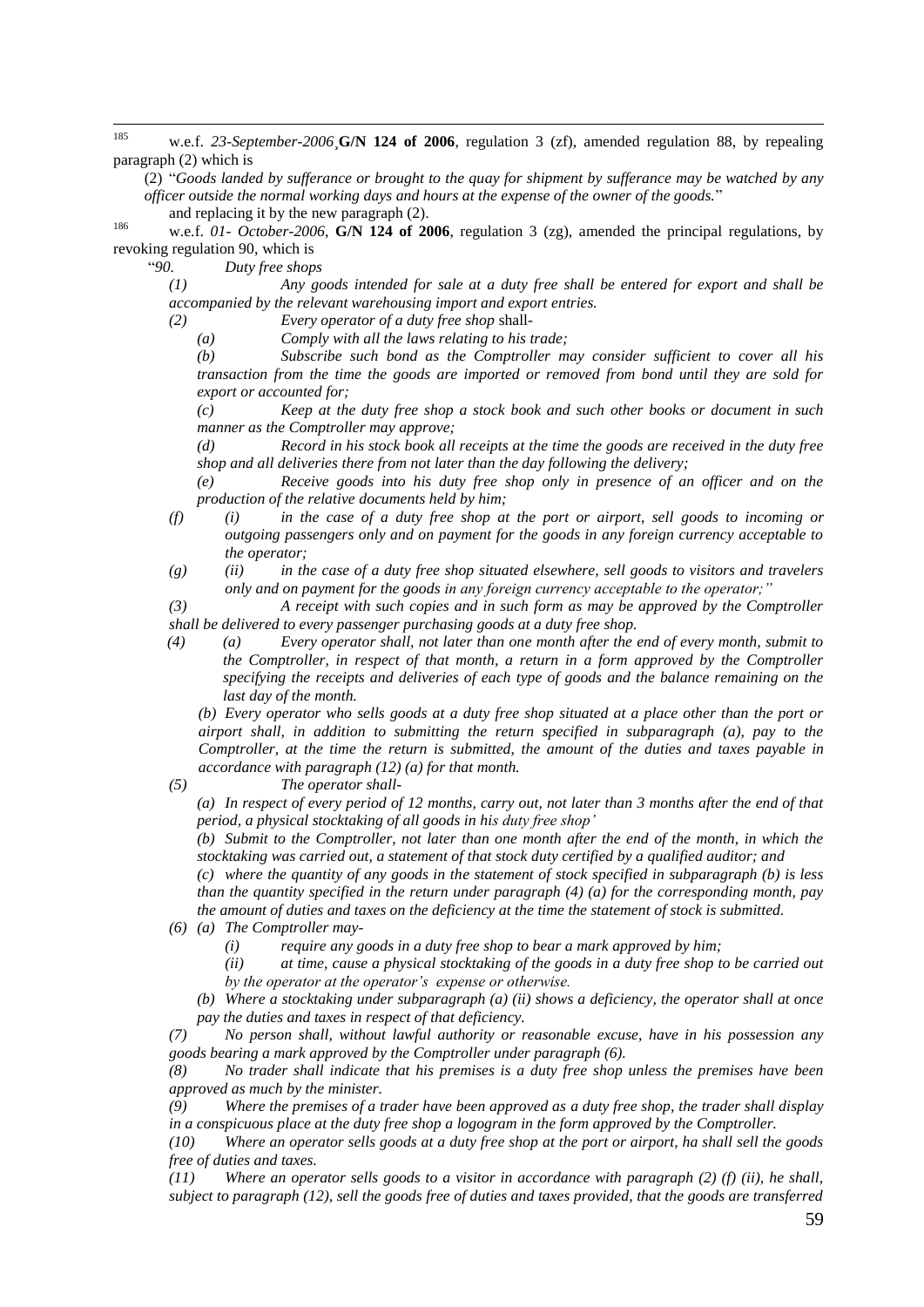*to the port or airport to be placed in the custody of an approved person for delivery, under Customs control, to the visitor at the time of his departure.*

*(12) Where the goods are delivered to a visitor otherwise than in the manner specified in paragraph (11)-*

*(a) the visitor shall, at the time the goods are purchased, pay to the operator the value of the goods together with the duties and taxes payable on the goods;*

*(b) the visitor, at the time of his departure and on presentation to the proper officer, of the goods, his passport or other travel documents and the receipt showing the amount paid, may claim a refund of any duties and taxes paid on those goods; and*

*(c) the approved person acting on behalf of the Comptroller shall, subject to paragraph (13), refund to the visitor any duties and taxes paid on the goods after deducting therefrom the administrative charges specified in the Sixth Schedule.*

*(13) No refund of duties and taxes shall be made by the approved person where the amount otherwise refundable before deduction of administrative charges is less than 200 rupees in the aggregate in respect of purchases made in one duty free shop.*

*(14) Where goods transferred in the manner specified in paragraph (11) have remained unclaimed by the visitor or traveler for a period exceeding 8days from the date of his departure, the approved person shall hand over those goods to the proper officer.*

*(15) In this regulation-*

 $\overline{a}$ 

*"approved person" for the purpose of paragraphs (11), (12), (13) and (14) means the person approved by the minister;*

*"operator" means a person operating a duty free shop;*

*"qualified auditor" has the same meaning as in the Companies Act 1984;*

*"traveler" means a person holding*

*(a) a Mauritian passport; and.*

*(b) a valid ticket for travel by air or sea to a foreign port or airport;* 

*"visitor" means a person holding-*

*(a) a foreign passport; and*

*(b) a valid ticket for travel by air or by sea to a foreign port or airport.*‖

and replacing it by the new regulations 90 and 90A

<sup>187</sup> w.e.f. 21-December-2019, **G/N 262 of 2019,** regulation 3(a), amended regulation 90, in the heading, by adding the words ―**, Voucher Scheme and Promotion of Tax-Free Shopping"**

w.e.f. 15-July-1989, **G/N 118 of 1989**, regulation 3, amended regulation 90 (2), by deleting subparagraph (f) which is

―*(f) sell goods only to incoming or outgoing passengers;"*

and replacing it by the new sub-paragraph. {Regulation 90 (2) (f) (i), 90 (2) (f) (ii)}

<sup>189</sup> w.e.f. *15-April-1995,* **G/N 44 of 1995**, regulation 3 (a) (i), amended regulation 90 (2), by deleting the word "licensee" and replacing it by the word "operator"

w.e.f. 15-April-1995, G/N 44 of 1995, regulation 3 (a) (ii), amended regulation 90 (2) by deleting subparagraph (f) which is

*"(f) subject to such conditions as the Comptroller may impose sell goods-*

*(i) at a duty free shop in a port or airport, only to incoming or outgoing passengers;*

*(ii) at any other duty free shop, on the following other conditions-*

*(A) the purchaser is the holder of a foreign passport;*

*(B) he is in possession of a confirmed valid ticket;*

*(C) the value of the goods, inclusive of duty, levy and tax are paid for in foreign currency;*

*(D) the duty, levy and tax on the goods will be refunded by the licensee at the port or airport at the time of departure and on presentation of the goods and such documentary evidence witnessing the purchases acceptable to the Comptroller;*

*(E) where the duty, levy and tax on any goods are not refunded in accordance with paragraph (D), the licensee will as soon as practicable pay to the Comptroller the proper duty, levy and tax on the goods".*

and replacing it by the subparagraph (f)

<sup>191</sup> w.e.f. *13-November-1997*, **G/N 168 of 1997**, regulation 3 (a), amended regulation 90 (2), by deleting sub-paragraph (f) which is

 $f'(f)(i)$  in the case of a duty free shop at the port or airport, sell goods to incoming or outgoing *passengers only and on payment for the goods-*

*(A) either in any foreign currency; or*

*(B) by way of any credit card,*

*acceptable to the operator;*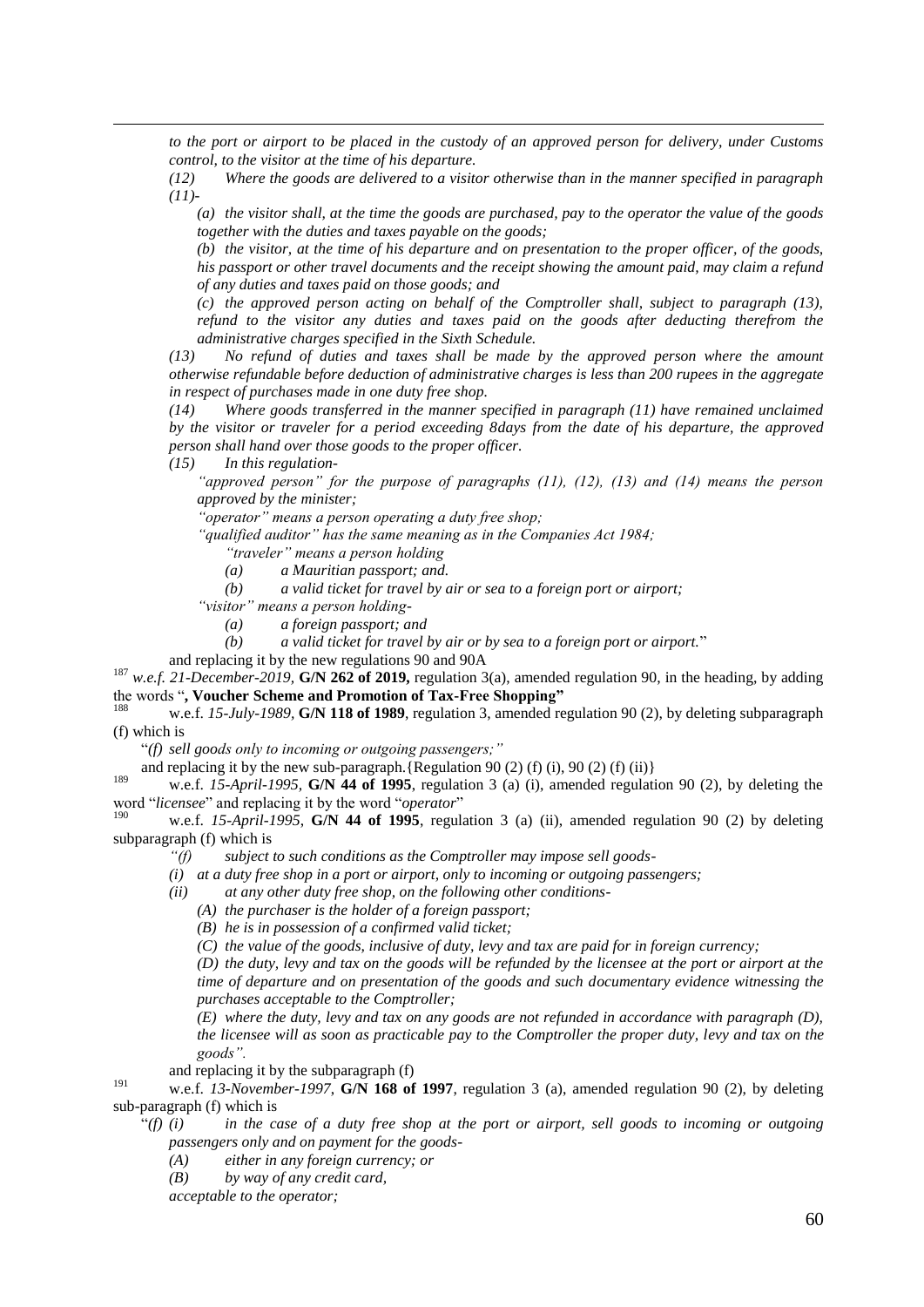*(ii) in any case of a duty free shop situated elsewhere, sell goods to visitors only and on payment for the goods-*

*(A) either in any foreign currency; or*

*(B) by way of any credit card,*

*acceptable to the operator;*"

 $\overline{a}$ 

and replacing it by the new sub-paragraph (f)

<sup>192</sup> w.e.f. *21-July-1999,* **G/N 95 of 1999**, regulation 3 (a), amended regulation 90 (2) (f), by deleting the word "foreign" wherever it appears.

w.e.f. 21-July-1999, **G/N 95 of 1999**, regulation 3 (b), amended regulation 90 (2), by adding at the end of paragraph (h) the words "*in Mauritius currency and in any foreign currency deemed appropriate by him*".

w.e.f. 22-August-2000, **G/N 114 of 2000**, regulation 3 (c), amended regulation 90 (2) (h), by deleting the words "*in Mauritius currency and*"<br><sup>195</sup> — *we f. 15 April 1995* C/N

w.e.f. 15-April-1995, **G/N 44 of 1995**, regulation 3 (b), amended regulation 90, by deleting paragraph (4), (5) and (6), which are

―*(4) At the close of business on the last day of each month a stock taking shall be held in the presence of the officer in charge at the airport and the stock book shall be signed by both the licensee and the officer.*

*(5) Every licensee shall not later than the fifteenth day of each month submit, in duplicate, to the officer*  in charge of the airport a return showing the receipts and deliveries of each type of goods during the *preceding month and the balance remaining on the last day of the preceding month.*

*(6) The Comptroller may require any goods in a duty free shop to bear a mark approved by him.*‖ and replacing them by the new paragraph  $(4)$ ,  $(5)$  and  $(6)$ 

<sup>196</sup> *w.e.f 05-June-2020*, **G/N 247 of 2020**, regulation 4(a) amended regulation 90 of the principal regulations, in paragraph (4)(c), by deleting the words "sell goods" and replacing them by the words "subject to paragraph (4A), sell goods";

<sup>197</sup> w.e.f. *1-October-2017*, **G/N 197 of 2017**, regulation 3 (gp), amended the principal regulations, in regulation 90, in paragraph (4) by revoking paragraph (c) which is *"(c) sell goods mainly to visitors."* and replacing it by the new paragraph (c).

 $w.e.f. 25-July-2019, G/N 159 of 2019, regulation 90 is amended, in paragraph (4)(c), by adding new sub$ subparagraph -

(iv) diplomatic agent.

the full stop at the end of sub subparagraph (iii) being deleted and replaced by the words "; and" and the word "and" at the end of sub subparagraph (ii) being deleted.

<sup>199</sup> *w.e.f 05-June-2020*, **G/N 247 of 2020**, regulation 4(b) amended regulation 90 of the principal regulations by inserting, after paragraph (4), new paragraphs (4A) and (4B);

<sup>200</sup> *w.e.f 01-January-2022*, **G/N 4 of 2022**, regulation 3 amended regulation 90(4A) of the principal regulations by deleting the words "31 December 2021" and replacing them by the words "30 June 2022";

<sup>201</sup> w.e.f. *1-October-2017*, **G/N 197 of 2017**, regulation 3 (gq)(i), amended the principal regulations, in regulation 90, in paragraph (6) by deleting the word "visitor" wherever it appears and replacing it with "visitor or departing citizen of Mauritius".

<sup>202</sup> w.e.f. *1-October-2017*, **G/N 197 of 2017**, regulation 3 (gq)(ii), amended the principal regulations, in regulation 90, in paragraph (6), by adding new subparagraph (b), the exiting provision being lettered (a).<br> $203$ 

w.e.f. *15-Dec-2013*, G/N 84 of 2014, regulation 3 (k), amended the principal regulations by inserting immediately after paragraph 6, the new paragraph 6A<br> $^{204}$  and  $^{6}$   $^{25}$   $^{11}$   $^{120}$   $^{16}$   $^{150}$   $^{6}$   $^{2010}$  argulatic

w.e.f 25-July-2019, **G/N 159 of 2019**, regulation 90 is amended, by inserting, after paragraph (6A), new paragraph (6B)

205 *w.e.f. 21-December-2019,* **G/N 262 of 2019,** regulation 3(b), amended regulation 90, in paragraph (7)(c), by deleting the words "*administrative charges specified in the Sixth Schedule*" and replacing them by the words "*sum of the administrative charges specified in Part I and II of the Sixth Schedule*".

w.e.f. 15-April-1995, **G/N 44 of 1995**, regulation 3 (c), amended regulation 90, by deleting paragraph (8), which is

―(8) *No trader shall indicate that his premises is a duty free shop unless the premises have been approved as such by the Comptroller.*‖

and adding immediately after paragraph  $(7)$  the new paragraphs  $(8)$ ,  $(9)$ ,  $(10)$ ,  $(11)$ ,  $(12)$ ,  $(13)$ ,  $(14)$  and (15)

<sup>207</sup> *w.e.f. 21-December-2019,* **G/N 262 of 2019,** regulation 3(c), amended regulation 90, in paragraph (8), by inserting, after the words "*administrative charges*", the words "referred to in paragraph (7)(c)" inserting, after the words "*administrative charges*", the words "*referred to in paragraph*  $(7)(c)$ "<br><sup>208</sup> w.e.f. *10-August-2012*, **G/N 132 of 2012**, regulation 3, amended regulation 90, in paragraph (8), by deleting

the figure "200" and replacing it by the figure "300"

<sup>209</sup> w.e.f. *1-October-2017*, **G/N 197 of 2017**, regulation 3 (gr), amended the principal regulations, in regulation 90, in paragraph (8), by deleting the words "in one shop";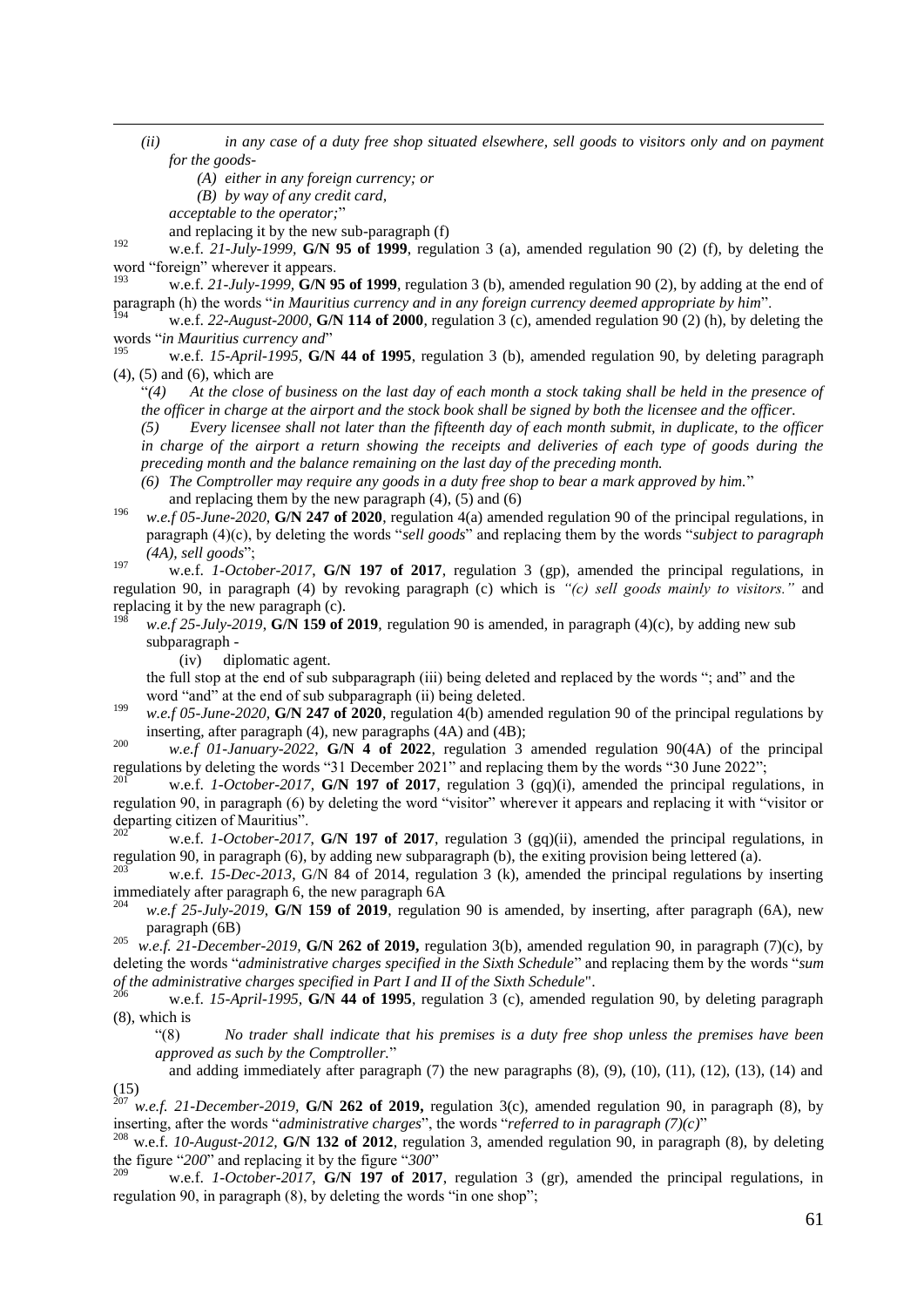210 w.e.f. *1-October-2017*, **G/N 197 of 2017**, regulation 3 (gs), amended the principal regulations, in regulation 90, by revoking paragraph (9) and replacing it by new paragraph (9).

w.e.f. *1-October-2017*, **G/N 197 of 2017**, regulation 3 (e), amended the principal regulations, in regulation 90, in paragraph (14) by deleting the definition of "mainly" which was as follows –

*"mainly", in relation to paragraph (4) (c), means 80 per cent or such other percentage as may be approved by the Director-General of the annual turnover of the operator representing sales to visitors;* and replacing it by the new definition.

<sup>212</sup> w.e.f. *13-November-1997*, **G/N 168 of 1997**, regulation 3 (b), amended regulation 90 (11) and (14), by inserting immediately after the word "visitor", wherever it appears, the words "*or traveler*".

<sup>213</sup> *w.e.f. 21-December-2019,* **G/N 262 of 2019,** regulation 3(d), amended regulation 90, by revoking paragraph  $(14)$  -

*(14) In this regulation–*

*"approved person" means the person approved by the Minister;*

*"mainly", in relation to paragraph (4) (c), means 80 per cent, or such other percentage as the Director-General may approve, of the annual turnover of the operator representing sales to –*

*(a) visitors;*

*(b) departing citizens of Mauritius; and* 

*(c) masters or crews of ships or aircrafts leaving for foreign ports or airports.<sup>213</sup> "operator" means a person operating a shop under the Deferred Duty and Tax Scheme; "qualified auditor" has the same meaning as in the Companies Act 2001; "shop" means a shop approved under the Deferred Duty and Tax Scheme*

and replacing it by new paragraph (14).

<sup>214</sup> *w.e.f. 21-December-2019,* **G/N 262 of 2019,** regulation 3(e), amended regulation 90, by adding new paragraphs (15), (16), (17) and (18).

w.e.f. 05-June-2020, **G/N 247 of 2020**, regulation 5 amended regulation 90A of the principal regulations, by revoking paragraph (2) –

*(2) Every operator of a duty free shop shall sell goods free of duty, excise duty and taxes to incoming or outgoing passengers only.*

and replacing it by new paragraph (2).

<sup>216</sup> *w.e.f 01-January-2022*, **G/N 4 of 2022**, regulation 4 amended regulation 90A(2)(b) of the principal regulations by deleting the words "31 December 2021" and replacing them by the words "30 June 2022";

<sup>217</sup> w.e.f. 30-August-2021, **G/N 211 of 2021**, regulation 9, amended regulation 90A, in paragraph (3), by deleting the words "and (14)" and replacing them by the words "and (18)";

<sup>218</sup> w.e.f. *01- October-2006*, **G/N 124 of 2006**, regulation 3 (zh), amended the principal regulations by revoking regulation92 which is

#### ―*92. Forms to be endorsed by Mauritius Chamber of Commerce and Industry*

*(1) Subject to paragraph (2) every form required under these regulations to be submitted to the Comptroller shall be endorsed by the Mauritius Chamber of Commerce and Industry*

*(2) Paragraph (1) shall not apply to Forms No. 2A, 18, 26, 27 and 29*

*(3) Forms No. 6, 7, 8, 9 and 10 shall be shall be serially numbered by the Mauritius Chamber of Commerce and Industry*

*(4) Forms No.6, 7, 8, 9, 10 and 11 shall be-*

*(a) printed on paper of 21 X 29.7 cm (A 4) format and in such colour as the Comptroller may direct;*

*(b) filled in accordance with such instruction as the Comptroller may give."*

and replacing it by the new regulation 92

<sup>219</sup> w.e.f. 17-May-2014, G/N 84 of 2014, regulation 3 (l), amended the principal regulations by revoking regulation 92 which is

*92. Forms to be Endorsed by Mauritius Chamber of Commerce and Industry.* 

*<sup>219</sup>Form No. 36 require under these regulations to be submitted to the Director-General shall be endorsed by the Mauritius Chamber of Commerce and Industry up to 31 December 2011*

<sup>220</sup> w.e.f. *01- October-2006*, **G/N 124 of 2006**, regulation 3 (zi), amended the principal regulations by adding immediately after regulation 93 the new regulation 93A.

w.e.f. 17-July-1989, **G/N 113 of 1989**, regulation 4 (a), the First Schedule to the principal regulations is amended by deleting Form No. 6, 7, 8, 9, 9A, 10, 11, 12, 13, 14, 15, 16, 20, 21 and 25.

w.e.f. 17-July-1989, **G/N 113 of 1989**, regulation 4 (b), the First Schedule to the principal regulations is amended by inserting in their appropriate places Form No. 6, 7, 8, 9, 10, and 11specified in the First Schedule to these regulations.